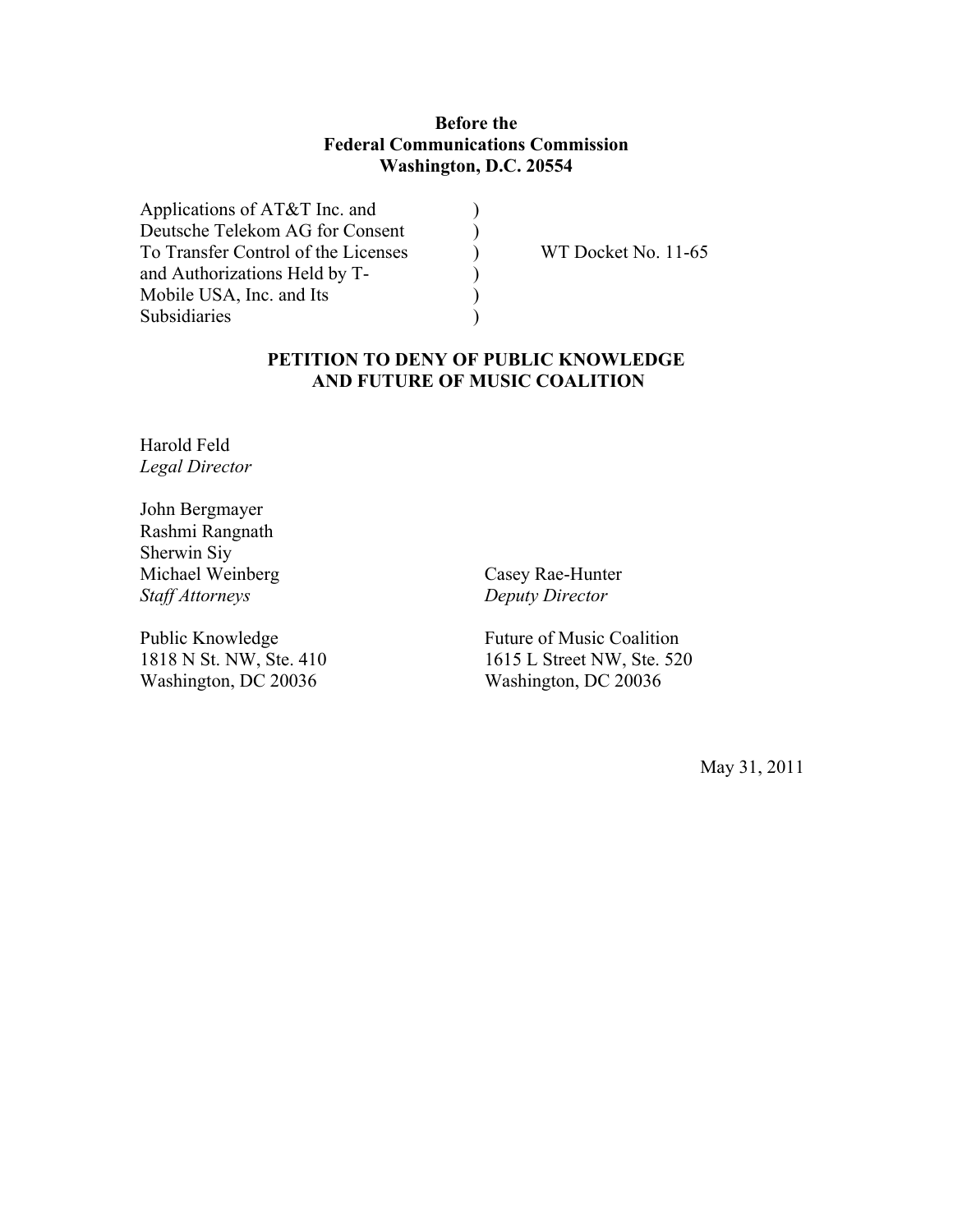# **TABLE OF CONTENTS**

| I. | THE MERGER FAILS THE PUBLIC INTEREST TEST AS A MATTER OF                                                    |    |
|----|-------------------------------------------------------------------------------------------------------------|----|
|    | A. The FCC's Examination Covers All Relevant Product Markets And Is Not Nearly                              |    |
|    | B. The Enormous Level of Concentration Created By This Merger Will Severely                                 |    |
|    | 1.                                                                                                          |    |
|    | 2.                                                                                                          |    |
|    | The Specific Circumstances Of This Merger Aggravate The Competitive<br><b>B.</b>                            |    |
|    | 1. No Competitor is Likely to Enter The Market To Mitigate The                                              |    |
|    | $2_{-}$                                                                                                     |    |
|    | 3 <sub>1</sub>                                                                                              |    |
|    | THE MERGER CREATES NON-MARKET HARMS CONTRARY TO THE<br>П.<br>PUBLIC INTEREST, CONVENIENCE, AND NECESSITY 37 |    |
|    | The Merger Reduces The Potential For Open Networks and Innovation 39<br>A.                                  |    |
|    | The Merged Entity Has the Incentive to Restrict Device Access  39<br>1.                                     |    |
|    | The Merged Entity Will Have Incentives to Restrict Applications and Content<br>2.                           |    |
|    | The Proposed Merger Will Have Negative Effects On Broadband Deployment<br><b>B.</b>                         |    |
|    | The Merger Impairs the Ability for the Commission and Others to Benchmark<br>C.                             | 45 |
|    | III. THE BENEFITS CLAIMED BY AT&T ARE EITHER ILLUSORY OR<br>NOT DEPENDENT ON MERGING WITH T-MOBILE.  49     |    |
|    |                                                                                                             |    |
|    | The Addition Of T-Mobile Spectrum And Network Architecture Will Not<br>1.                                   |    |
|    | Competitive Pressure on AT&T to Manage Its Network in a More Efficient<br>2.                                |    |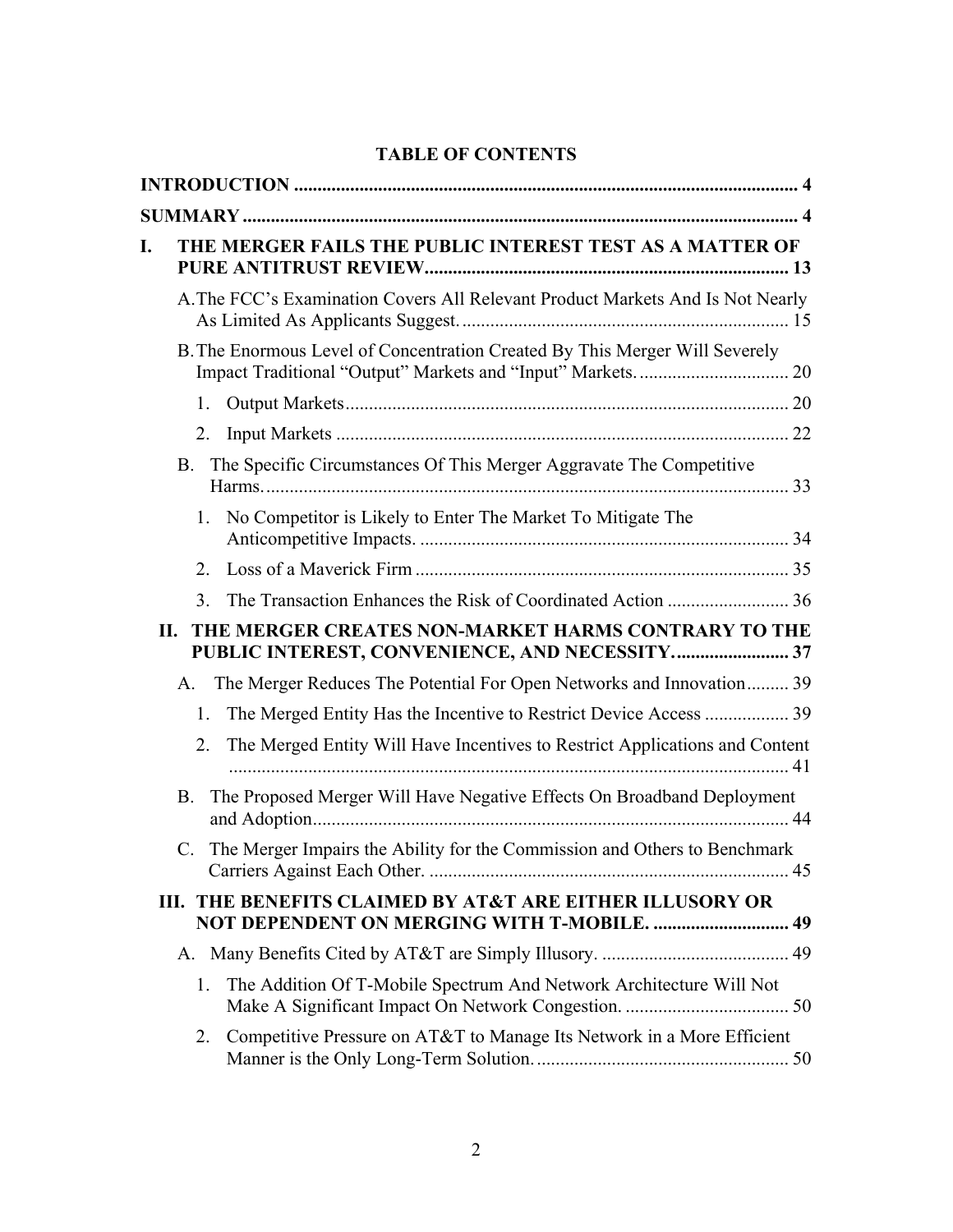| Advantages Flowing From The Creation Of "Instant" Cell Splits Are Limited.<br>3.       | 53 |
|----------------------------------------------------------------------------------------|----|
| The Market Barriers To LTE Rollout Are Unimpacted By The Merger.  54<br>$\overline{4}$ |    |
| T-Mobile's Capacity to Roll Out Specific Technologies is Not Relevant to<br>5.         |    |
| A Merger Is Most Likely to Have No Impact or a Negative Impact on Rural<br>6.          |    |
|                                                                                        |    |
| More Efficient Network Technologies Are Waiting To Be Deployed Today.<br>1.            |    |
| Data Roaming Can Be Used To Complete Network Coverage Areas 60<br>2.                   |    |
| Infrastructure Buildout Will Be Largely Unchanged By The Merger.  60<br>3.             |    |
| Challenges Are Industry Wide And Cannot Be Solved By Mergers.  61<br>$\overline{4}$ .  |    |
| DIVESTITURES OR OTHER REMEDIES CANNOT PROTECT THE<br>IV.                               |    |
|                                                                                        |    |
| $1_{-}$                                                                                |    |
| Conduct Remedies Cannot Overcome The Harmful Effects of This Merger 65<br>2.           |    |
|                                                                                        |    |
|                                                                                        |    |
|                                                                                        |    |
|                                                                                        |    |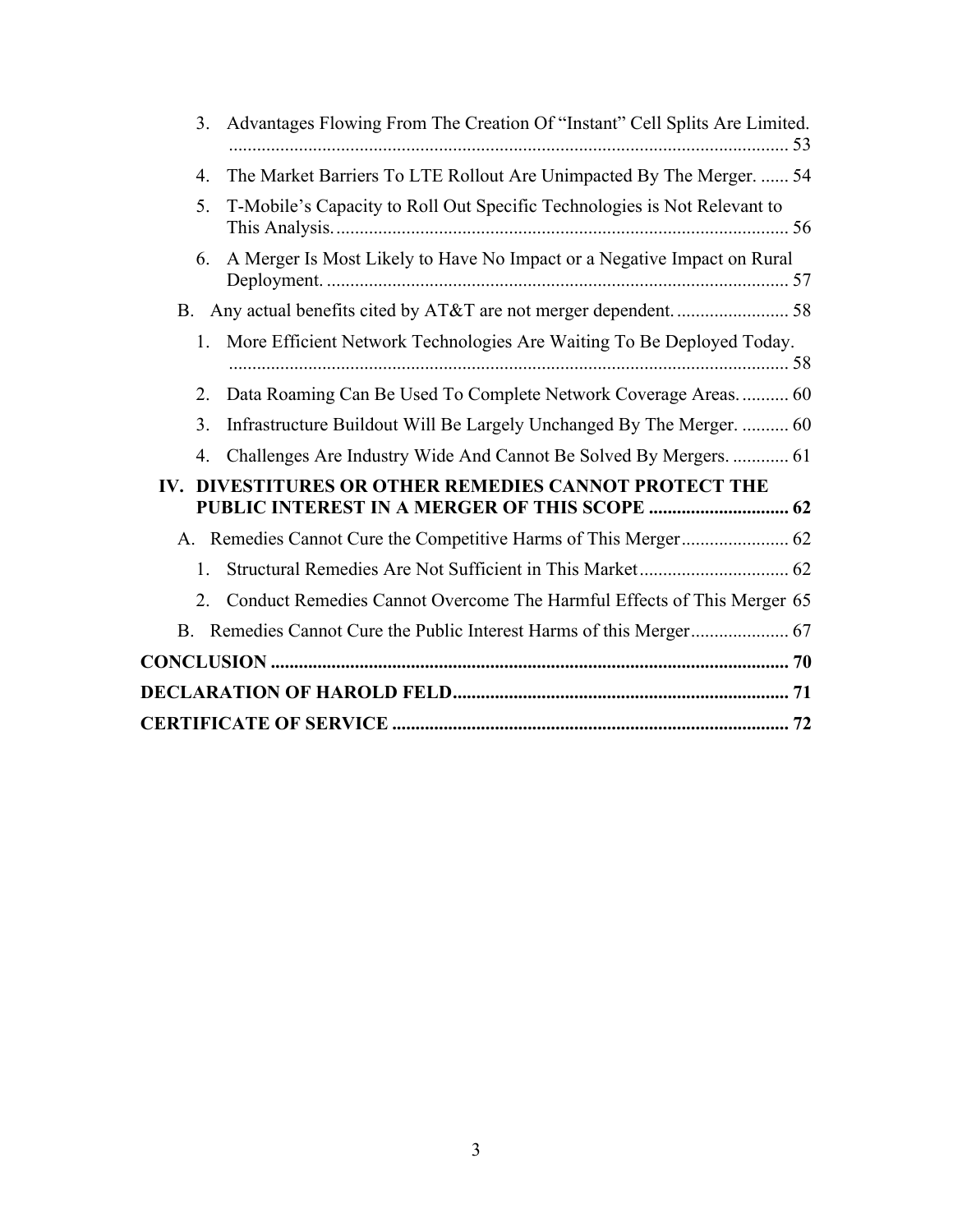#### **INTRODUCTION**

Public Knowledge (PK) and the Future of Music Coalition (FMC) (collectively "PK/FMC") petition the Commission to deny the above captioned application of AT&T and T-Mobile as contrary to the public interest. The transfer would create an unprecedented level of market concentration in the hands of AT&T, and would dramatically increase the danger of coordinated effects with similarly situated Verizon (with whom it would control over 80% of the market). In addition to the traditional concerns that permitting such market power in the hands of a single firm and allowing such a dramatic rise in market concentration generally will harm consumers and undermine the ability of surviving firms to compete, the combination would put  $AT&T$  on its own or in coordination with Verizon—in a unique position to frustrate the Commission's goals of encouraging disruptive innovation and promoting an open Internet. Because no divestiture or behavioral conditions can adequately address these concerns, the Commission must deny the Application.

If after giving the Applicants every possible benefit of the doubt, the merger would *still* fail a standard antitrust screen, the Commission must ask itself how it can possibly justify grant of the Application under any set of conditions. At some point, an Application crosses a line and becomes intrinsically inimical to the public interest. While it may difficult to define that line with precision, the inability of Applicants to meet their own public interest standard must surely indicate they have crossed this line.

#### **SUMMARY**

As the Commission has oft stated, its review of license transfers encompasses both traditional antitrust concerns and broader concerns that the merger serve the purposes of

4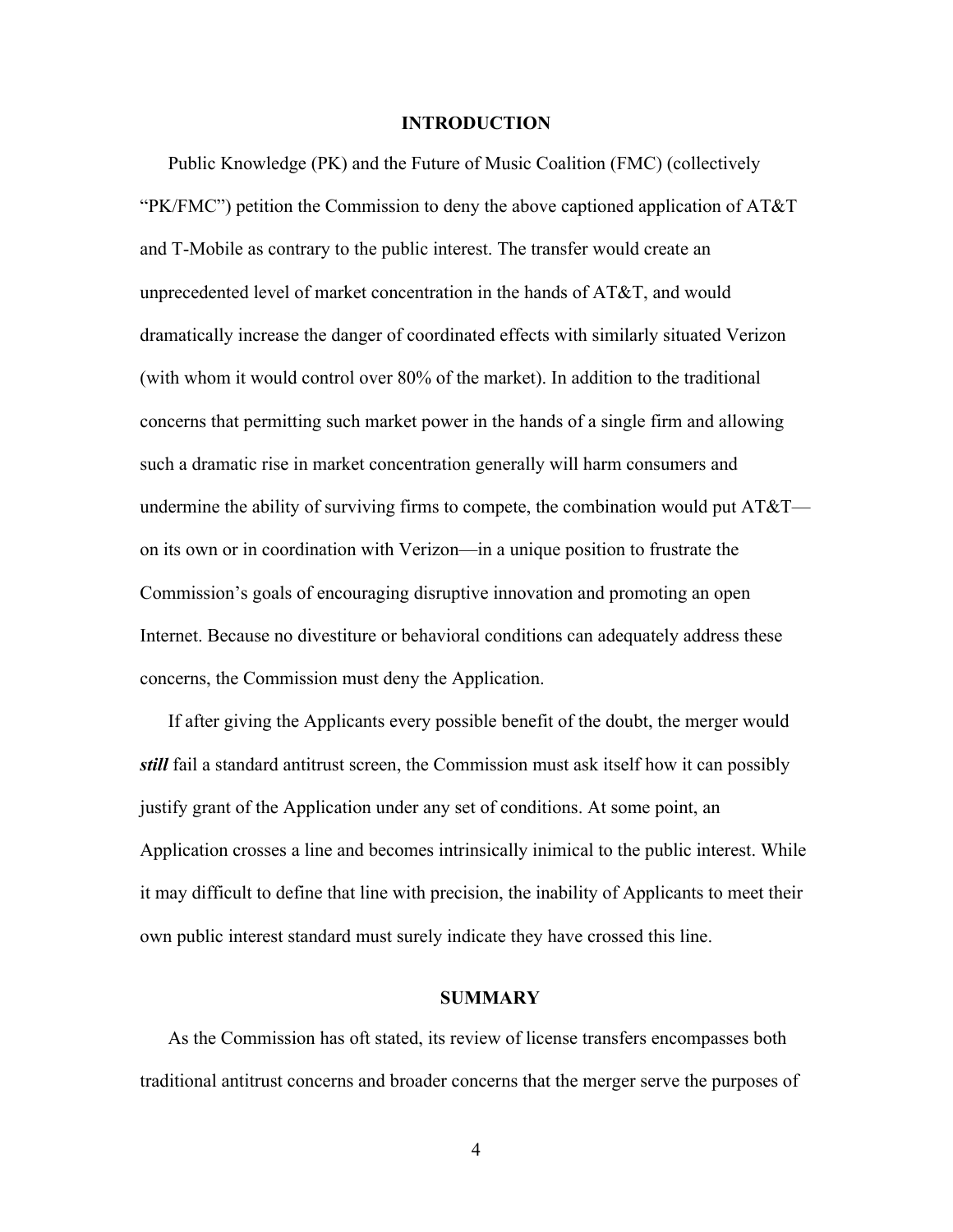the Communications Act and confer positive benefits to the public.<sup>1</sup> It follows that where a merger fails on antitrust grounds alone, it certainly fails the broader public interest standard employed by the Commission. The proposed transaction would create a vertically integrated telecommunications colossus, dominating the wireless world and extending or enhancing AT&T's market power in nearly all areas of the Commission's jurisdiction. Today, AT&T is the second largest wireless provider nationally (and either largest or second largest in numerous local markets). AT&T is also—in those territories where it offers these services—the dominant provider of special access service. AT&T is also one of the largest providers of residential broadband service (frequently the dominant provider of residential DSL services in its service territories), one of the top ten providers of MVPD services, and one of the largest national and international providers of enterprise data service. These advantages would work synergistically with AT&T's enhanced market power in the wireless market to the detriment of the Commission's policies to promote competition and protect consumers.

#### *Under Any Market Definition, A Bad Deal For The Public*

Even using the market definition most advantageous to the Applicants, AT&T's postacquisition market share would be approximately 45%, well above the traditional trigger for market power concerns.<sup>2</sup> This would allow AT&T to exercise direct market power in the relevant product market for mobile voice and mobile data services and to exercise

<sup>&</sup>lt;sup>1</sup> Applications of Cellco Partnership d/b/a Verizon Wireless and Atlantis Holdings, Memorandum Opinion & Order & Declaratory Ruling, 23 FCC Rcd 17444, ¶¶ 26-29 (2008) (hereinafter "Verizon/Alltel Order").

<sup>&</sup>lt;sup>2</sup> Allen P. Grunes & Maurice E. Stucke, "Antitrust Review of the AT&T/T-Mobile Transaction," (2010) at 5. Available at:

http://papers.ssrn.com/sol3/papers.cfm?abstract\_id=1850103 ("Grunes & Stucke"); Economics and Technology, Inc., "And Then There Were Three, AT&T Swallows T-Mobile," http://econtech.com/newsletter/march2011/march2011a1.php (March, 2011).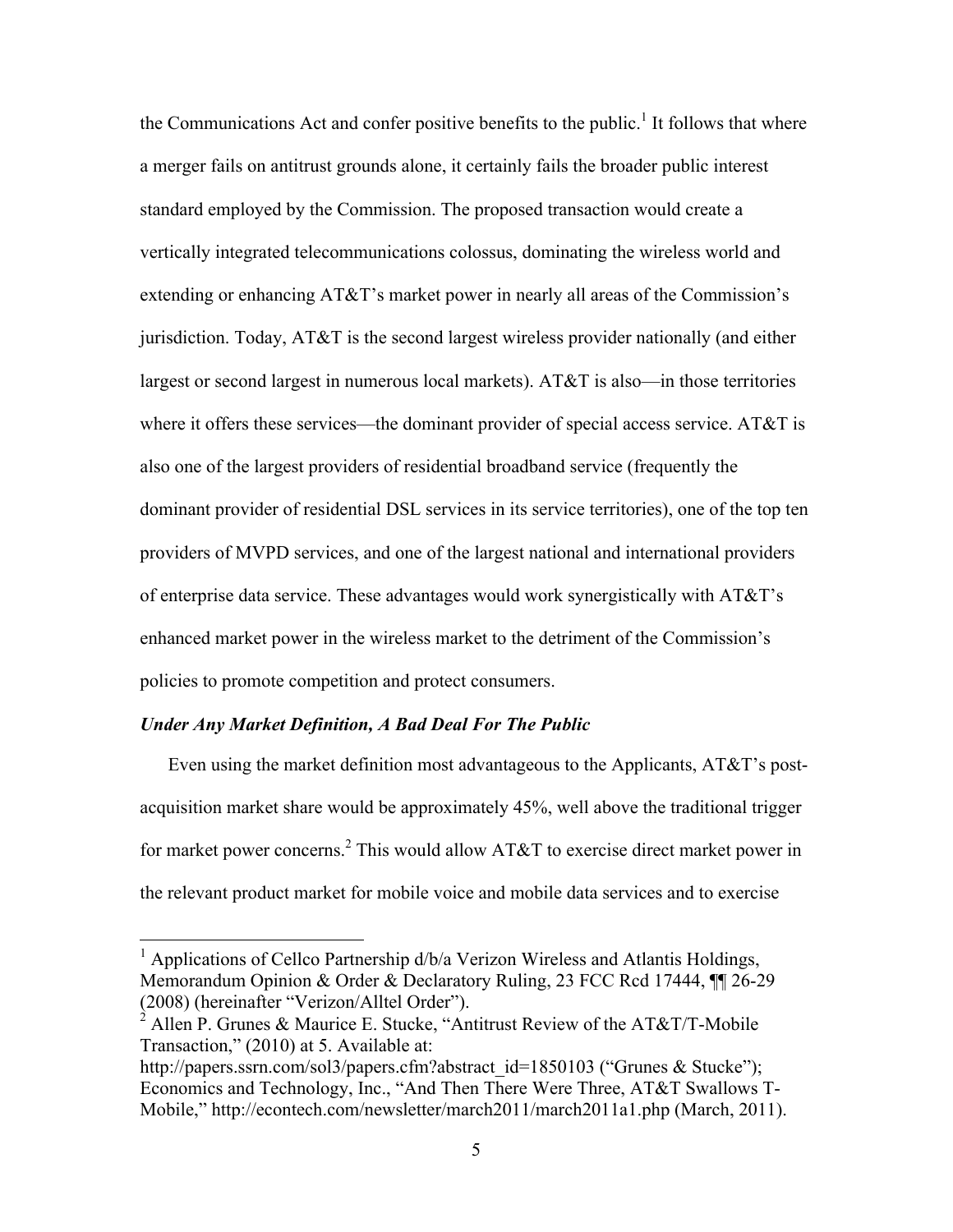monopsony power over those businesses that use spectrum as a necessary "input" (such as handset and application providers). Further, in light of the already concentrated national and local markets for these services, $3$  the combination would dramatically increase the likelihood of coordinated action, particularly with similarly situated Verzion, which with AT&T would control 80% of the post-acquisition market. Given the trend to further market differentiation noted by many analysts distinguishing the market for highend smart phone/data contracts from low-end voice only contracts<sup>4</sup> and the distinction between the pre-paid and post-paid markets,<sup>5</sup> the effective market power of AT&T post acquisition (and the danger of coordinated effects with similarly situated Verizon) should be regarded as even greater than the already toxic levels under the analysis most favorable to the Applicants.

As the Department of Justice reaffirmed only last week, increasing concentration in markets already moderately concentrated or highly concentrated is presumptively illegal.<sup>6</sup> In this case, the combination is particularly disfavored because, as the Commission has previously noted in the  $14<sup>th</sup>$  Competition Report, high barriers to entry such as the general

http://www.econtech.com/newsletter/april2011/april2011a3.php)

<sup>&</sup>lt;sup>3</sup> Of the top 30 markets, 19 markets are already "highly concentrated" under the DoJ/FTC Horizontal merger guidelines, with the remaining 11 markets "moderately concentrated." Economics and Technology, Inc., (ETI) April 2001 (available at:

<sup>&</sup>lt;sup>4</sup> Craig Moffett et al., U.S. Telecommunications: The Wireless Barbell, Bernstein Research (May 10 2011), at 1.

 $<sup>5</sup>$  See letter from Free Press to The Honorable Herb Kohl and The Honorable Mike Lee at</sup> 2, *available at*

http://www.freepress.net/files/Free Press\_May\_2011\_Antitrust\_Letter\_ATT\_TMobile.p df.

 $\rm^6$  Complaint at 14-16, United States v. H&R Block, No. 1:11-cv-00948 (D.C. Cir. May 23) 2011) (hereafter H&R Block Complaint).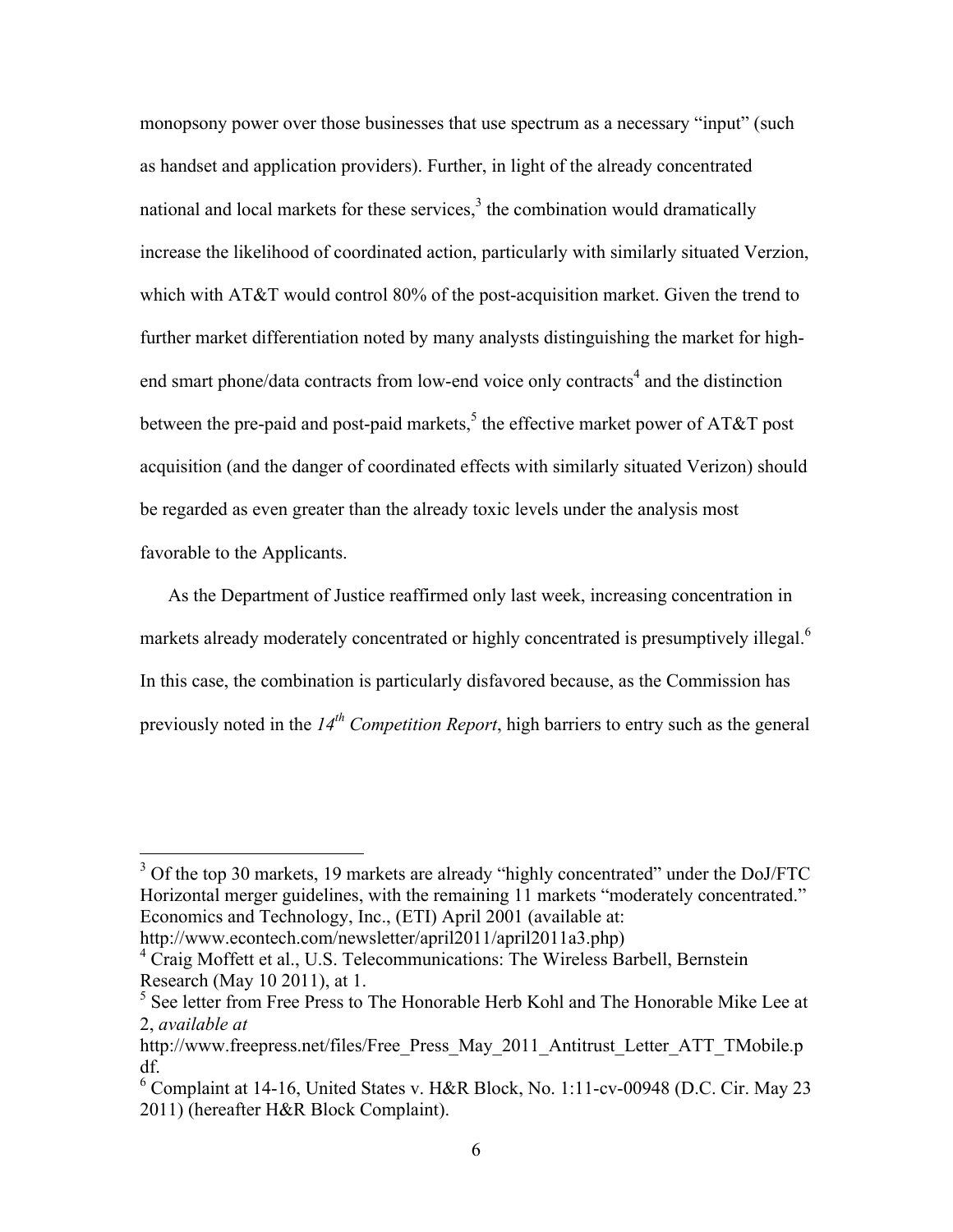lack of spectrum for new entrants<sup>7</sup> and high switching costs for consumers<sup>8</sup> make new entry highly unlikely, and increase the difficulty of surviving firms to compete effectively.

Furthermore, as the Commission also noted in the *14th Competition Report*, T-Mobile is a direct competitor to AT&T and Verizon, whose pricing behavior and non-price competition (such as its rapid deployment of HSPA+ "4G" wireless, introduction of new handsets, and alternative network management practices) has compelled AT&T and Verizon to lower prices and respond with their own innovative handsets and accelerated 4G deployment.<sup>9</sup> In antitrust terms, therefore, T-Mobile is not merely a direct competitor but a "maverick" whose behavior forces pro-consumer responses from larger firms despite T-Mobiles relatively modest market share.<sup>10</sup> Elimination of a "maverick" firm is particularly disfavored under traditional antitrust law, and raises separate concerns under the Commission's public interest obligation to encourage innovation.<sup>11</sup>

Such concentration runs contrary to the express policies of Congress and the Commission to rely on competition rather than regulation to protect consumers and spur deployment of new services. As detailed below, even if one set aside the antitrust concerns, AT&T would have an enormously enhanced ability to frustrate the Commission's policy on fostering an open internet and encouraging pro-competitive roaming agreements. The Commission has chosen in these areas to rely on developing

<sup>&</sup>lt;sup>7</sup> Implementation of Section 6002(b) of the Omnibus Budget Reconciliation Act of 1993, Fourteenth Report, 25 FCC Rcd 11407, 1145-57, ¶ 25 (2010) ( hereinafter "Wireless Competition Report 2010").

<sup>8</sup> *Id.* at ¶¶ 229-30.

 $9^9$  Grunes & Strucke at 15-20 (describing Commission findings).

<sup>&</sup>lt;sup>10</sup> H&R Block Complaint at 2.

 $11$  Sprint/Nextel at 79.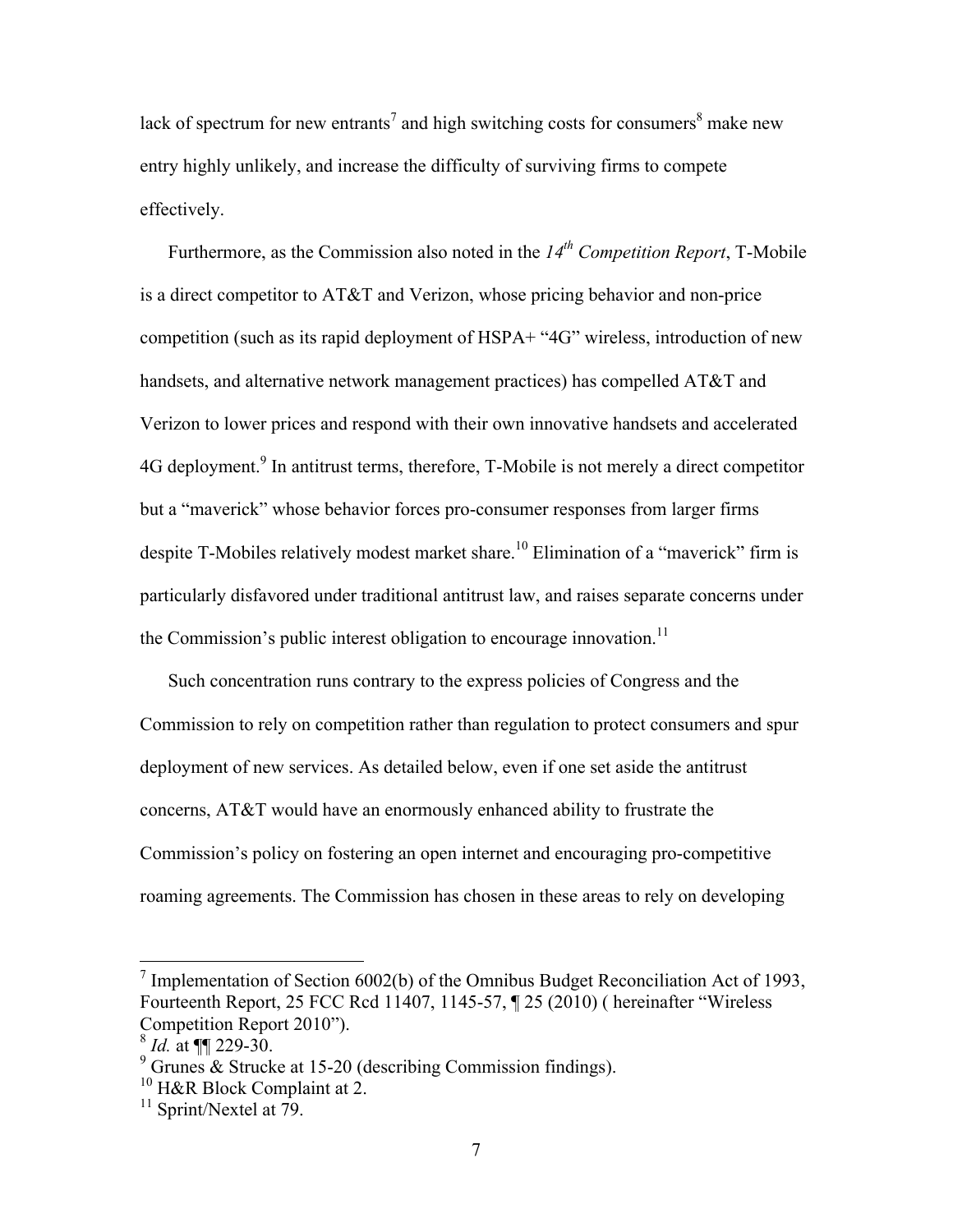commercial standards rather than direct regulation. AT&T has aggressively resisted both the Commission's open Internet rulemaking and the requirement to enter into commercially reasonable roaming requirements, as has similarly situated Verizon. It seems likely, especially in light of AT&T's history of refusing to enter into commercially reasonable roaming agreements with its chief competitors, that AT&T will use its enhanced market power to frustrate implementation of these rules. At a minimum, the elimination of T-Mobile as a "benchmark" firm for these purposes frustrates the FCC's ability to monitor the emerging marketplace and ensure compliance with the procompetitive rules adopted by the Commission.<sup>12</sup> In addition, the size and complexity of AT&T post-acquisition, as well as its unique position in all aspects of the broadband and mobile services supply chain, make it much more difficult for the Commission to police compliance.

### *The FCC Should Look Skeptically On the Promised Benefits of the Merger*

While the public interest harms are both significant and likely to occur, the public interest benefits listed by the Applicants are extremely modest, and either unlikely to materialize or are achievable by other means. As the Commission noted in the *14th Wireless Competition Report*, 98% of the country already has access to some form of mobile wireless broadband.<sup>13</sup> AT&T claims that the acquisition will allow it to expand their projected 80% coverage with superior 4G coverage to include rural areas AT&T had

<sup>&</sup>lt;sup>12</sup> Ameritech Corp., Transferor, AND SBC Communications INC., Transferee, For Consent to Transfer Control of Corporations Holding Commission Licenses and Lines Pursuant to Section 214 and 310(d) of the Communications Act and Parts, 5, 22, 24, 25, 63, 90, 95, and 101 of the Commission's Rules, Memorandum Opinion & Order, 14 FCC Rcd 14712, ¶ 57 (1999); Applications for Consent to the Assignment and/or Transfer of Control of Licenses, Memorandum Opinion & Order, 21 FCC Rcd. 8203, ¶ 83, (2006) (hereinafter "Adelphia/Time Warner Order").

 $13$  AT&T Public Interest Statement at 55.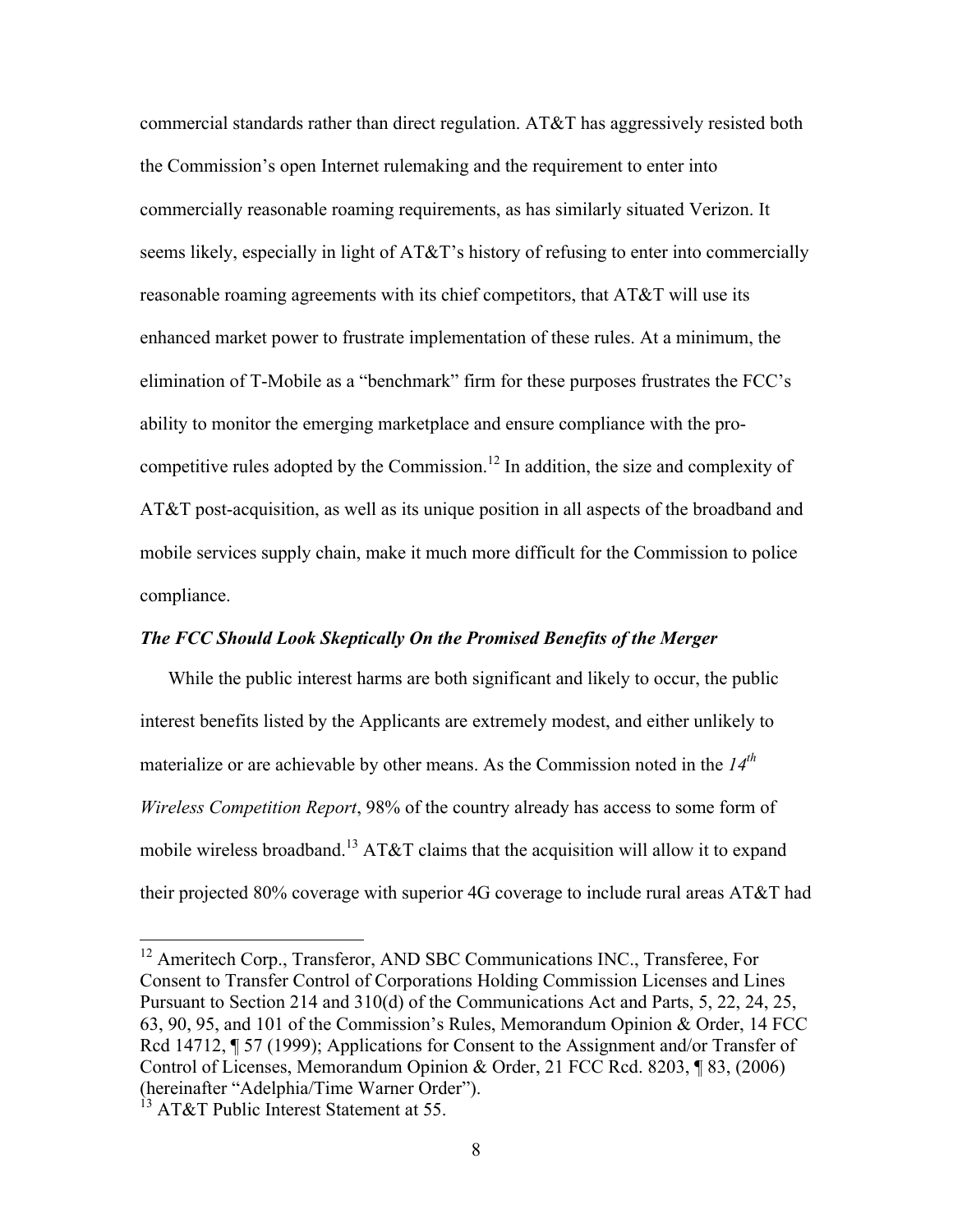apparently intended to neglect despite its pre-existing build out obligations and previous commitments from acquisition of rural carriers Dobson and Centennial. Yet even if one were to accept what one former FCC Chairman has characterized as a "state-sanctioned bribe" to do what AT&T is already obligated to do,  $14$  the Commission has no assurance that AT&T will actually keep its commitment this time. In the past, AT&T has threatened to withhold investment if the Commission adopts this or that pro-competitive or proconsumer regulation, while simultaneously promising to invest in rural deployment if granted license transfers or waivers. How long after the Commission approves this merger will it be before AT&T returns, once again demanding some new "incentive" to serve rural areas it is already obligated to serve?

In any event, as demonstrated below, the justifications offered by Applicants that AT&T must be allowed to acquire T-Mobile to ensure deployment of mobile broadband to rural areas, to rescue AT&T's customers from AT&T's previous failure to manage its assets effectively, or to rescue T-Mobiles assets from abandonment by its parent Deutsche Telekom AG (DT), are simply false to fact. *None of the problems cited by* 

*AT&T that the merger supposedly solves are unique to AT&T or T-Mobile.* All carriers face spectrum constraints and difficult choices as to how to migrate subscribers off of less efficient legacy networks.<sup>15</sup> It is competitive pressures that force networks such as AT&T and T-Mobile to overcome these challenges, as Verizon and Sprint have done, or risk losing their market share to more nimble competitors.

 <sup>14</sup> *AT&T/T-Mobile deal offers risk, reward for Obama*, POLITICO PRO, April 22 2011, April 22, 2011 (quoting former Chairman Reed Hundt).

<sup>&</sup>lt;sup>15</sup> See, e.g., Stephen Lawson, "Sprint's IDEN Finally Heading For Sign Off," PC World (December 7, 2010), available at:

http://www.pcworld.com/businesscenter/article/212782/sprints\_iden\_finally\_headed\_for signoff.html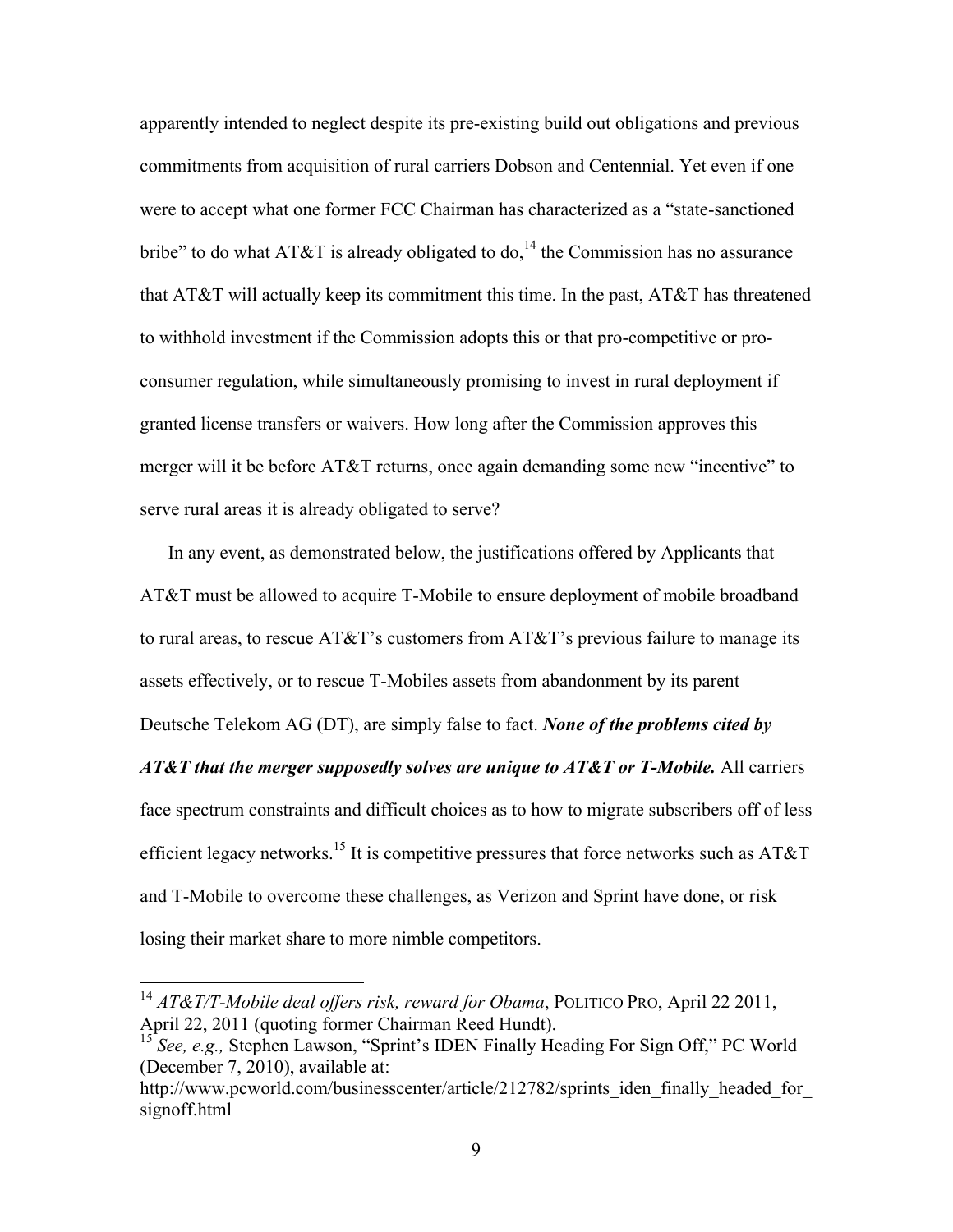In particular, the Commission should reserve its greatest skepticism for the claim that T-Mobile would wither on the vine, with no clear path to LTE, unless AT&T generously volunteers to pay T-Mobile's parent DT the \$39 billion that AT&T could otherwise spend investing in its own network. Applicants routinely lament to the Commission that, absent grant of an Application contrary to the public interest, they will fall by the wayside to the detriment of their customers and Commission policy. To take but one memorable example, DBS providers DIRECTV and DISH insisted that without approval to merge they would be unable to compete with incumbent cable operators because they would lack sufficient spectrum to offer sufficient programming channels or carry all broadcast channels in all markets. Eight years after the Commission denied the merger, both DISH and DIRECTV remain in business, forced by competitive pressures to find a different solution than an anticompetitive merger.

Nor is T-Mobile the equivalent of a sickly gazelle waiting to be devoured by the mighty AT&T lion as part of the circle of life in the wireless ecosystem, as Applicants would urge the Commission to believe. T-Mobile's existing HSPA+ network compares favorably to the LTE network AT&T proposes to deploy in the near term.<sup>16</sup> If the Commission denies the Application, T-Mobile will receive significant spectrum assets and cash that will allow it to address its current spectrum constraints. If DT still wants to abandon the U.S. market even after receiving a sizable break up fee, it can undoubtedly find other buyers (including wireline telephone and cable companies) if it puts T-Mobile up for auction. While DT might not get as high an offer as AT&T was willing to make,

 <sup>16</sup> *See* Kevin Fitchard, "Is LTE Really Better Than Another 4G Flavor?" Connected Planet (March 8, 2011) http://connectedplanetonline.com/3g4g/news/is-lte-really-betterthan-any-other-4g-flavor-0308/index.html/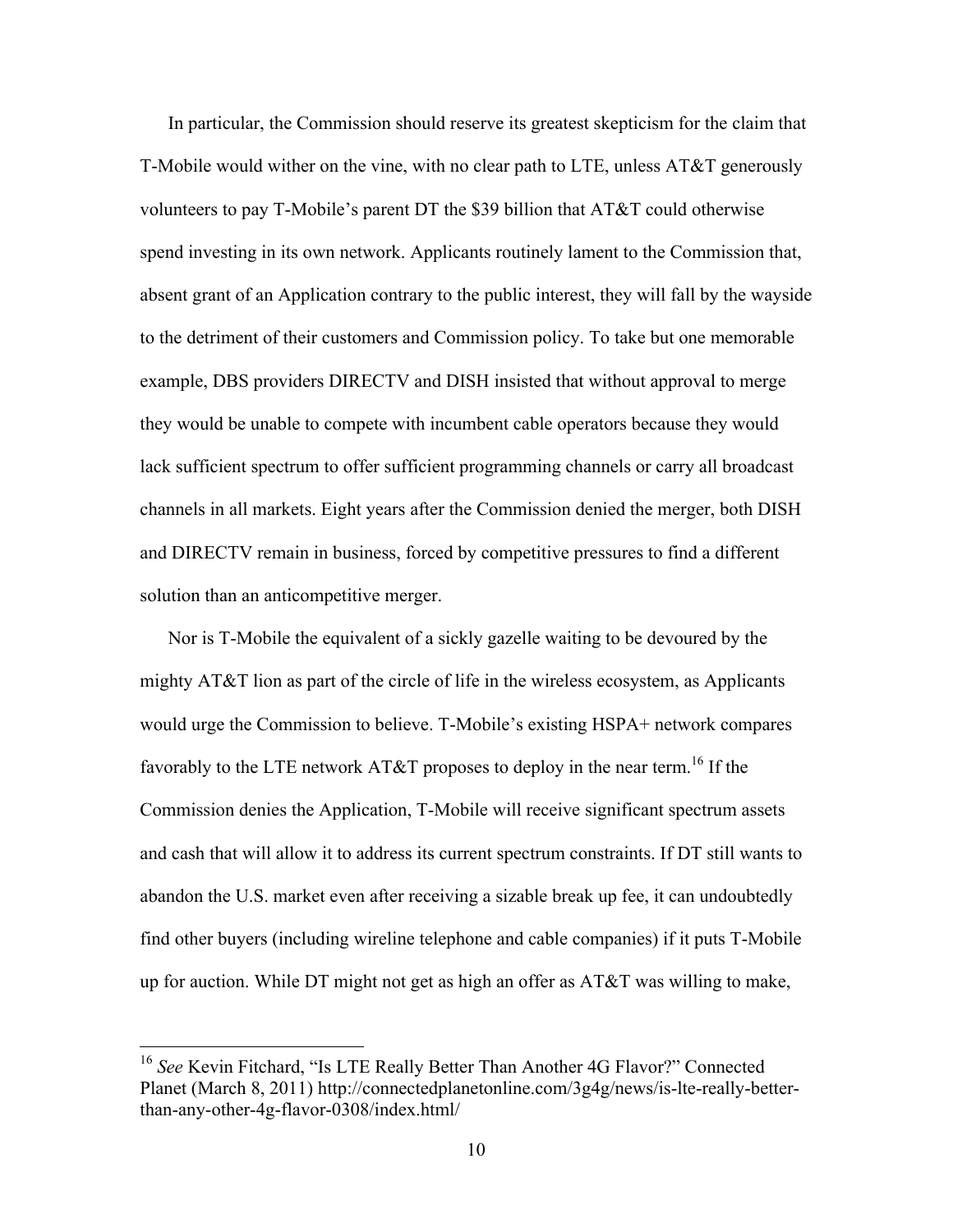maximizing DT's premium on the sale of T-Mobile hardly counts as a "public interest benefit."

At the end of the day, to the extent the Commission must take action to achieve the public interest benefits promised by Applicants, the Commission has more reliable means at its disposal to address the market as a whole. The Commission should not grant approval of an anti-competitive merger when it can rely on competition, efforts to reclaim spectrum and promote spectrum efficiency, or its general rulemaking authority.

#### *No Divestitures Or Conditions Can Make This Serve the Public Interest*

Finally, even if the Commission were to believe the Applicants with regard to possible benefits, the Commission must recognize that no conditions can adequately mitigate the harms caused by the acquisition. No divestiture will permit entry by a new participant. The best divestiture would do is increase the ability of surviving competitors to compete effectively, a result that increases market concentration overall and is therefore traditionally regarded as inadequate. Indeed, existing market concentration has generally meant that the dominant players, AT&T and Verizon, have captured the divested licenses intended to promote competition.<sup>17</sup> And, in any event, any divestiture sufficient to mitigate the harms of increased concentration would be so significant that they would effectively eliminate any benefit of the merger.

Behavioral remedies are even less likely to prove effective. Not only are they

<sup>17</sup> *See, e.g.*, Christopher Stern, Cingular to Sell Cellular Spectrum, WASHINGTON POST, May 26, 2004, http://www.washingtonpost.com/wp-dyn/articles/A55682- 2004May25.html; Applications of AT&T Wireless Services, Inc. and Cingular Wireless Corporation for Consent to Transfer Control of License and Authorizations, *Memorandum Opinion & Order*, 19 FCC Rcd 21,522 ¶ 141 (2004); T-Mobile USA to End Network Venture with Cingular and Acquire California/Nevada Network and Spectrum, May 25, 2004, http://newsroom.t-mobile.com/articles/t-mobile-cingular.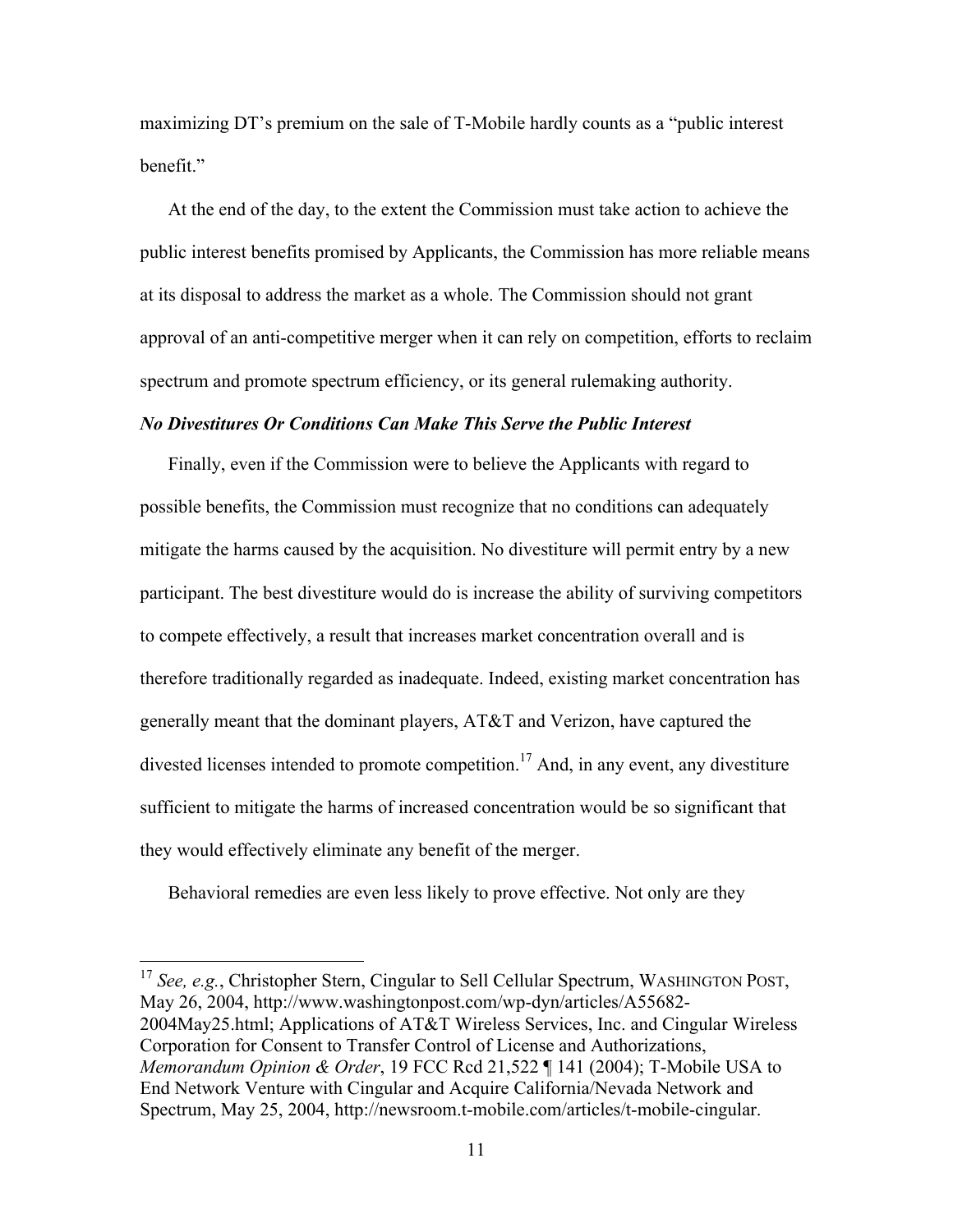historically difficult to enforce, but AT&T has a poor history of compliance.<sup>18</sup> The fact that such remedies are generally limited to some term of years further undermines their effectiveness, particularly where, as here, there exists no reasonable expectation of new entry that would alter the competitive landscape.

The Commission should therefore reject the proposed acquisition outright, or designate the matter for hearing. The harms are simply too great, and the putative benefits

so limited and unlikely to emerge, for the Commission to find this transfer could ever

serve the public interest, convenience, and necessity."<sup>19</sup>

 <sup>18</sup> *See, e.g.*, Justice Department Settles Civil Contempt Claim Against AT&T Inc., Jan. 14, 2009, http://www.justice.gov/atr/public/press\_releases/2009/241435.htm.  $^{19}$  47 U.S.C. § 310(d).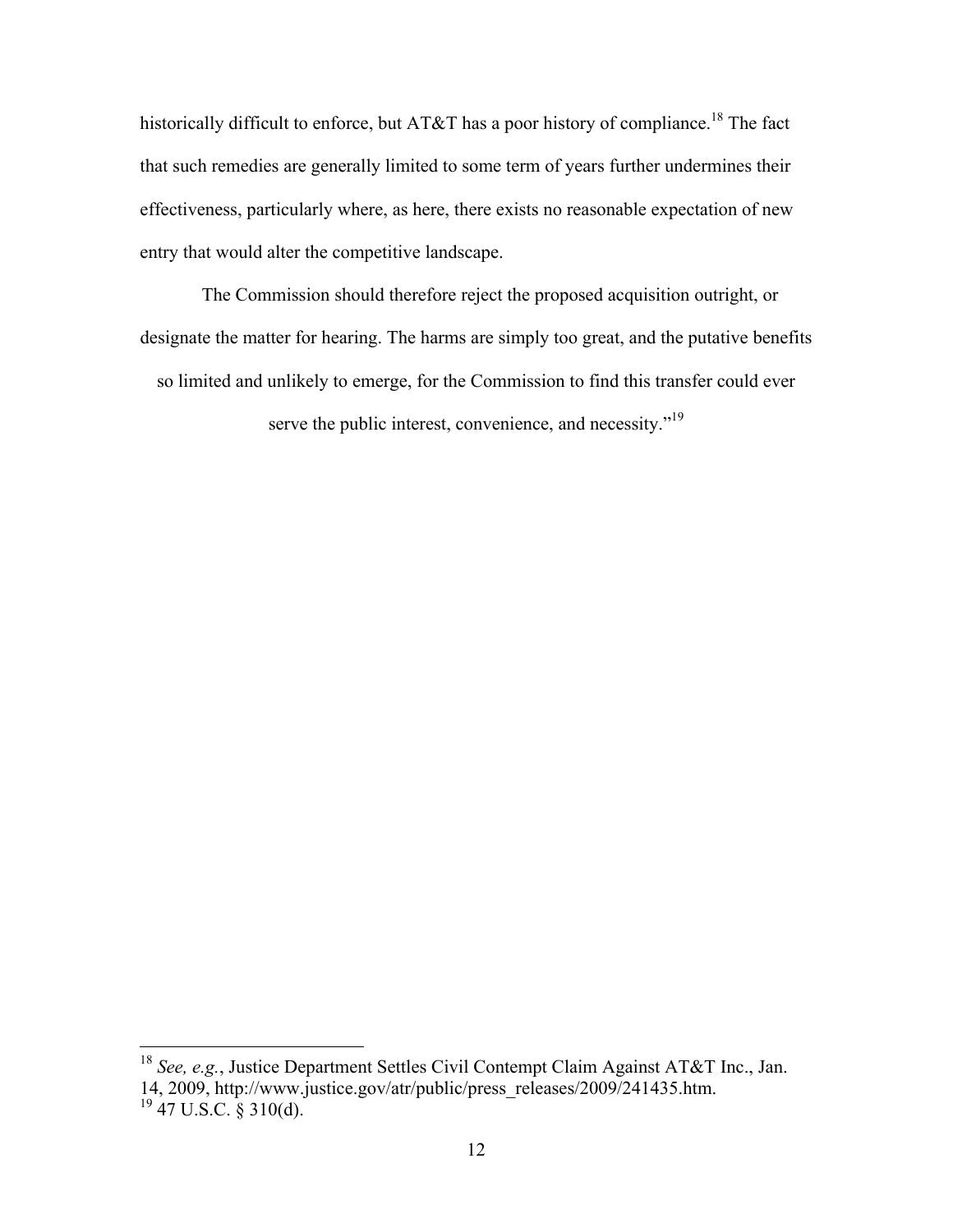#### **ARGUMENT**

AT&T has argued that the Commission and the Department of Justice (DOJ) are inextricably bound to a narrow view of the relevant product market and geographic scope. As two antitrust experts recently explained:

So the merging parties' endgame, as we see it, is to keep the DOJ focused on narrowly defined geographic markets. AT&T will progressively whittle down the number of geographic markets where DOJ has concerns. By compartmentalizing the merger into small regions, AT&T and T-Mobile can horse trade with DOJ on divestiture of assets in smaller markets like Knoxville, Tennessee. . . . While we were at the DOJ in the 1990s-2000s, we saw this piecemeal approach for radio and bank mergers. In retrospect, it is questionable whether these piecemeal divestitures actually restored competition lost by the mergers and prevented risks from the trend toward consolidation.<sup>20</sup>

Regardless of whether Applicants are successful in this "endgame" at the DOJ, the

Commission has a broader responsibility—designed precisely to prevent this sort of "horse trading" at the expense of the public interest. PK/FMC outline below the harms from the proposed merger, both from a classic antitrust perspective and under the broader public interest analysis, and illustrate the proper product market and scope of review. As demonstrated below, under any rational product and market definition consistent with Commission precedent and its statutory responsibilities, the Commission must deny the proposed license transfer.

# **I. THE MERGER FAILS THE PUBLIC INTEREST TEST AS A MATTER OF PURE ANTITRUST REVIEW.**

Whether the Commission analyzes the merger under a local market standard or under a national standard, traditional antitrust analysis alone requires the Commission to reject the merger. Every single negative trend the Commission identified in the *14th Annual Report* that prompted the Commission to withhold a finding of "effective competition"

<sup>&</sup>lt;sup>20</sup> Grunes & Stucke at 28 (citations omitted).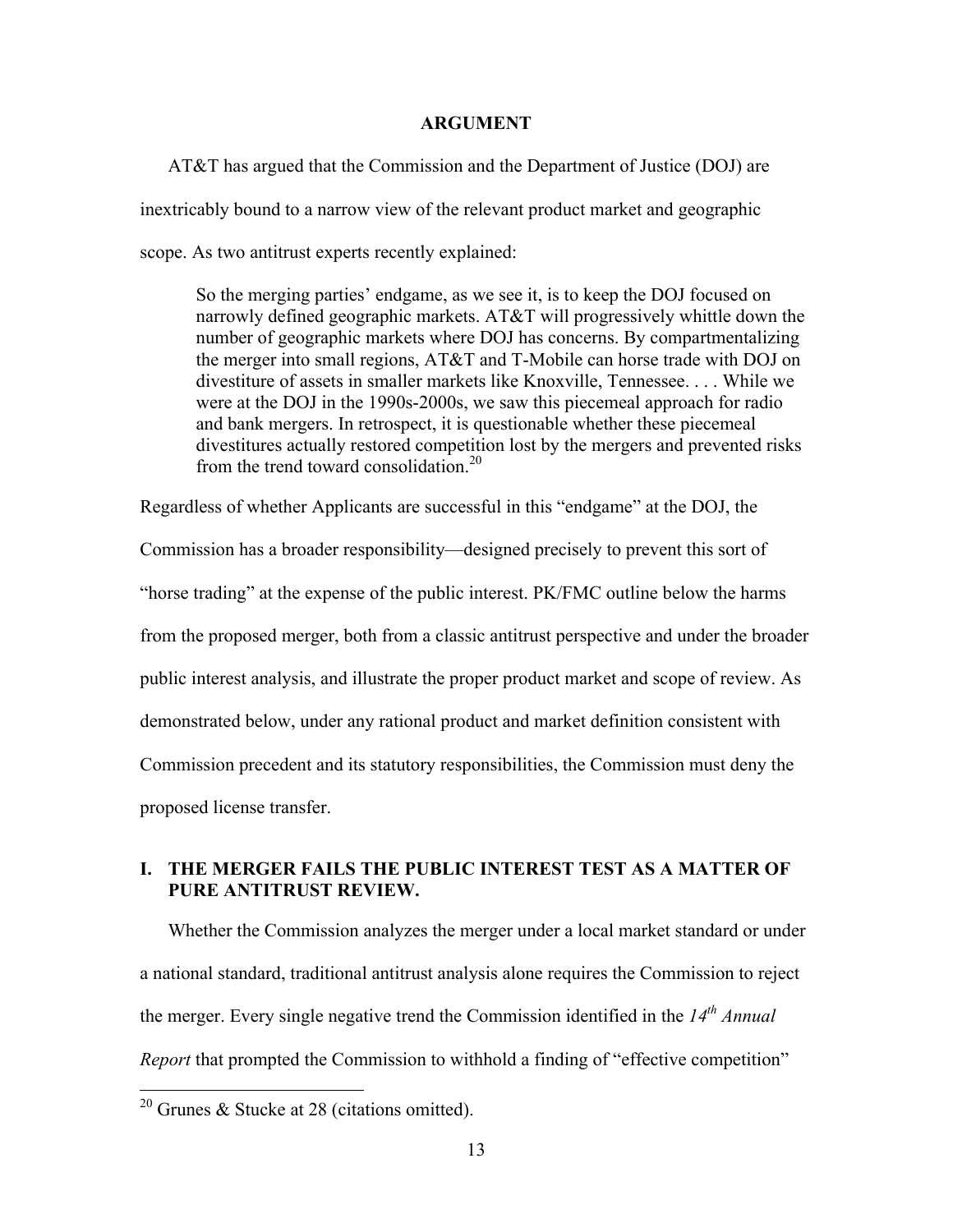would be profoundly worsened by grant of the application. The national Herfendahl-Hirschman Index (HHI), already highly concentrated at 2848 in 2008 (the last year for which the Commission published data) would rise, based on publicly available sources, by an *additional* 650-700 points,<sup>21</sup> a strong presumption of illegality under the Clayton Act.<sup>22</sup> If one prefers to analyze the market locally, the top 30 markets are already "highly" concentrated" or "moderately concentrated," and will experience similar presumptively illegal rises in the level of concentration post merger.<sup>23</sup> In such a circumstance, it is almost comical to argue whether the appropriate analysis focuses on "national markets" or "local markets." Either way, the Commission must reject the merger on antitrust grounds alone.

The second overarching anticompetitive factor is AT&T's market share postacquisition. AT&T will control approximately 43-44% of the residential mobile voice and mobile data market. In addition, AT&T's post-acquisition spectrum position will dwarf that of its rivals with the exception of Verizon. As the 14<sup>th</sup> Annual Report stated: "Spectrum is a necessary component of providing mobile wireless service. Sufficient access to spectrum with propagation characteristics suited to the efficient provision of mobile broadband service may be a contributing factor in the ability of a wireless service provider to compete effectively."<sup>24</sup> Post acquisition, AT&T will hold far more spectrum than any of the rivals it points to as sources of competitive discipline, particularly with regard to spectrum "with propagation characteristics suited to efficient provision of

<sup>&</sup>lt;sup>21</sup> Stifel Nicolaus, Washington Telecom, Media and Tech Insider (March 29, 2011). AT&T/T-Mo: Data Point to Coming Brawl, Risk: Deal Still Looks Doable.

<sup>&</sup>lt;sup>22</sup> DoJ 2010 Merger Guidelines.

 $23$  Economics and Technology, Inc., (ETI) April 2001 (available at: http://www.econtech.com/newsletter/april2011/april2011a3.php)  $^{24}$  22-23.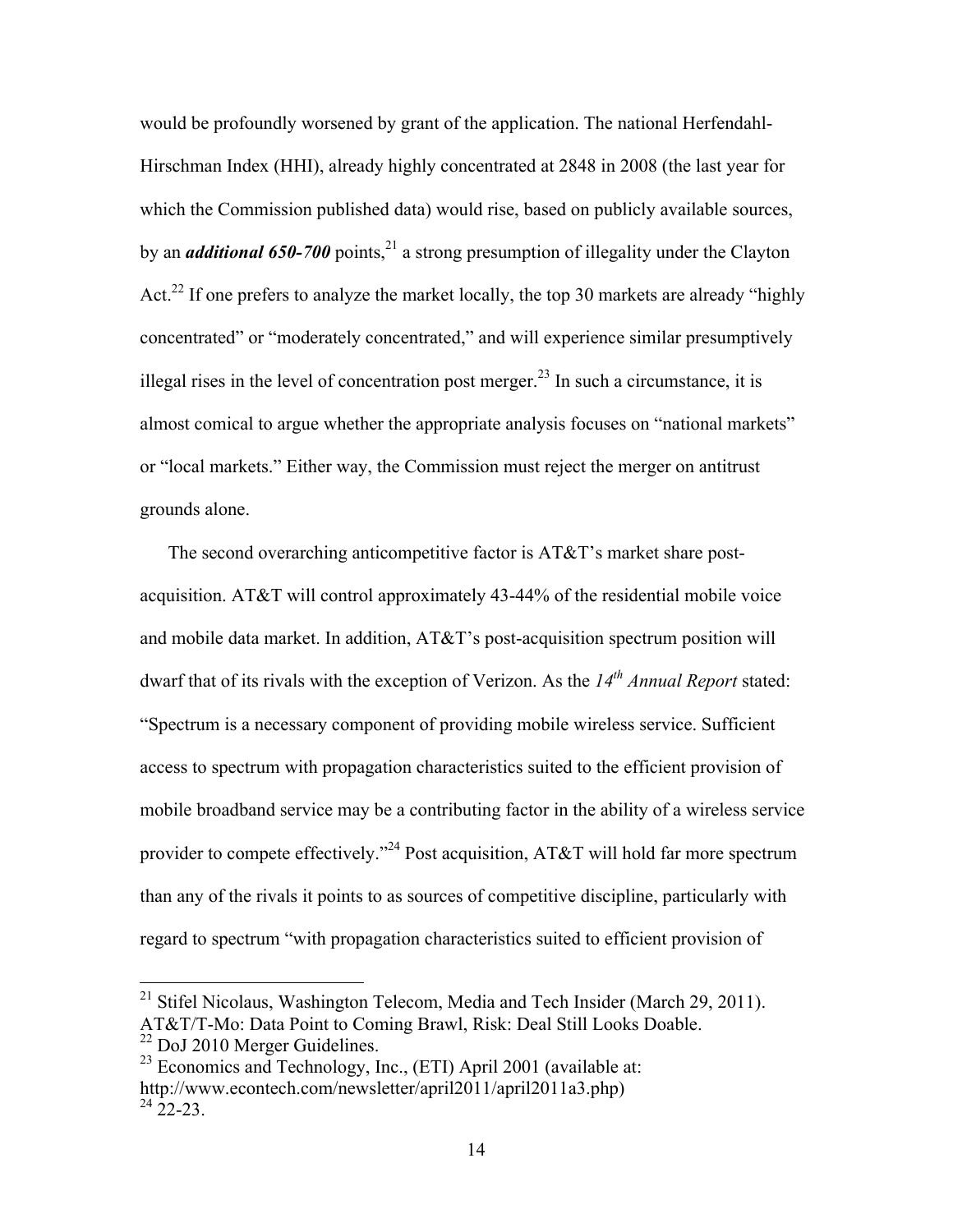mobile broadband service."

This combination of market dominance and spectrum dominance will allow AT&T to exercise heretofore unprecedented power over the so-called "input market," markets for which spectrum and access to wireless customers are necessary inputs, such as handsets and applications. AT&T will also be able to exert monopsony power in related markets, such as the intercarrier compensation (ICC) market and roaming market. The rise in concentration likewise increases the danger of coordinated effects, especially as the next largest provider, Verizon Wireless, is similarly structured to AT&T and therefore shares many of the same incentives to coordinate, tacitly or explicitly, in a way that raises barriers to entry, frustrates disruptive innovation, and increases cost to consumers.

Nothing in Commission precedent permits, let alone requires, the Commission to ignore these negative impacts. To the extent that the circumstances presented by the merger require the Commission to reexamine its previous determinations on the proper methodology for analysis, the Communications Act requires the Commission to alter its approach.

### **A. The FCC's Examination Covers All Relevant Product Markets And Is Not Nearly As Limited As Applicants Suggest.**

While providing a reasonably accurate description of the nature of the public interest inquiry, Applicants dramatically understate the scope of the FCC's examination of competitive issues. As the FCC has previously explained, the markets impacted by a large and complex merger involving a vertically integrated firm in the wireless space require careful examination of both the "output markets," *i.e.*, the market for the merged firm's goods and services, and the "input market," *i.e.*, markets where participants rely on the merged firm for necessary inputs, or where the enhanced market power of the merged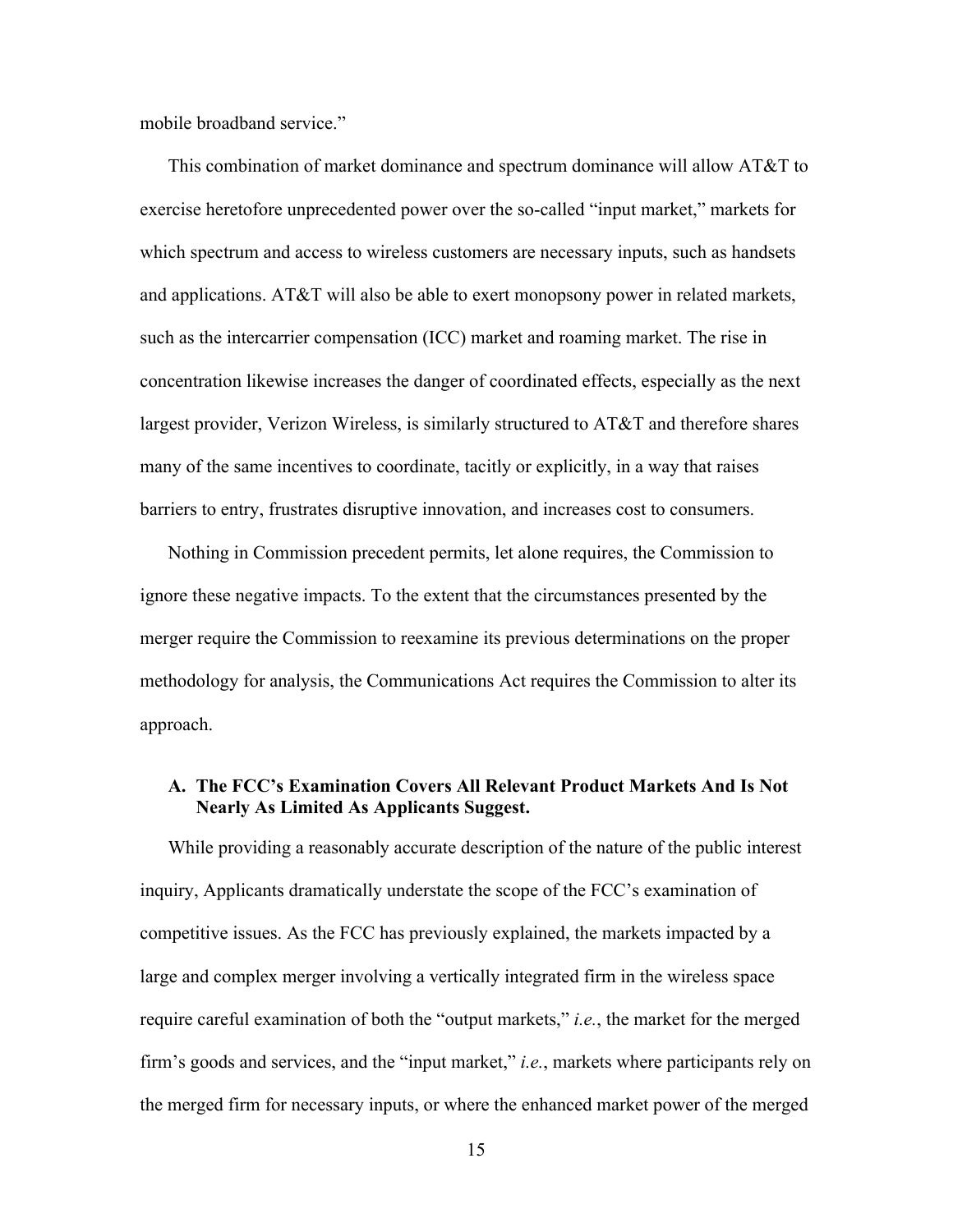firm allows it to impact the market for necessary inputs to the advantage of the merged firm or to the detriment of the public interest.<sup>25</sup> Nor is analysis limited geographically. Indeed, the Communications Act requires the FCC to explicitly consider whether the merger will create monopoly or substantially lessen competition in foreign markets as well as domestic markets.<sup>26</sup>

As discussed below, the Commission previously determined that the relevant product market consists of a number of discrete market segments, but that it would capture the potential competitive dangers by analyzing the market under a fairly limited product definition (residential voice market)<sup>27</sup> and narrow geographic scope (local markets defined by cellular market areas (CMAs) and cellular economic areas (CEAs)).<sup>28</sup>

Perhaps somewhat inconsistently, however, the Commission has also analyzed the impact on national markets in mergers involving national carriers.<sup>29</sup> In particular, despite its insistence on a local market definition for the analysis of "output" markets, the Commission analyzed the national market with regard to the impact on "input markets," and devoted considerable analysis to reassuring itself that the national market would

<sup>25</sup> Applications of AT&T Wireless Services, Inc. and Cingular Wireless Corporation, *Memorandum Opinion & Order,* 19 F.C.C. Rcd. 21,522, ¶58, (2004) (hereinafter "AT&T/Cingular Order"); Applications of Nextel Communications Inc. and Sprint Corporation, *Memorandum Opinion & Order,* 20 F.C.C. Rcd. 13967, ¶27 (2005)(hereinafter "Sprint/Nextel Order")(explaining that the Commission would also consider input markets, such as spectrum licenses, because the proposed merger between Sprint and Nextel would affect this market.)

<sup>&</sup>lt;sup>26</sup> See 47 U.S.C. 314 (prohibiting any license transfer where "the purpose is and/or the effect thereof may be to substantially lessen competition" in any line of commerce in any state, territory, or foreign jurisdiction).

 $^{27}$  AT&T/Cingular at  $\P$  77-79.

<sup>&</sup>lt;sup>28</sup> AT&T/Cingular at  $\overset{\circ}{\P}$  89-90.

<sup>&</sup>lt;sup>29</sup> Sprint/Nextel at  $\P$  30, 45.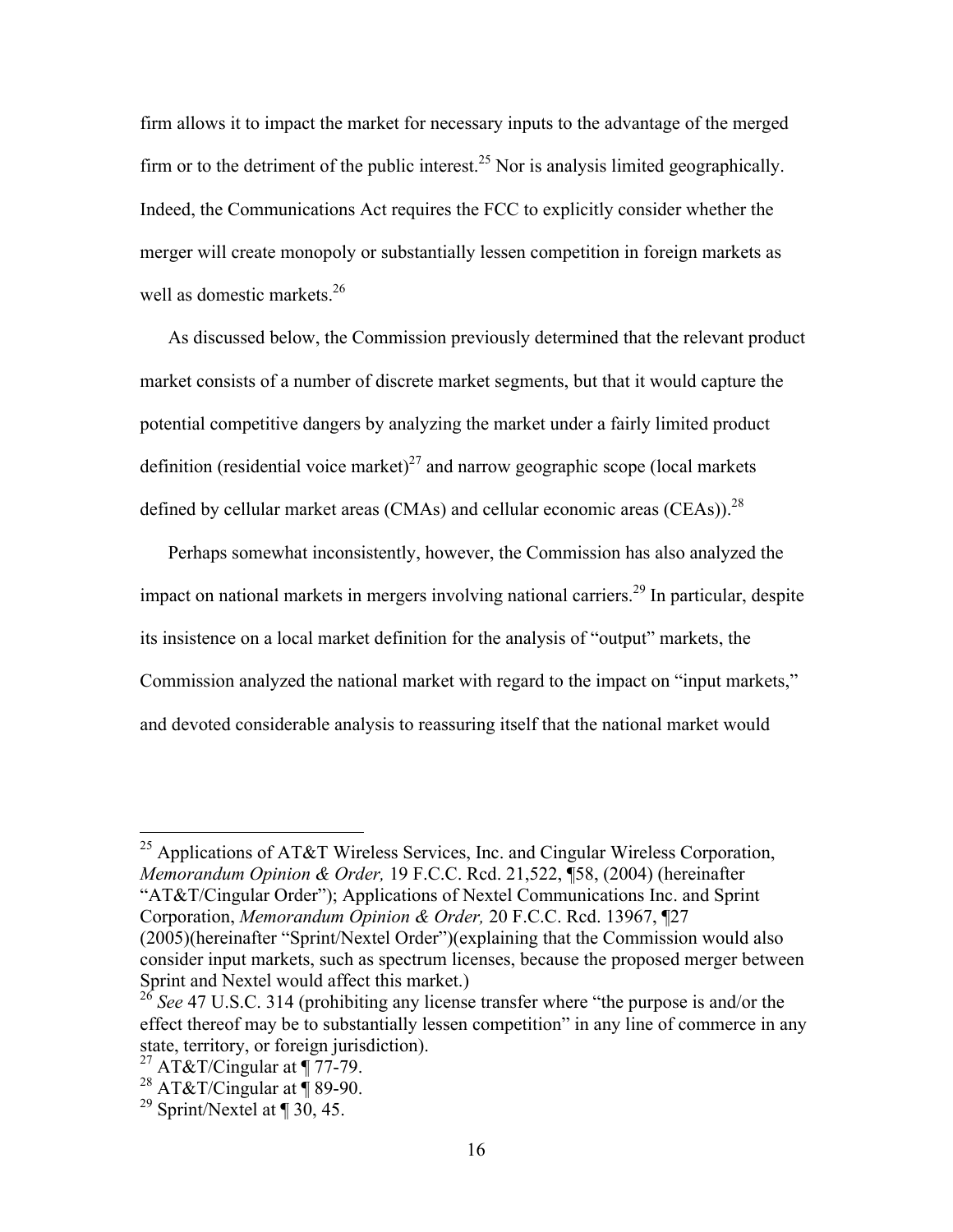remain competitive despite the elimination of a national competitor.<sup>30</sup>

The Commission's analysis evolved over time as the wireless market changed. In addition, the Commission's approach analyzing the relevant product market as purely local in scope and ignoring the impact of national consolidation has been subject to increasing criticism. $31$ 

The Historical Basis For A Restricted Product and Geographic Market No Longer Apply.

In AT&T-Cingular, the FCC considered for the first time the complex questions relating to a merger of a national wireless carrier and a vertically integrated national wireless and wireline carrier. The FCC recognized the importance of HHIs as the relevant measure of concentration for both the national and local market.<sup>32</sup> The analysis also recognized distinct markets for mobile data and mobile voice/text,<sup>33</sup> enterprise service and residential service, $34$  and the impact on the related wireline broadband and voice markets.35 Critically, however, the Commission determined that—at the time of the ATT-Cingular decision, analysis on the basis of local mobile voice would capture the impacts on these related markets because of the market structure as it existed at the time of the transaction.36 Above all, the FCC stressed when it considered the AT&T-Cingular merger that it must take a conservative approach when analyzing possible competitive harms.<sup>37</sup>

In addition, the FCC recognized in other mergers that concentration of particular spectrum frequencies or technologies constitutes a separate market that the Commission

 $^{34}$  *Id.* 

 <sup>30</sup> Sprint/Nextel at ¶ 71-89.

<sup>&</sup>lt;sup>31</sup> Verizon/Alltel, Statement of Commissioner Adelstein, 23 Fcc Rcd. at 17,570.

<sup>32</sup> AT&T/Cingular Order, *supra* note 2, ¶ 106-108 (explaining how the Commission used HHI to screen out markets where there would be no harm to competition.) <sup>33</sup> *Id.* at ¶¶ 74-78.

<sup>35</sup> *Id.* at ¶¶ 237-246.

<sup>36</sup> *Id*. at ¶ 77.

<sup>37</sup> AT&T/Cingular Order, *supra* note 2, at ¶ 109.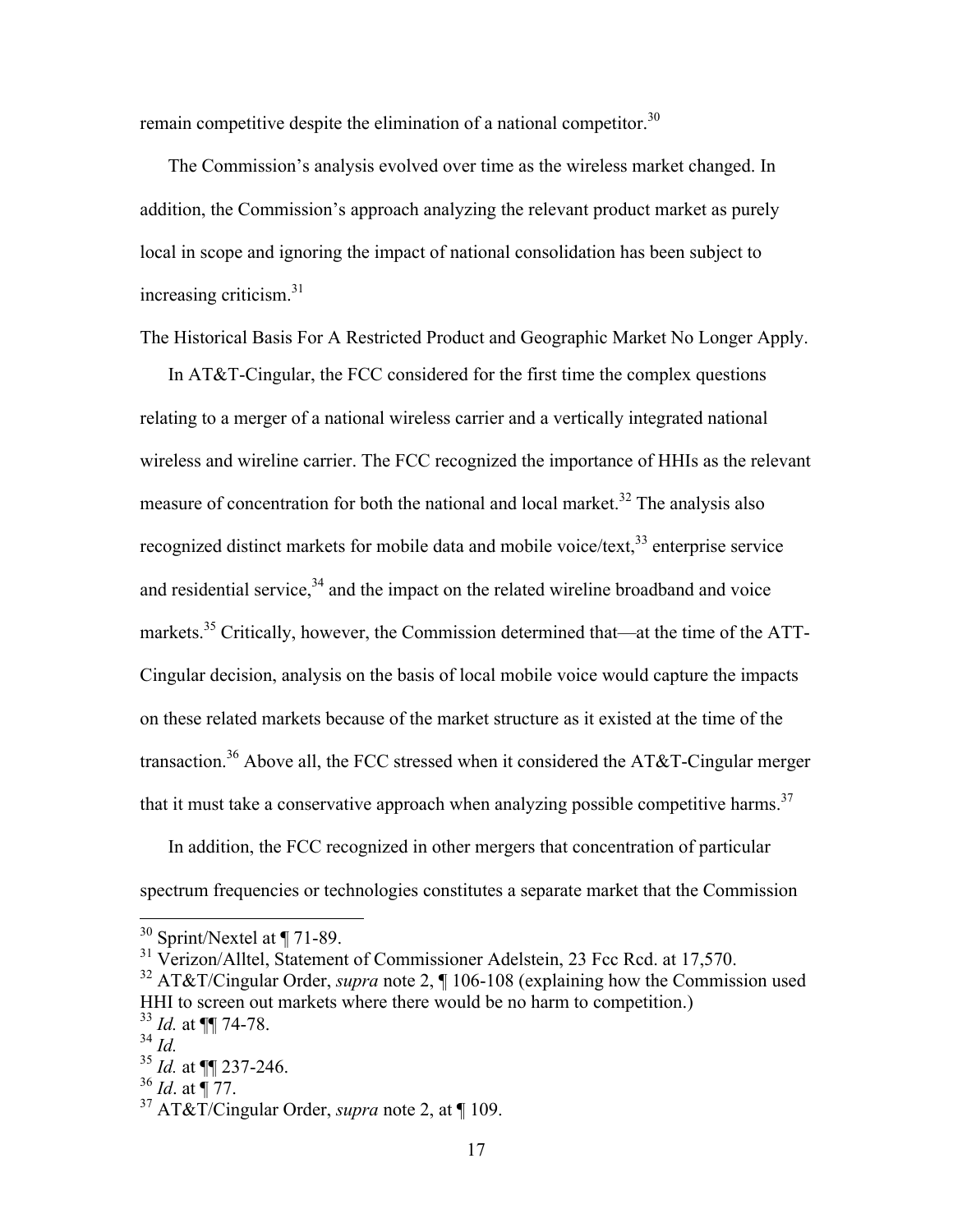must consider when analyzing the merger.<sup>38</sup> The Commission has also consistently observed that the nature of these dynamic markets is constantly changing, and that the proper definition of the relevant product markets, while guided by past precedent, must expand in scope and sophistication in response to changes in the marketplace and the FCC's greater understanding of how the relevant markets operate.<sup>39</sup>

That the Commission may at one point have doubted or even rejected a particular market definition in a previous merger does not preclude the Commission from coming to a different conclusion based on the merger before it, as Applicants suggest.<sup>40</sup> Indeed, AT&T in particular has demonstrated a remarkable malleability in its desired product definition, geographic scope, and what competitor it claims to fear at the moment. For example, in its acquisition of Centennial, AT&T urged the Commission to adopt a

 <sup>38</sup> Sprint/Nextel Order, *supra* note 2, at ¶ 27; Application of Echostar Communications Corporation, General Motors, and Hughes Electronics Corporation, *Hearing Designation Order,* 17 FCC Rcd 20559, ¶¶ 3, 110-115 (2002)(hereinafter "Echostar/Hughes Electronics Corp. Order") (discussing how the applicants are likely to constitute a separate market distinct from the larger market for MVPD services).

<sup>&</sup>lt;sup>39</sup> Applications for Consent to the Transfer of Control of Licenses and Section 214 Authorizations by Time Warner Inc. and America Online, Inc., Transferors to AOL Time Warner Inc., Transferee, *Memorandum Opinion & Order,* 16 FCC Rcd 6547, ¶¶ 69-73, (2001)(hereinafter "AOL/Time Warner Order"); Verizon/Alltel Order at ¶ 45 (explaining that because of the increasing prominence of mobile broadband, the Commission would revisit its previous market definition and include mobile broadband services as a relevant product market.); Applications of AT&T Inc. and Centennial Communications Corp. For Consent to Transfer Control of Licenses, Authorizations, and Spectrum Leasing Arrangements, *Memorandum Opinion & Order,* 24 FCC Rcd 13915, ¶37 (2009)(hereinafter "AT&T/Centennial Order").

<sup>&</sup>lt;sup>40</sup> AOL/Time Warner Order, *supra*, note 11, at ¶¶69-73 (determining that broadband Internet access constitutes a separate market reversing from its previous decision in its *AT&T Media One* order refusing to determine if broadband Internet Access constituted a separate market. Applications for Consent to the Transfer of Control of Licenses and Section 214 Authorizations from Media One Group, Inc., Transferor, To AT&T Corp., Transferee, *Memorandum Opinion Order,* 15 FCC Rcd. 9816, ¶116 (2000)).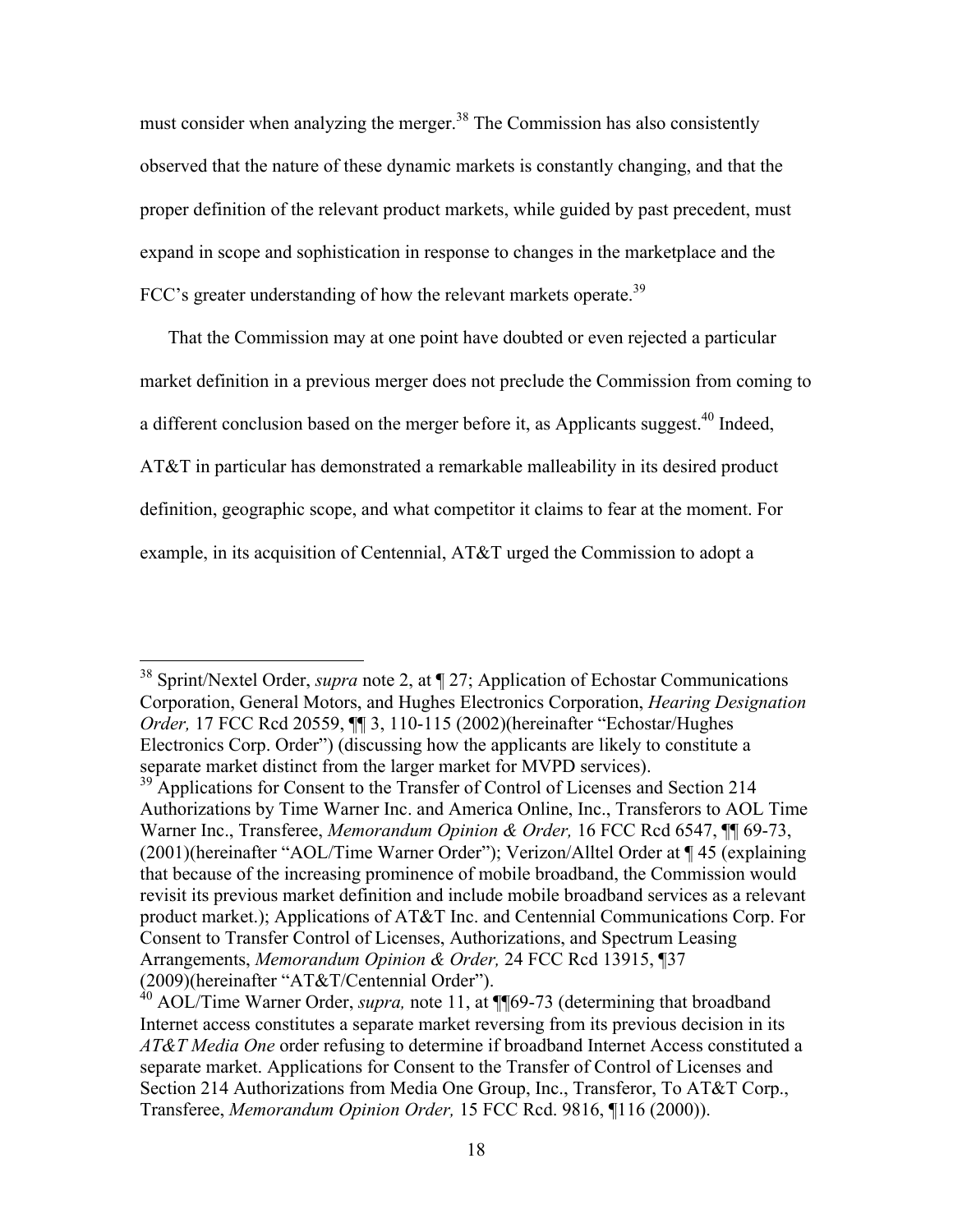national product market.<sup>41</sup> At that time, AT&T argued that competed directly against "Claro, *T-Mobile*, and Sprint,"<sup>42</sup> a stunning contrast with AT&T's statement in its current public interest statement that it lives in terror of local providers such as MetroPCS and Leap, or unbuilt systems such as Lightsquared, but does not regard T-Mobile as a serious competitor.

More recently, AT&T stressed in a related proceeding,<sup>43</sup> that the Commission has a statutory duty to consider the unique nature of each merger before it. Such a position is hardly consistent with insistence that the Commission is legally bound to ignore the implications of national concentration and most focus only on local markets. Of course, AT&T's position that it does not regard T-Mobile as a competitor is not merely inconsistent, but flatly contradicted by its previous statement in Centennial (which, as with all such submission, was made with an affidavit attesting to the truth of the matter stated). Whatever the merits of AT&T's previous positions, it can hardly deny the Commission the right to alter its previous market definition when it has consistently urged the Commission to do just that.

The Commission should therefore reject any effort to artificially limit the scope of its review. Instead, as required by the Communications Act, the Commission must examine the impact on all relevant markets.

<sup>&</sup>lt;sup>41</sup> AT&T/Centenniel at 39. To be fair, AT&T is hardly alone in proposing market analysis based on convenience rather than precedent. Verizon has made similar arguments. *See* VZ/AllTel at ¶50.

 $42$  AT&T/Centennial at ¶40 (emphasis added).

<sup>43</sup> *See* Paul Margie and William E. Cook, *Ex Parte Notification –WT Dkt. Nos.11-65, 11- 18, DA 11-252, ULS File No.0004566825,* (May 20, 2011), *available at:*  http://fjallfoss.fcc.gov/ecfs/document/view?id=7021649742.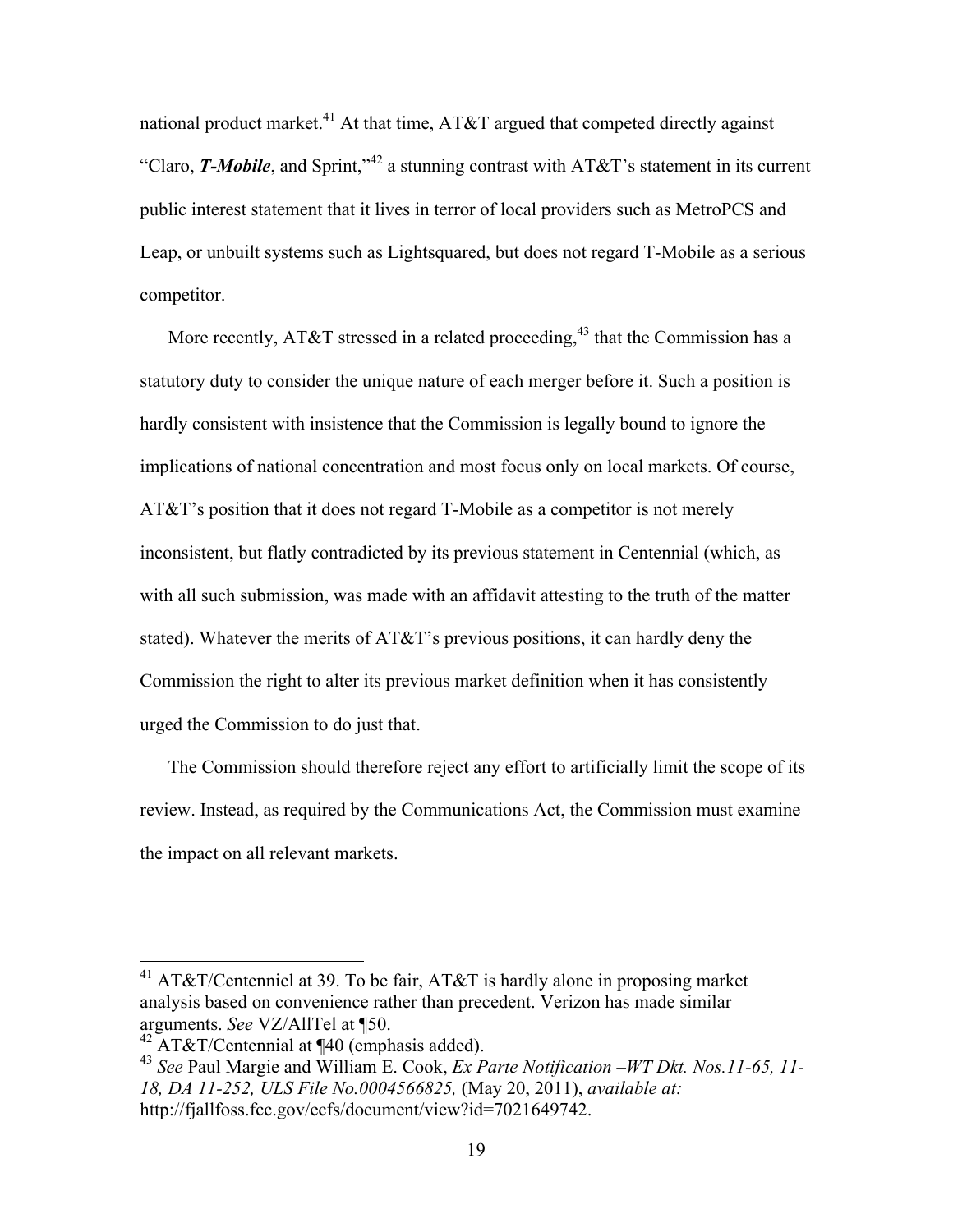### **B. The Enormous Level of Concentration Created By This Merger Will Severely Impact Traditional "Output" Markets and "Input" Markets.**

The sheer number of distinct markets negatively impacted by the merger makes it difficult to categorize and list all of them, especially in light of Applicants failure to address these markets explicitly in their Application. Accordingly, the Commission should consider the specific examples given in this Petition (and by other parties) as illustrative rather than definitive. Adopting the framework established in *ATT-Cingular*, Petitioners address the respective harms to both the post-acquisition "Output Market" and the post-acquisition "Input Market." Next, continuing to follow the *ATT-Cingular*, analysis, Petitioners will discuss related markets such as wireline voice and data, and unique concerns arising from vertical integration, such as the impact on the special access market.

### *1. Output Markets*

Mobile Voice and Text. Traditionally, the Commission's inquiry begins here.<sup>44</sup> Residential mobile voice and text remain the core output markets for many consumers. This does not, of course, negate the growing importance of residential mobile data which, in light of current trends, should be analyzed as a separate market. Nevertheless, it is important to note that even under the most favorable product definition and geographic market urged by the applicants, assuming away all switching costs and information asymteries that would impact the ability to switch, the merger would presumptively fail the hypothetical monopoly test in the top 30 markets under a standard antitrust screen. The same result holds true for a national HHI analysis.

If after giving the Applicants every possible benefit of the doubt, the merger would

 <sup>44</sup> *See* AT&T/Cingular Order, *supra,* note 2, at ¶72.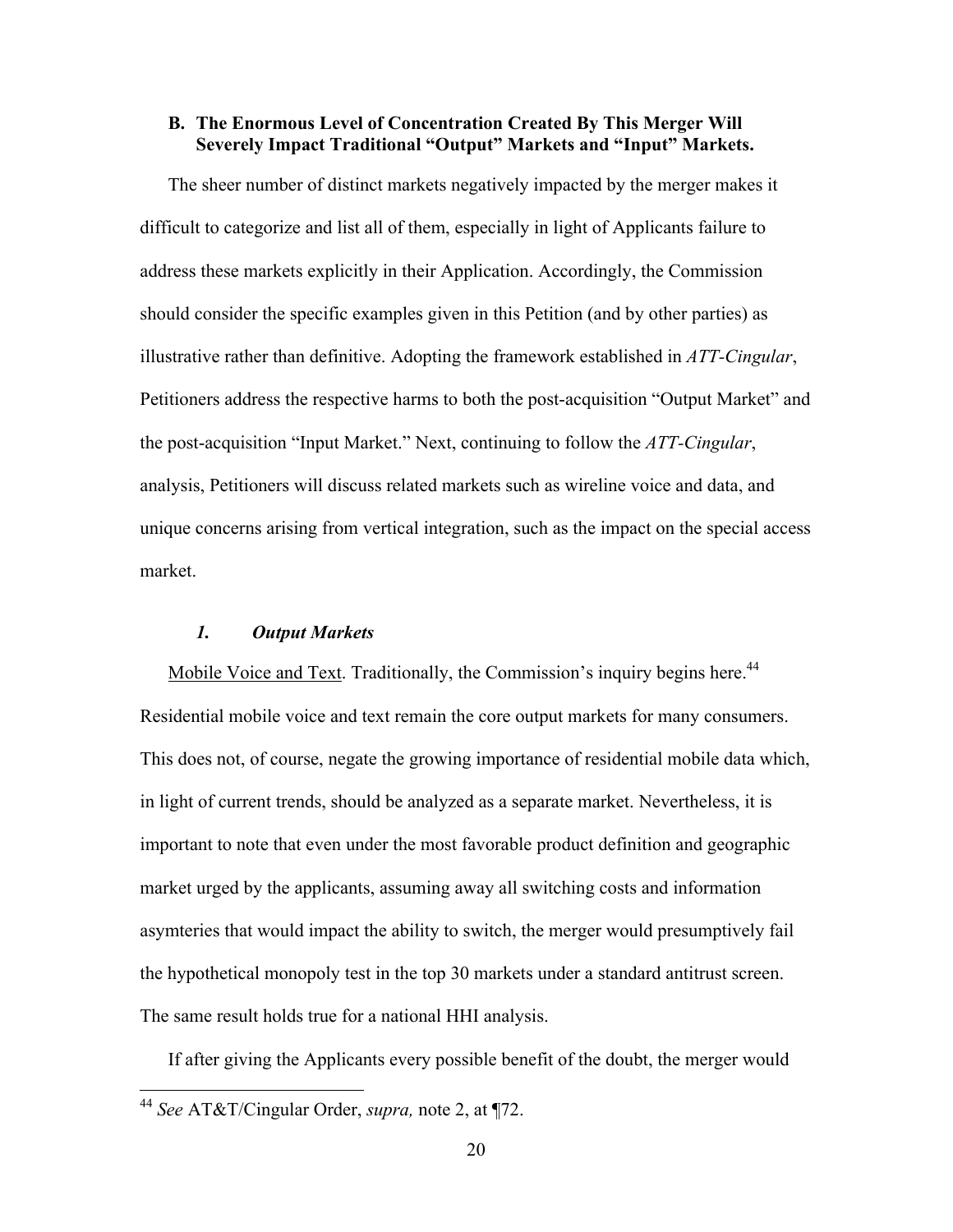*still* fail a standard antitrust screen, the Commission must ask itself how it can possibly justify grant of the Application under any set of conditions. At some point, an Application crosses a line and becomes intrinsically inimical to the public interest. While it may difficult to define that line with precision, the inability of Applicants to meet their own public interest standard with regard to product definition and geographic markets must surely indicate they have crossed this line.

Mobile Data. As the Commission previously recognized in the ATT-Cingular transaction, mobile data constitutes a separate market. This definition has been followed in subsequent mergers.45 In the Verizon Alltel merger, the Commission revised its previous definitions of product markets to include mobile broadband services, highlighting the growing importance of data services.<sup>46</sup>

As one leading analyst has noted, the wireless market is increasingly differentiating between a high end market dominated by AT&T and Verizon, to the detriment of Sprint, and a low end market for voice/text only where AT&T and Verizon compete with lowcost providers such as MetroPCS. $47$  As the Commission itself has recognized, differentiated technologies and market strategies may negate the potential of a competitor to mitigate the harms of concentration.<sup>48</sup> In other words, even if the Commission accepted the Applicants' assertion that MetroPCS or Cricket have such strong appeal to a niche market of cost-conscious consumers of such enormous potential that the

 <sup>45</sup> AT&T/Centennial Order, *supra,* note 11, at ¶37; Verizon/Alltel Order, *supra,* note 11, at ¶45; Sprint/Nextel Order, *supra,* note 2, at¶38.

<sup>46</sup> Verizon/Alltel Order, *supra,* note 11, at ¶45.

<sup>47</sup> Wireless Barbell at 5-20.

<sup>48</sup> *See* Echostar/Hughes Electronics Corp. Order, *supra,* note 9, at ¶¶110-115; *see also* Applications for Consent to the Transfer of Licenses; XM Satellite Holdings Inc., Transferor To Sirius Satellite Radio inc., Transferee, *Memorandum Opinion & Order & Report & Order,* 23 FCC Rcd 12348, ¶42 (2008).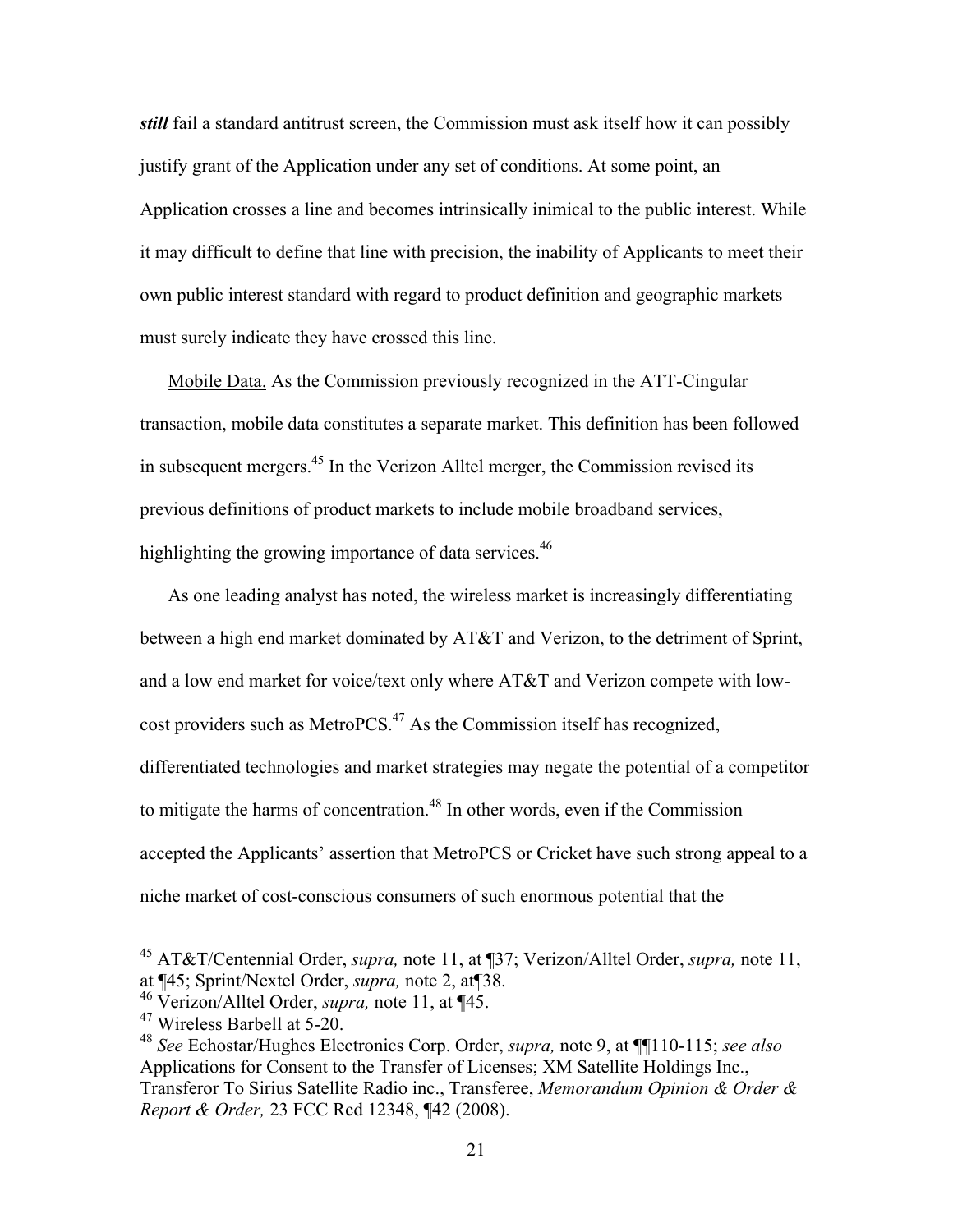Commission may ignore the HHI analysis, it would not magically eliminate the anticompetitive nature of the merger. Whatever AT&T would gain by a more relaxed analysis of the voice/text market, it loses far more as a consequence of the more restrictive analysis of the mobile data market.

Enterprise Markets. Again, as the Commission has long recognized, the enterprise market constitutes an entirely separate market from the residential market.<sup>49</sup> This is particularly important given that several "competitors" identified by Applicants simply do not compete in the enterprise market.

The enterprise market itself has numerous product markets that require analysis. In the AT& T Bell South merger, the Commission found that local voice, long distance voice and data services constituted separate markets for enterprise customers.<sup>50</sup> In addition, the Commission also found that, in many instances, small business customers could be classified as a separate product market than large enterprise customers. The Commission explained that this was because of differences in the nature of products purchased by these customers as well as their different abilities to negotiate contracts with the providers. $51$ 

### *2. Input Markets*

Roaming. The Commission has long recognized roaming as a separate market.<sup>52</sup> This definition is reinforced by the FCC's recent Data Roaming Order, which requires market

 $49$  Sprint/Nextel at ¶ 43.

 $50$  AT&T Inc. and Bell South Corporation, Application for Transfer of Control, *Memorandum Opinion & Order,* 22 FCC Rcd 5662, ¶64, (December 29, 2007), (hereinafter "AT&T/Bell South Order").

 $\int_{0}^{51}$ *Id.* at ¶66.

<sup>52</sup> Verizon/Alltel Order, *supra,* note 11, *¶*178-181; Reexamination of Roaming Obligations of Commercial Mobile Radio Service Providers*, Report and Order and Further Notice of Proposed Rulemaking,* 22 FCC Rcd 15817 (2007).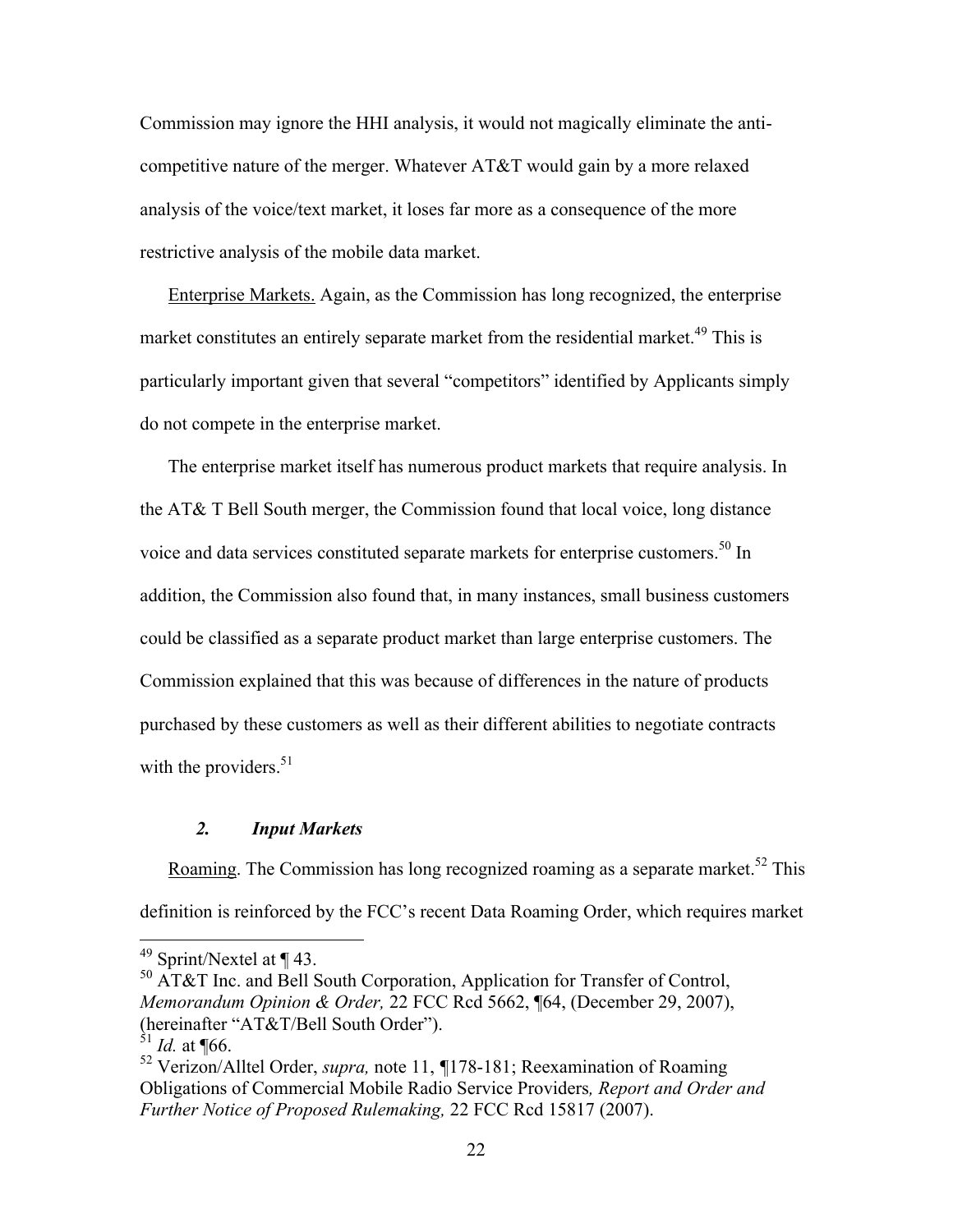negotiations on commercially reasonable terms.<sup>53</sup> Roaming is a critical "input market." As the Commission has found in its recent competition report, roaming can be "particularly important for small and regional providers" who want to "remain competitive by meeting their customer's expectations of nationwide service."54 The Commission also explained that roaming is also critical to new entrants.<sup>55</sup>

As the Commission is already aware from its recently concluded proceeding on roaming, AT&T has already demonstrated that, absent a Commission rule, AT&T will not willingly enter into roaming deals at market rates. So critical is roaming for successful competition, and so difficult has it been to obtain from AT&T, that Commissioner Robert McDowell jokingly referred to the proposed transaction as "the mother of all roaming agreements."<sup>56</sup> AT&T will, by operation of the merger, become the dominant potential provider for voice roaming and future LTE roaming by virtue of its enhanced spectrum position, and the only possible provider of roaming for 3G GSM providers.

Spectrum Secondary Markets. In addition to using roaming, those requiring spectrum access can lease spectrum through the Commission's secondary market rules. The

<sup>&</sup>lt;sup>53</sup> Reexamination of Roaming Obligations of Commercial Mobile Radio Service Providers and Other Providers of Mobile Data Services, Second Report & Order, WT Docket No.05-265, (April 7, 2011), available at

http://transition.fcc.gov/Daily\_Releases/Daily\_Business/2011/db0408/FCC-11-52A1.pdf.<br><sup>54</sup>Implementation of Section 6002(b) of the Omnibus Budget Reconciliation Act of 1993, *Fourteenth Report,* 25 FCC Rcd 11407, ¶125, (2010)(hereinafter "Wireless Competition Report 2010").

<sup>55</sup> *Id.*

<sup>56</sup> Paul Kirby, "McDowell, Baker, Decline Comment on AT&T-T-Mobile Deal," Telecommunications Daily (March 23, 2011), available at

http://www.ipi.org/IPI/IPIPressReleases.nsf/9fce97dc4660e5e78625763a007d9cba/3baa5 79f86b15dcc8625785c00461a81?OpenDocument. While Commissioner McDowell was obviously speaking humorously, this is a fine application of the old saw that "many a true word is spoken in jest."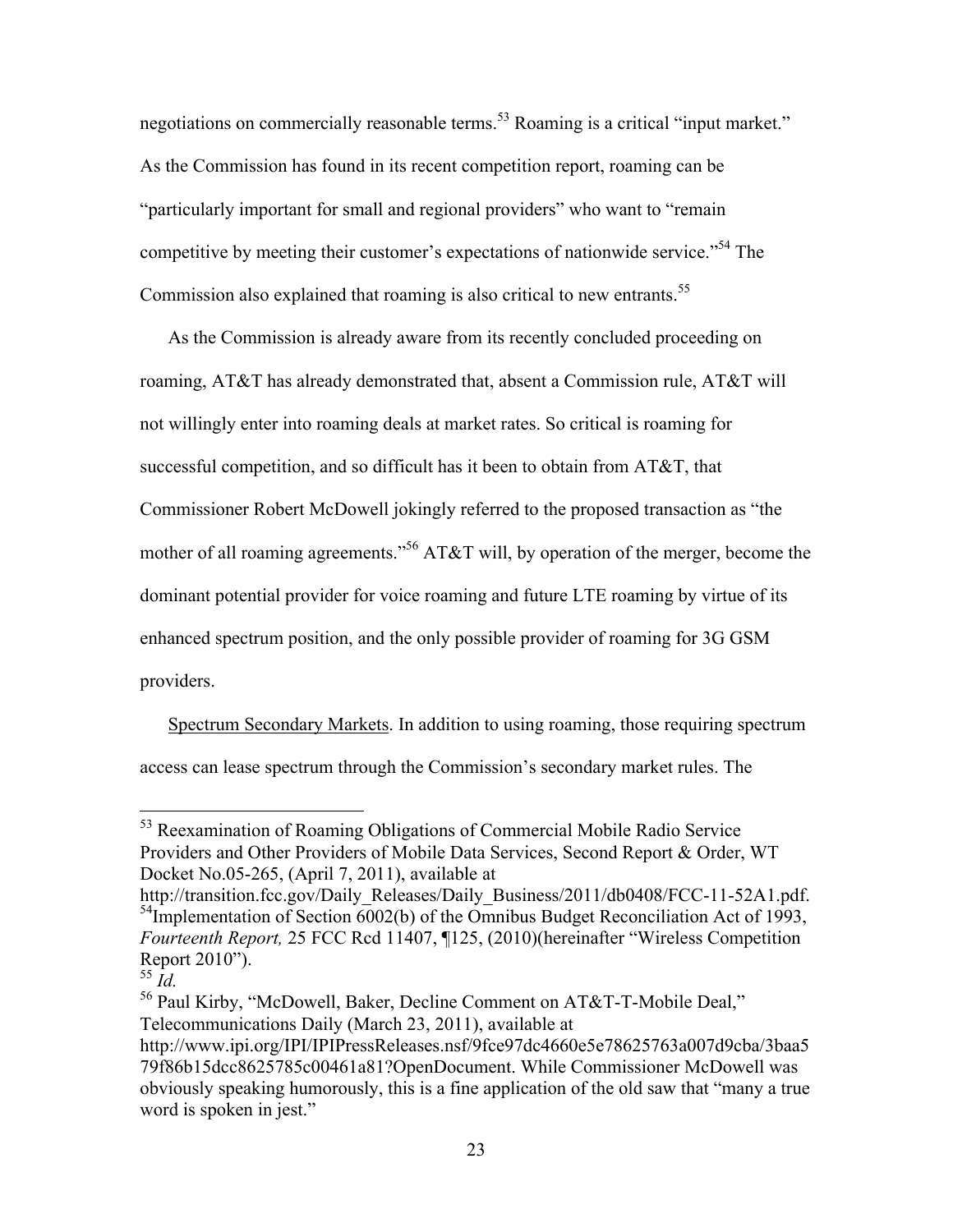Commission has recently recognized the importance of these markets in promoting efficient uses of spectrum.<sup>57</sup> The acquisition will enhance  $AT&T$ 's already significant spectrum advantage, increasing its ability to raise prices in secondary markets either by raising the price of leasing its own spectrum or by withdrawing available spectrum from the market.

Handsets and applications. The FCC's refusal to adopt rules that would decouple the handset market and the applications market from the wireless carrier market makes these markets inextricably linked. Indeed, the Applicants themselves, at various times, have argued extensively that they need to maintain control over handsets and applications for the purpose of competing with each other and differentiating their wireless service from that of their competitors.<sup>58</sup> Applicants cannot now seriously argue that the presence of numerous handset manufacturers or application providers somehow negates their ability to influence these markets. In fact, the applicants continue to engage in anti-competitive control over handset vendors using their market power. This has been the case with the AT&T iPhone deal between 2007 and this year. AT&T has continued to exhibit this exclusive handset control with a new HP credit card sized smartphone in May, 2011.<sup>59</sup>

Similarly, both applicants have demonstrated the ability to exert control over the

 57 *See* Promoting More Efficient Use of Spectrum Through Dynamic Use Technologies, ET Docket No. 10-237, ¶4, (November 30, 2010), *available at* 

http://hraunfoss.fcc.gov/edocs\_public/attachmatch/FCC-10-198A1.pdf*.* <sup>58</sup> *See* Preserving the Open Internet, *Comments of T-Mobile USA,* GN Docket No. 09- 191, 11-14, (October 12, 2010), *available at* 

http://fjallfoss.fcc.gov/ecfs/document/view?id=7020916628; *Comments of AT& T Inc.,*  53-66, (October 12, 2010), *available at:* 

http://fjallfoss.fcc.gov/ecfs/document/view?id=7020916485

<sup>59</sup> *See* Mark Hachman, *AT&T Gets Exclusive on HP Veer, Due May 15*, PC Mag., (May 5, 2011), http://www.pcmag.com/article2/0,2817,2384970,00.asp.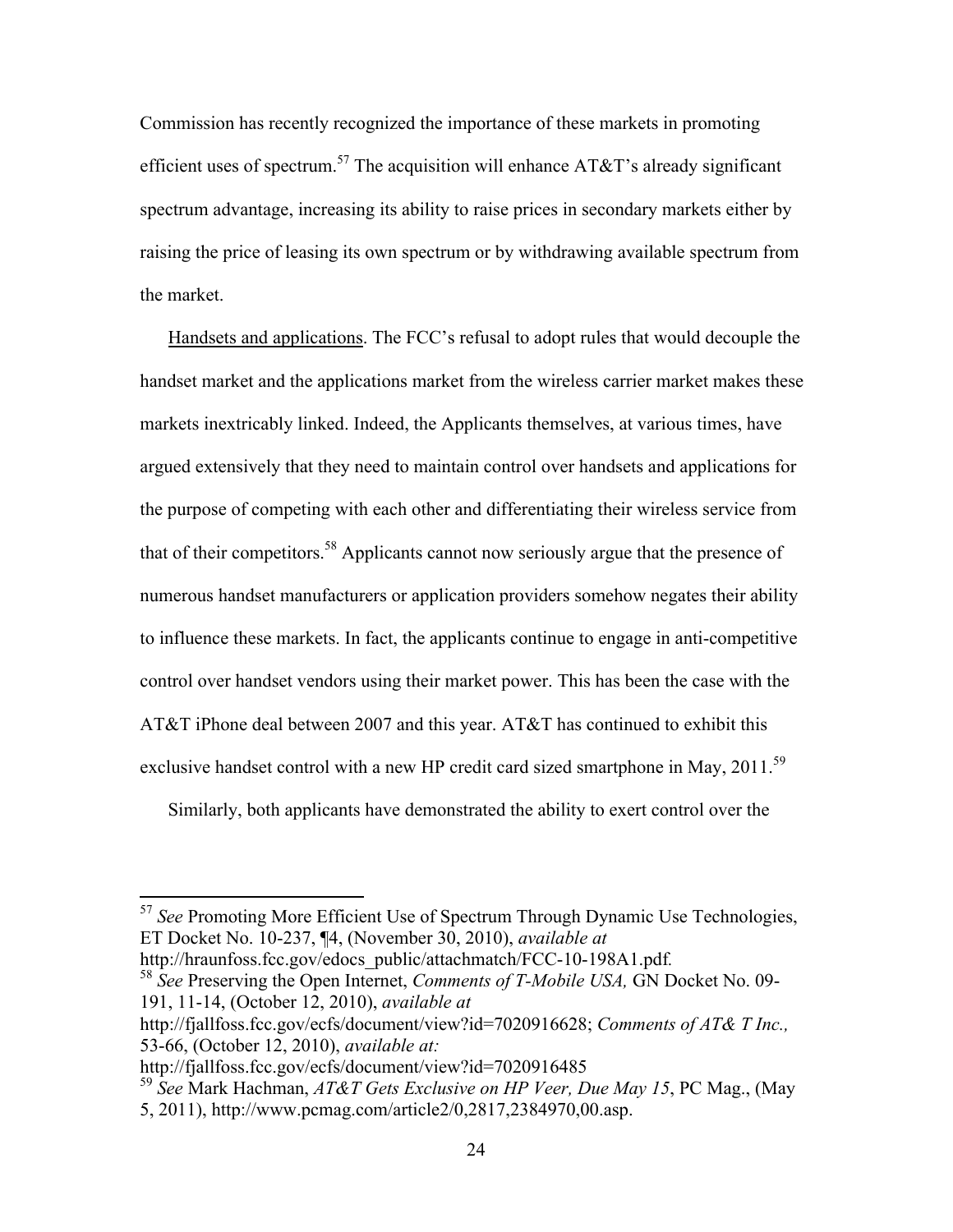market for applications.<sup>60</sup> AT&T has also argued strenuously that it needs to maintain control over applications in order to protect its networks against apps that are bandwidth intensive.<sup>61</sup> Historically, however, AT&T has appeared particularly keen on applying this limitation where its restrictions on applications neatly align with its competitive interests. For example, in 2009, AT&T blocked the iPhone slingbox application from streaming television from a subscriber's home, ostensibly on the grounds of limiting consumption of bandwidth. At the same time, it permitted streaming of live baseball games from MLB.com, after MLB agreed to an affiliation agreement.<sup>62</sup> While AT&T eventually removed the restriction, this history provides an example of how AT&T is likely to use its enhanced market power over the applicaton and equipment market to favor its own products and disadvantage rivals.

This problem is aggravated by AT&T's bandwidth caps, which appear calculated to enhance AT&T's profitability rather than to limit bandwidth consumption at peak times. At present, T-Mobile does not regulate use by charging penalties, but opts to throttle the downloads of users who exceed their capacity caps. Post-acquisition, AT&T will have greater freedom to influence the application market by control of bandwidth caps for nearly 45% of the mobile market, combined with reduced alternatives for dissatisfied

61 Comments of AT&T, *In the Matter of Preserving The Open Internet and Broadband Industry Practices*, GN Docket No.09-191, WC Docket No. 07-52, 56, (Ocotber 12, 2010), *available at* http://fjallfoss.fcc.gov/ecfs/document/view?id=7020916485; Comments of T-Mobile USA Inc., *In the Matter of Preserving The Open Internet and Broadband Industry Practices*, GN Docket No.09-191, WC Docket No. 07-52, 16, (October 12, 2010), *available at* 

 $60$  14th Competition Report at  $\P$  151-52.

http://fjallfoss.fcc.gov/ecfs/document/view?id=7020916628.

<sup>62</sup> Chris Foresman, *AT&T's Move to Block iPhone SlingPlayer From 3G is Poppycock,*  ArsTechnica, May 13, 2009 http://arstechnica.com/apple/news/2009/05/atts-move-toblock-iphone-slingplayer-from-3g-is-poppycock.ars.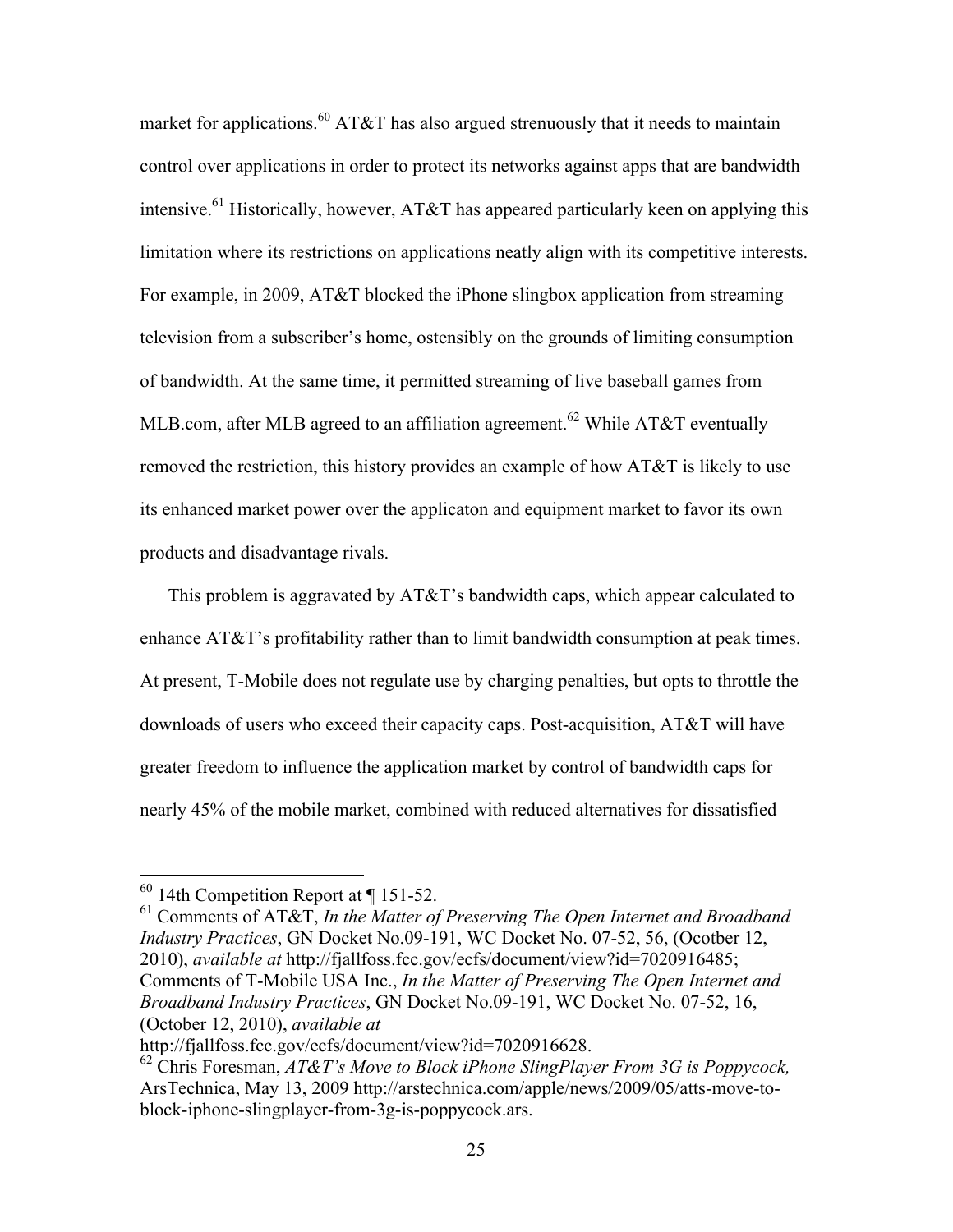consumers.

Equipment and Protocol Development. The experience with the 700 MHz band and its multiple band classes where equipment specified by AT&T is not interoperable throughout the band and the shift to 4G wireless demonstrates that the market is already dangerously concentrated, and that permitting further concentration will enhance both the specific market power of AT&T and the danger of coordinated action with surviving competitors. For example, the manufacturers and vendors of chipsets are unwilling to create handsets for smaller competitors in the 700 MHz band.<sup>63</sup>

More telling is the "death of WiMAX." Until 2008, WiMax was the leading protocol for emerging 4G technology. Sprint and Clearwire had invested heavily in WiMax, as had numerous other smaller wireless providers, and WiMax was regarded as a thriving market. After the 700 MHz auction, Verizon, AT&T, and T-Mobile announced they would adopt LTE, not WiMAX, as the 4G technology. No sooner had these three carriers made this pronouncement when industry watchers rushed to declare WiMAX "dead."<sup>64</sup> Despite strenuous efforts by Sprint and Clearwire, and despite the fact that WiMAX was an established market and LTE equipment did not even exist at the time the three carriers made this pronouncement, the decision of the three major carriers to abandon WiMAX in favor of LTE shifted the market dramatically. Today, there is no doubt that CMRS will

64 Jim Duffy, *LTE vs. WiMAX,* Network World, June 07, 2010, http://www.networkworld.com/news/2010/060710-tech-argument-lte-wimax.html; Lance Whitney, *Report: LTE to Dominate WiMAX in 4G Market,* Digital Media, February 8, 2011, http://news.cnet.com/8301-1023\_3-20030996-93.html; Maija Palmer, *Intel Succumbs to Evolution of 4G,* Financial Times, August 16, 2010, http://www.ft.com/intl/cms/s/2/a1f4522c-a956-11df-a6f2- 00144feabdc0.html#axzz1Ngt7kmv7.

 <sup>63</sup> *See* Phil Goldstein, *AT&T, Cellular South Debate 700 MHz Interoperability at FCC,*  Fierce Wireless, April 26, 2011, http://www.mediaaccess.org/2011/04/att-cellular-southdebate-700-mhz-interoperability-at-fcc/.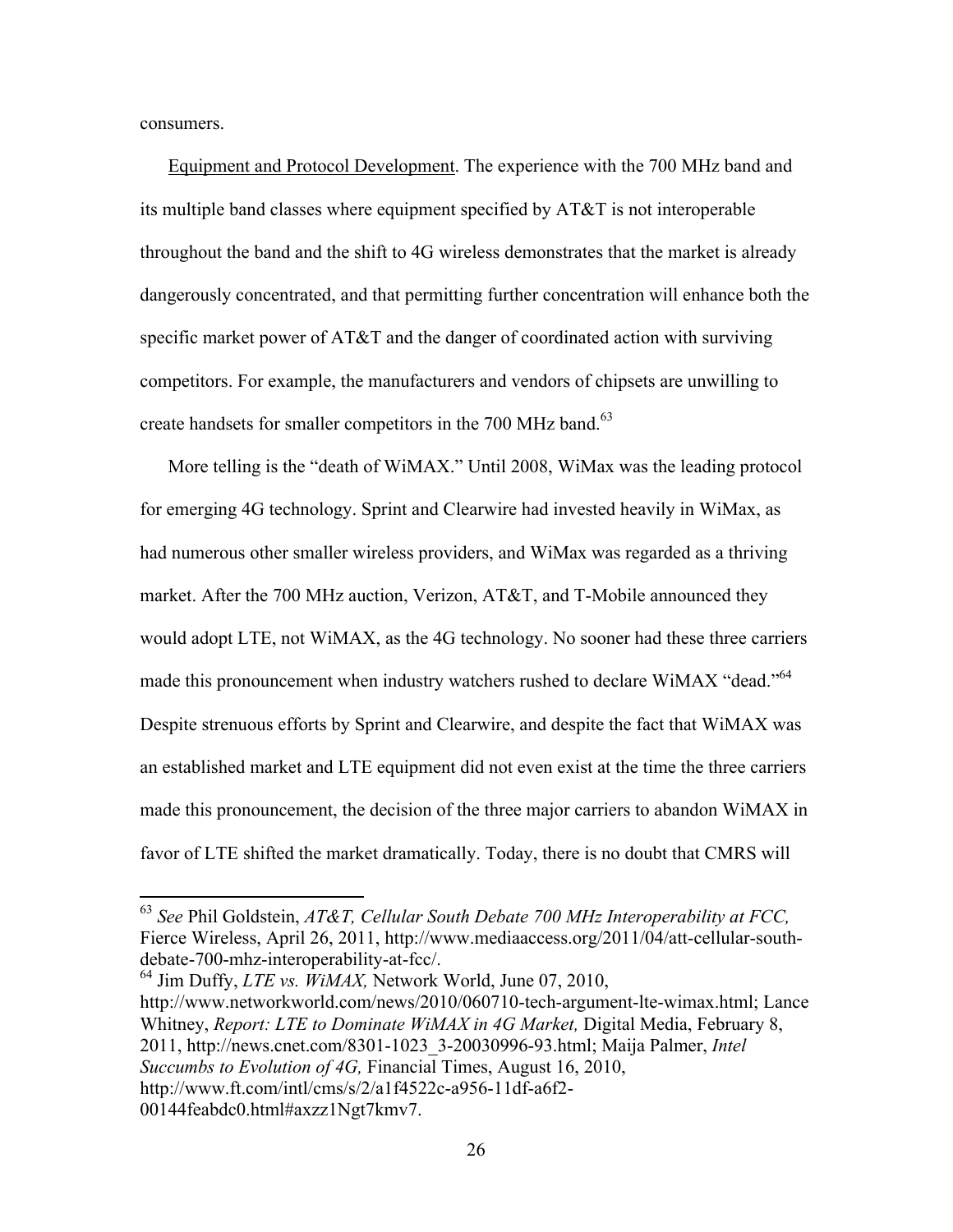adopt LTE as the dominant technology, a fact recognized by the Commission<sup>65</sup> and the Applicants themselves.<sup>66</sup>

If the independent decisions of AT&T, T-Mobile and Verizon could so dramatically alter the less concentrated market of 2008, how can applicants possibly argue that the combined AT&T/T-Mobile constitutes no danger to the market of 2011, either through enhanced market power or collective action with the next largest firm?

GSM. The Commission has consistently recognized that dominance in a particular technology. Many of these harms would be aggravated by AT&T's enhanced position in the GSM market. For the remaining smaller carriers using GSM, they would face a monopoly provider for national or even regional roaming.

Special access. Many wireless service providers, including T-Mobile, purchase backhaul services from LECs, including  $AT&T.^{67}$  As the Commission has explained, wireless backhaul is a critical input for wireless services in connecting their networks to other carriers and to the Internet.68 Furthermore, the roll out of advanced wireless networks that support higher data throughput "will make access to sufficient backhaul for wireless services even more critical over time."<sup>69</sup> The proposed merger between AT&T and T-Mobile would enhance the power of AT&T to extract extremely high prices from its wireless competitors who purchase backhaul services from AT&T's wireline services.

 <sup>65</sup> FCC White Paper, *The Public Safety Nationwide Interoperable Broadband Network: A Model for Capacity, Performance and Cost,* 4, June 2010, *available at*  http://transition.fcc.gov/pshs/docs/releases/DOC-298799A1.pdf.

<sup>66</sup> Michelle Maisto, *AT&T, T-Mobile Deal Faces More Scrutiny, Debate,* eWeek.com, May 27, 2011, http://www.eweek.com/c/a/Mobile-and-Wireless/ATandT-TMobile-Deal-Faces-More-Scrutiny-Debate-107100/.

<sup>67</sup> Wireless Competition Report 2010, *supra,* note 22, at ¶295.

<sup>68</sup> *Id.* at ¶ 64.

<sup>69</sup> Wireless Competition Report 2010, *supra,* note 22, at ¶295.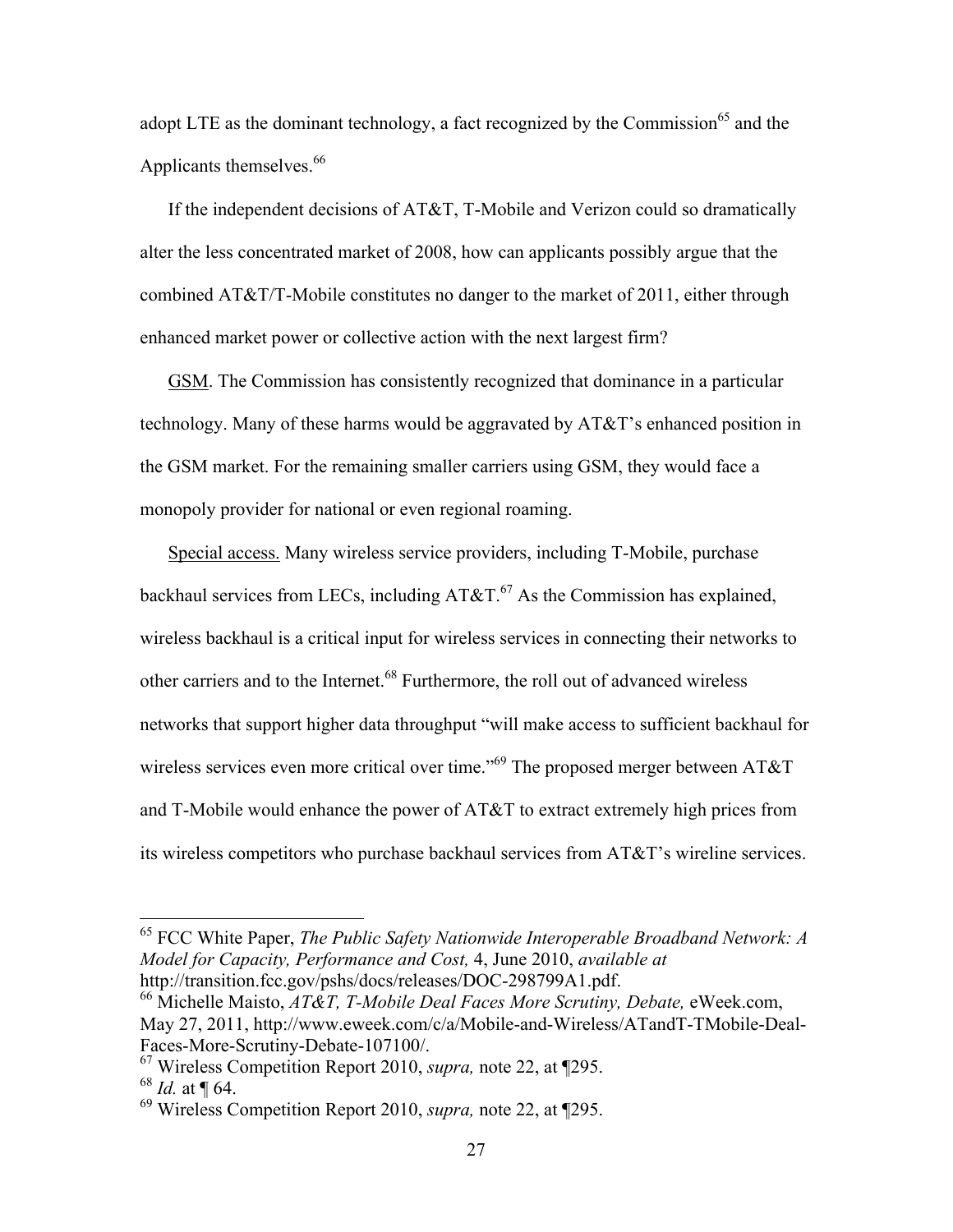Thus, AT&T's already significant power over its competitors would be enhanced.

Tower and telco equipment. The proposed merger would increase AT&T's ability to dictate terms to tower companies. Thus AT&T would be able to unilaterally determine contract terms that give it favorable tower sitings and antenna positions. The Commission has noted in its recent competition report that inability to get desirable tower citing and favorable antenna positions act as barriers to new firm entry.<sup>70</sup> Similarly, the market for some kinds of telecommunications gear will trend toward monopsony as the number of buyers of telecommunications gear continues to shrink.

Intercarrier compensation. As AT&T aggregates voice traffic, its ability to negotiate intercarrier compensation rates increases. This is particularly true in light of AT&T's announced plan to shift its wireless network and wireline networks to  $VOIP.<sup>71</sup>$  With nearly 45% of all wireless voice minutes, joined to its own wireline VOIP traffic, AT&T will be well situated to demand highly favorable intercarrier compensation rates for exchanges of traffic, particularly if it joins with Verizon to demand \$.0007 for all VOIP traffic. Indeed, it is difficult to see how even significant rural carriers such as CenturyLink, let alone smaller wireless or wireline carriers, could resist a coordinated effort by AT&T and Verizon to set the exchange rate for VOIP traffic by fiat.

Retail: The proposed merger would also adversely impact retailers, such as Best Buy, who sell handsets. The merged company would have immense power to impose onerous conditions on retailers. For example, AT&T could refuse to permit Best Buy to sell the next version of the iPhone, unless Best Buy agreed to funnel a larger portion of its

 <sup>70</sup> Wireless Competition Report 2010, *supra,* note 22, at ¶292.

<sup>&</sup>lt;sup>71</sup> "AT&T Also Looking at Voice Over LTE, Paints A Bullseye on 2013," Endgadget, (February 15, 2011). http://www.engadget.com/2011/02/15/atandt-also-looking-at-voiceover-lte-paints-a-bullseye-on-2013/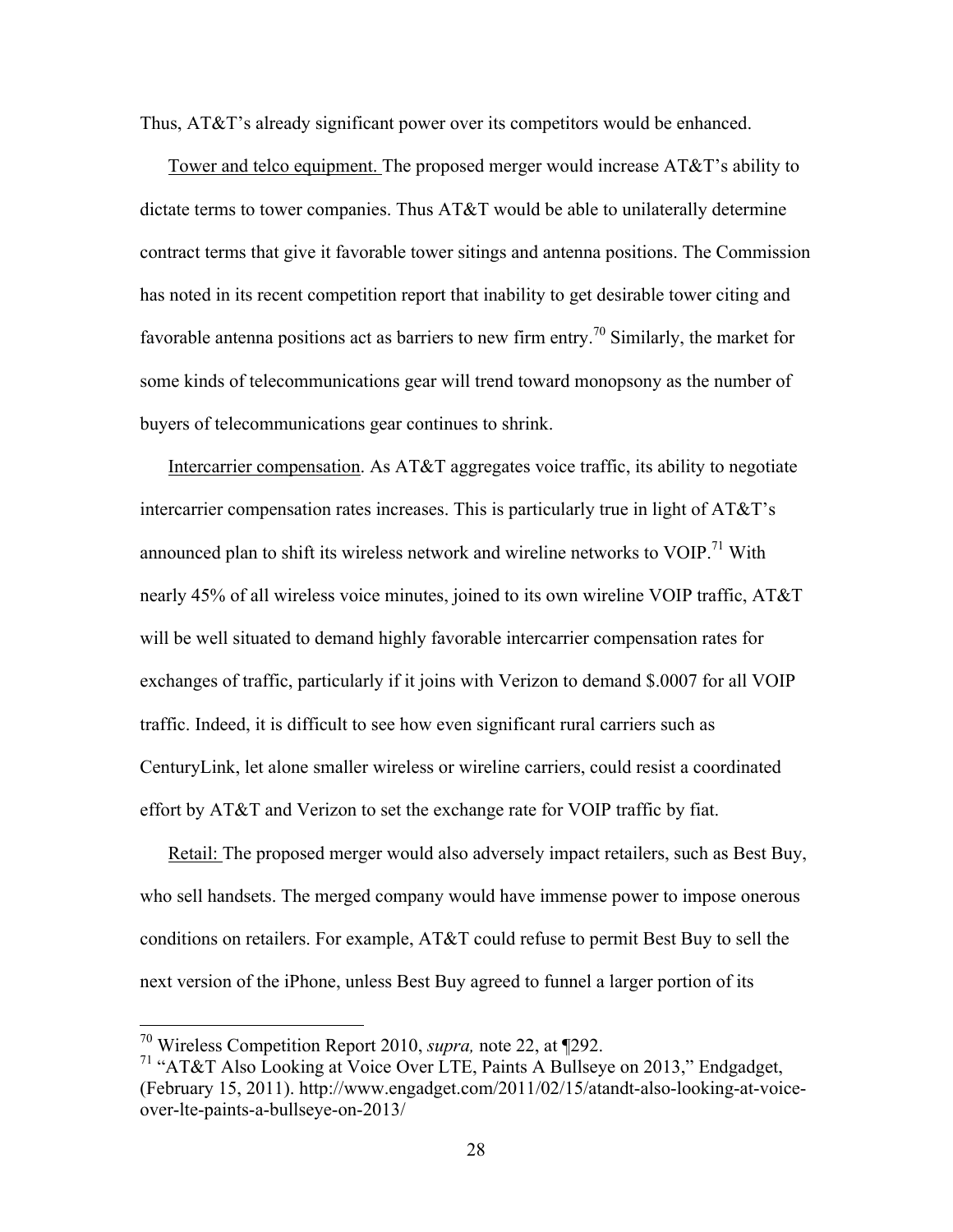revenue from sales to AT&T.

In addition, AT&T could use its enhanced market power in the retail market to require independent retailers to disadvantage competitors or advantage its own products. AT&T could insist on superior display positioning for its products, or require retailers to limit the number of handsets it carriers from rival providers. This would prove particularly potent to smaller competitors, who have fewer retail outlets and therefore rely more on third-party retailers, electronic stores, and box stores.

In either case, it will ultimately be consumers who suffer through the loss of competitive outlets where they can readily find alternative providers and easily compare products. The Commission must act to protect the retail market in mobile services by denying the Application.

Mobile commerce. As the Commission noted in its recent wireless competition report,<sup>72</sup> successful mobile commerce needs buy in and investment from a number of players, including wireless service providers. Indeed, wireless service providers control a bottleneck infrastructure that facilitates mobile commerce. As explained above, wireless service providers currently exert control over the wireless applications and devices that use their networks. The incentive and ability to exercise such control is only going to increase if the proposed merger were to be approved. For mobile commerce, this would mean that the merged company would have the ability to control the types of vendors who may sell their products and services, the types of mobile commerce applications that may be downloaded to a device, and the types of products and services that may be purchased using mobile commerce applications. For example, the merged company could

 <sup>72</sup> *Id.* at ¶¶ 333-338.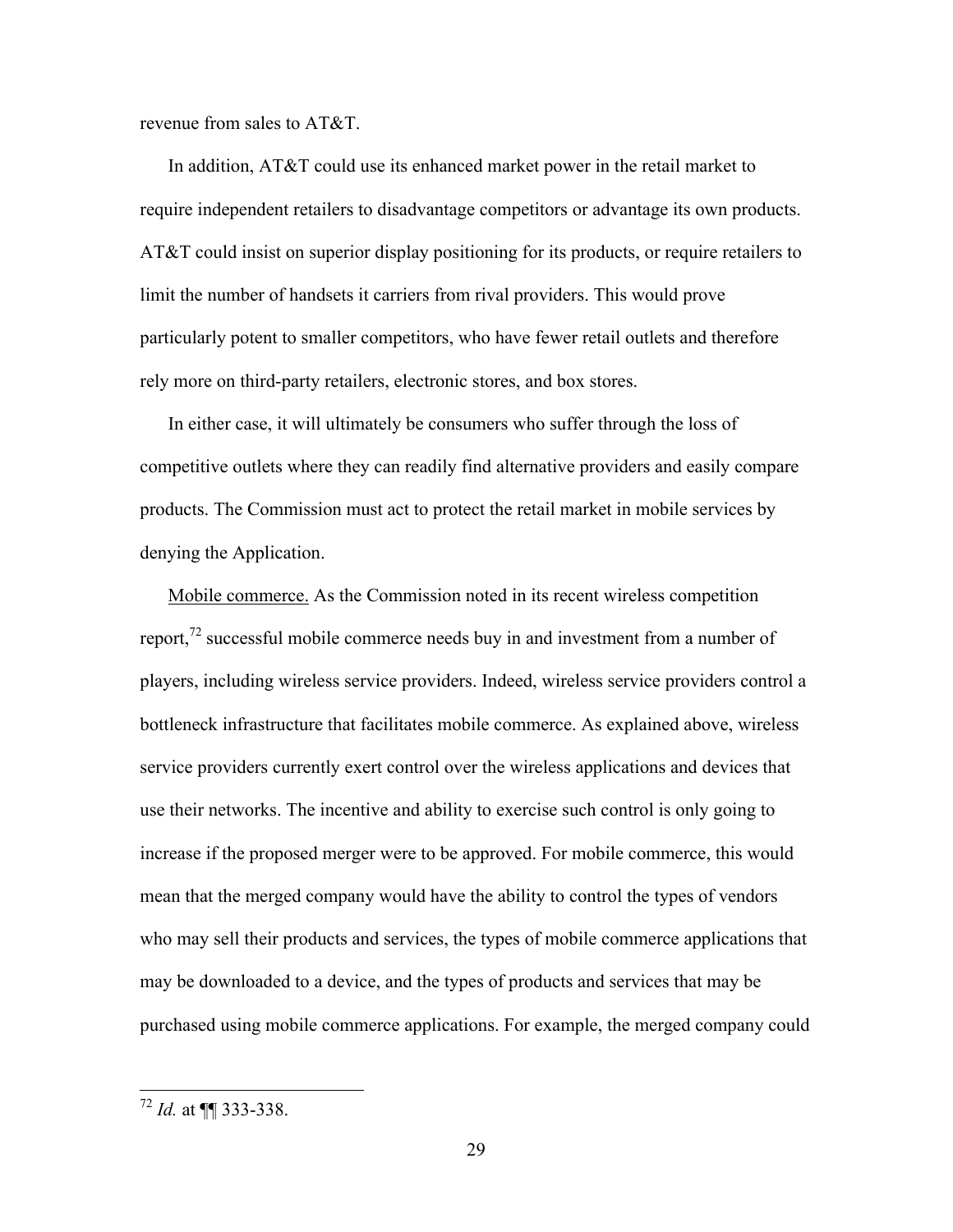use its control of applications to prevent or discourage users from purchasing, via mobile commerce, applications that would require greater throughput.

Shortcodes. In addition to standard person-to-person text messaging, the proposed merger would negatively impact the short code market.<sup>73</sup> Carriers exert immense control over short codes. They control what short codes can be used for, the content they transmit, who can use them, and how much that transmission costs.

Although all major carriers adhere to the standard Mobile Marketing Association guidelines for short code content, each carrier also creates its own additional short code rules and regulations. As a result, the rules governing conduct on short codes are different for every carrier. Also, the enforcement of those rules varies from carrier to carrier. In some instances, a single carrier will object to a use of short code that is allowed by other carriers.<sup>74</sup>

Carriers also differ in the prices they charge users to transmit short code messages over carrier networks, and even to create the initial network connection. These prices are often one of the highest costs to a user of text messaging and can significantly impact the viability of the use.

While the short code market is far from a model of competition and is in no way free from abuses, there is some indication that the limited competition that does exist curbs

<sup>&</sup>lt;sup>73</sup> Short codes are 5- or 6- digit numbers used for various text message-based "campaigns." For more information *see* Public Knowledge, Free Press, Consumer Federation of America, Consumers Union, EDUCAUSE, Media Access Project, New America Foundation, U.S. PIRG, *Petition for Declaratory Ruling*, WT Docket No. 08- 7, Dec. 11, 2007, at http://www.publicknowledge.org/pdf/text-message-petition-20071211.pdf; *see also Public Knowledge Explains Short Codes*, *available at*  http://www.youtube.com/watch?v=2tf\_qyB-m68&.

<sup>74</sup> *See, e.g. T-Mobile SUED For Blocking Marijuana App!*, PerezHilton.com, Sep. 21, 2010, *available at* http://perezhilton.com/2010-09-21 t\_mobile\_sued\_for\_blocking\_marijuana\_application.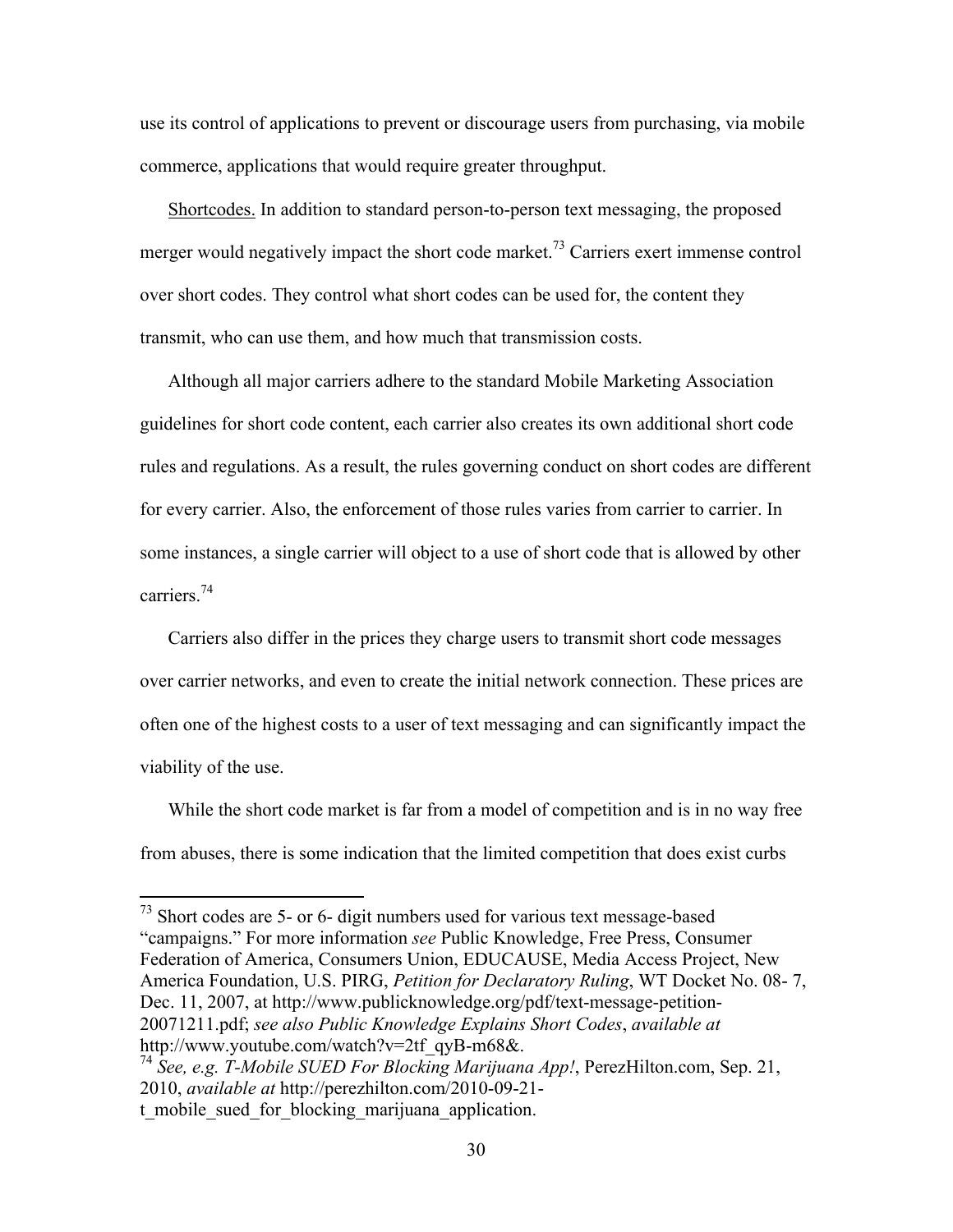the most abusive carrier practices. In the past, industry outcry convinced Verizon to cancel a planned increase in the fee charged for sending messages to Verizon customers.75 More recently ESPN, The Weather Channel, and MSNBC announced that they were ceasing delivery of messages to Sprint customers due to an increase in Sprint connection fees.<sup>76</sup> However, they are able to continue to offer service to customers on other carriers.

Although such drastic responses to carrier practices are rare, they are able to occasionally occur because there is some competition between wireless carriers. Further consolidation of national wireless carriers would further reduce the ability of a business, organization, or individual who wishes to make use of short codes to push back against predatory industry practices.

Wireline voice and broadband. The Commission has recognized that wireless service providers and wireline service providers compete with each other and that this competition is likely to increase in future.<sup>77</sup> Furthermore, the Commission has expressed its commitment to promoting such competition.<sup>78</sup> Because AT  $\&$  T provides wireline services in addition to wireless services, the proposed merger would adversely impact this intermodal competition.

In the Cingular/AT&T merger, the Commission recognized that a company that

http://www.mobilemarketer.com/cms/news/messaging/1965.html.

 <sup>75</sup> *See* Mickey Alam Khan, *Verizon rescinds decision to levy SMS fee hike Nov. 1*, MobileMarketer.com, Oct. 23, 2008, *available at*

<sup>76</sup> *See* Karl Bode, *ESPN Refuses to Pay New Sprint SMS Fee*, DSLReports.com, May 12, 2011, *available at* http://www.dslreports.com/shownews/ESPN-Refuses-to-Pay-New-Sprint-SMS-Fee-114185.

<sup>77</sup> AT&T/Cingular Order, *supra,* note 2, at ¶237; Sprint/Nextel Order, *supra,* note 2, at ¶141.

<sup>78</sup> Sprint/Nextel Order, *supra,* note 2, at ¶141.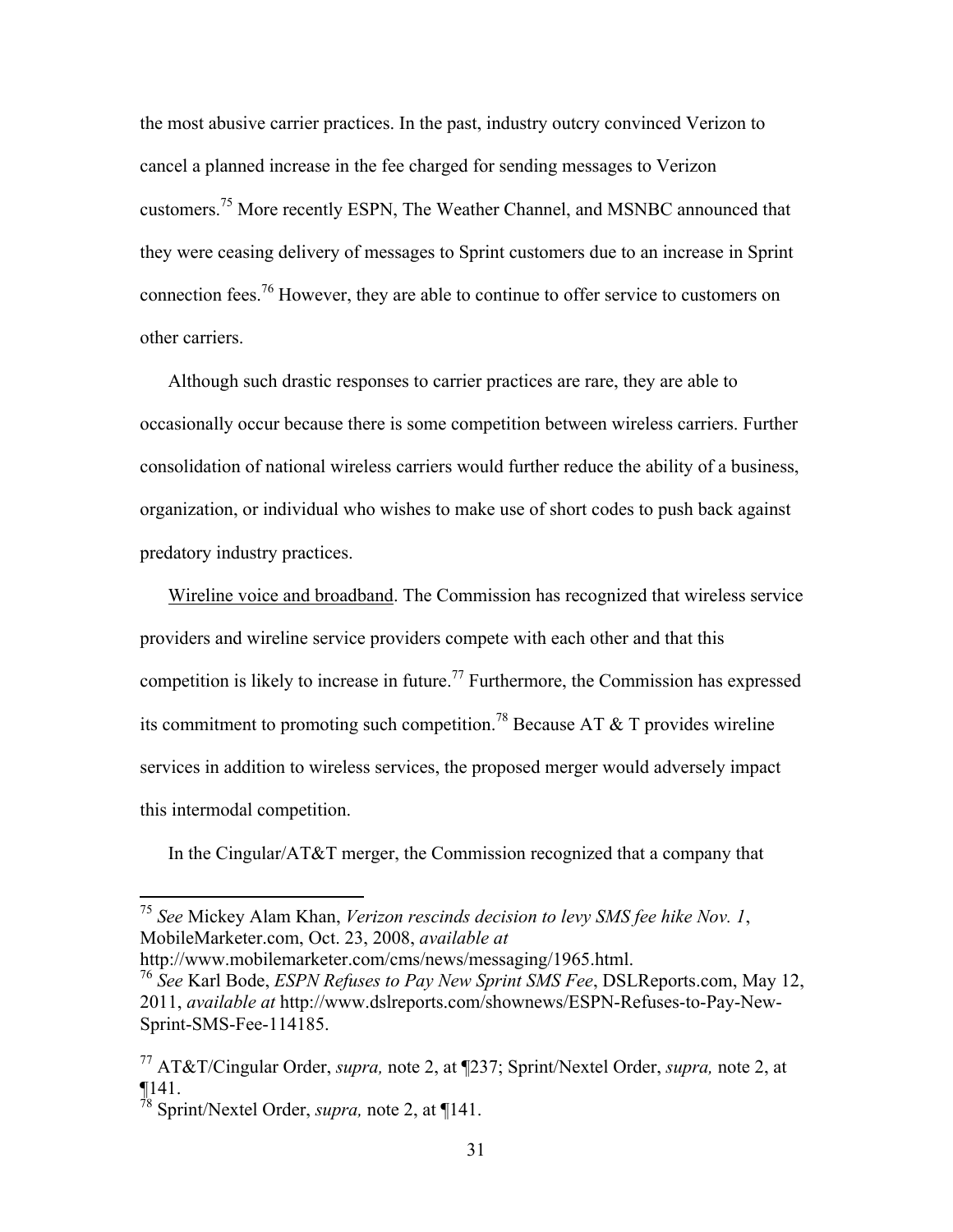provides both wireline and wireless services has an incentive to protect its wireline services from competition from wireless services.<sup>79</sup> Merger of such a company, in that case Cingular, with one that provided wireless services only, in that case AT&T Wireless, would act as a disincentive on the merged entity to offer new innovative plans that increased intermodal competition. 80 However, the Commission was less concerned with this effect because the Commission found that at that time intermodal competition was still very limited.<sup>81</sup> However, the Commission cautioned that "further losses of significant" independent wireless carriers to wireline-affiliated carriers [would] be closely scrutinized, and absent significant offsetting public interest benefits, may lead to different conclusions." The proposed merger presents that opportunity for scrutiny. As explained below, the proposed merger does not present offsetting public interest benefits.

International concerns. Two inevitable key consequences of the AT&T/T-Mobile Deal, if approved by the FCC and the DOJ, will be: 1)The establishment in the US of an effective monopoly supplier of GSM/HSPA services and monopsony buyer of GSM/HSPA equipment and devices. And 2) the removal of T-Mobile USA from the joint global purchasing venture between Deutsche Telekom (DT) and Orange (France Telecom, FT), whose negotiating power with respect to GSM/HSPA/LTE suppliers is greater than that of AT&T, even if the latter is combined with T-Mobile USA. Stemming from these two consequences are several undesirable impacts:

> • GSM/HSPA operators, who currently account for 90% of global mobile connections, will be left with only one negotiating partner for continuing or establishing national roaming agreements, both for broadband data and

 <sup>79</sup> AT&T/Cingular Order, *supra,* note 2, at ¶ 237.

<sup>80</sup> *Id.* ¶ 245.

 $^{81}$  *Id*.  $\overline{9}$  238.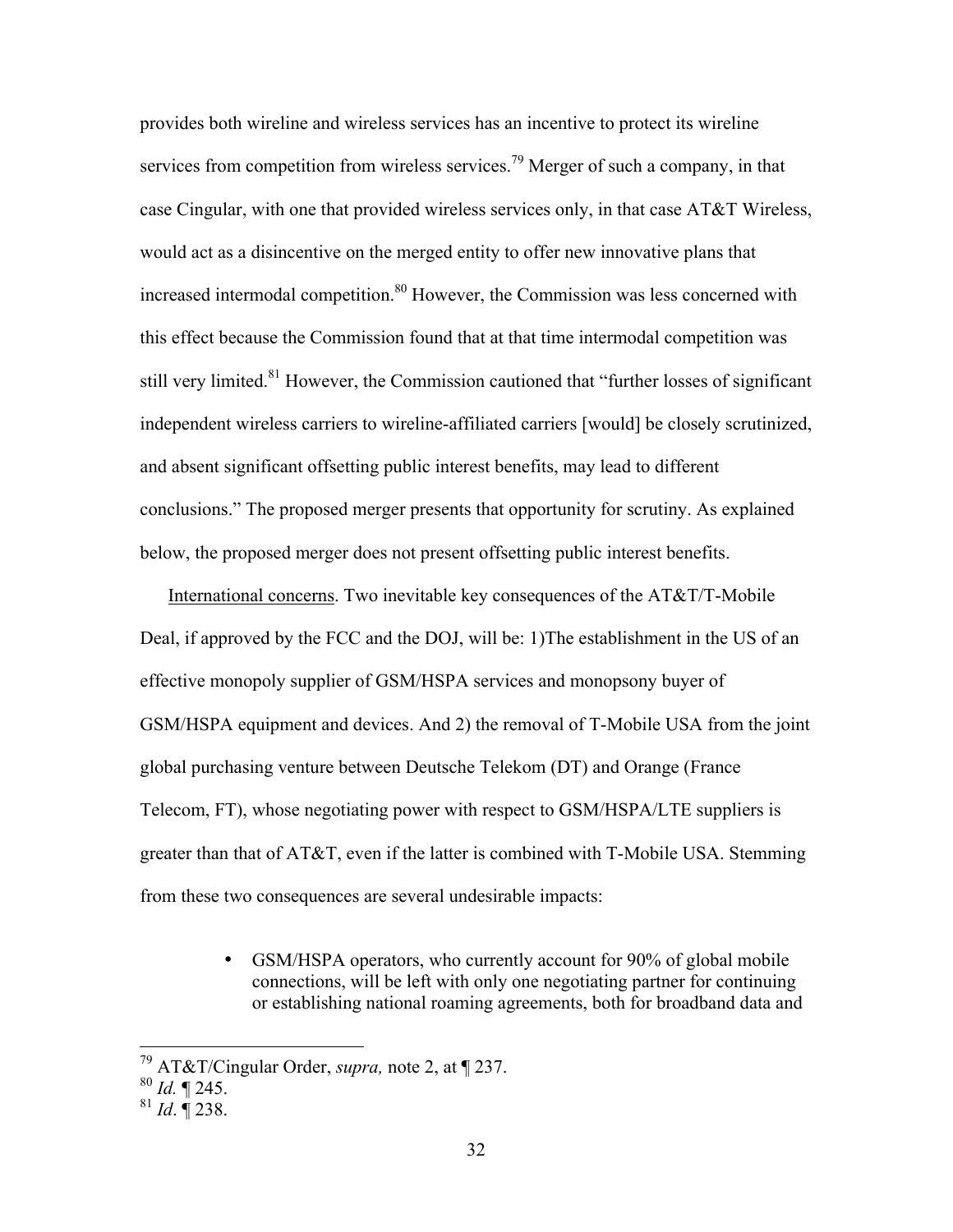voice, in order to fully service their customers while traveling in the US. This issue will certainly raise concern among foreign regulatory authorities that will demand action from the FCC.

- For US GSM/HSPA mobile customers roaming abroad, there will be no basis for competition in terms of alternative innovative international roaming services, for example the kind of arrangement an independent T-Mobile USA might introduce across its parent's (and perhaps even some of Orange's international roaming services) non-US properties, whereby its US customers would be able to access service within their coverage areas on the same terms as when they are in their "home" network, without incurring any of the typically high international roaming charges.
- Other US-based wireless companies, including small GSM as well as CDMA2000 providers, and in particular the smaller ones, e.g., Metro PCS, Leap, and US Cellular, will find themselves at an even greater disadvantage with respect to their ability to get the attention of large foreign GSM/HSPA companies when attempting to negotiate competitive international roaming agreements, either through separate GSM/HSPA handsets, made available to their customers for their international trips, or through multi-mode (GSM/HSPA/ CDMA2000) devices.
- T-Mobile, and hence the entire community of GSM/HSPA users in the US, will be denied access to the potentially wider range of devices, along with other more favorable conditions, that the joint purchasing venture between DT and FT should be able to negotiate with equipment and device vendors compared to those that AT&T will pursue or be likely to achieve.

# **B. The Specific Circumstances Of This Merger Aggravate The Competitive Harms.**

A number of factors aggravate the harms to the relevant markets. As an initial matter, the market structure of wireless makes it highly unlikely a new competitor will emerge, or that an existing competitor will be able to expand rapidly and thus discipline AT&T post-acquisition. Second, T-Mobile has consistently moved to introduce new pricing plans and services that place pressure on AT&T and Verizon despite T-Mobile's significantly lower market share. In other words, T-Mobile is a "maverick" firm in the antitrust sense, whose loss is particularly disfavored and particularly hard to replace. $82$ 

 <sup>82</sup> *See* Sprint/Nextel ¶ 79.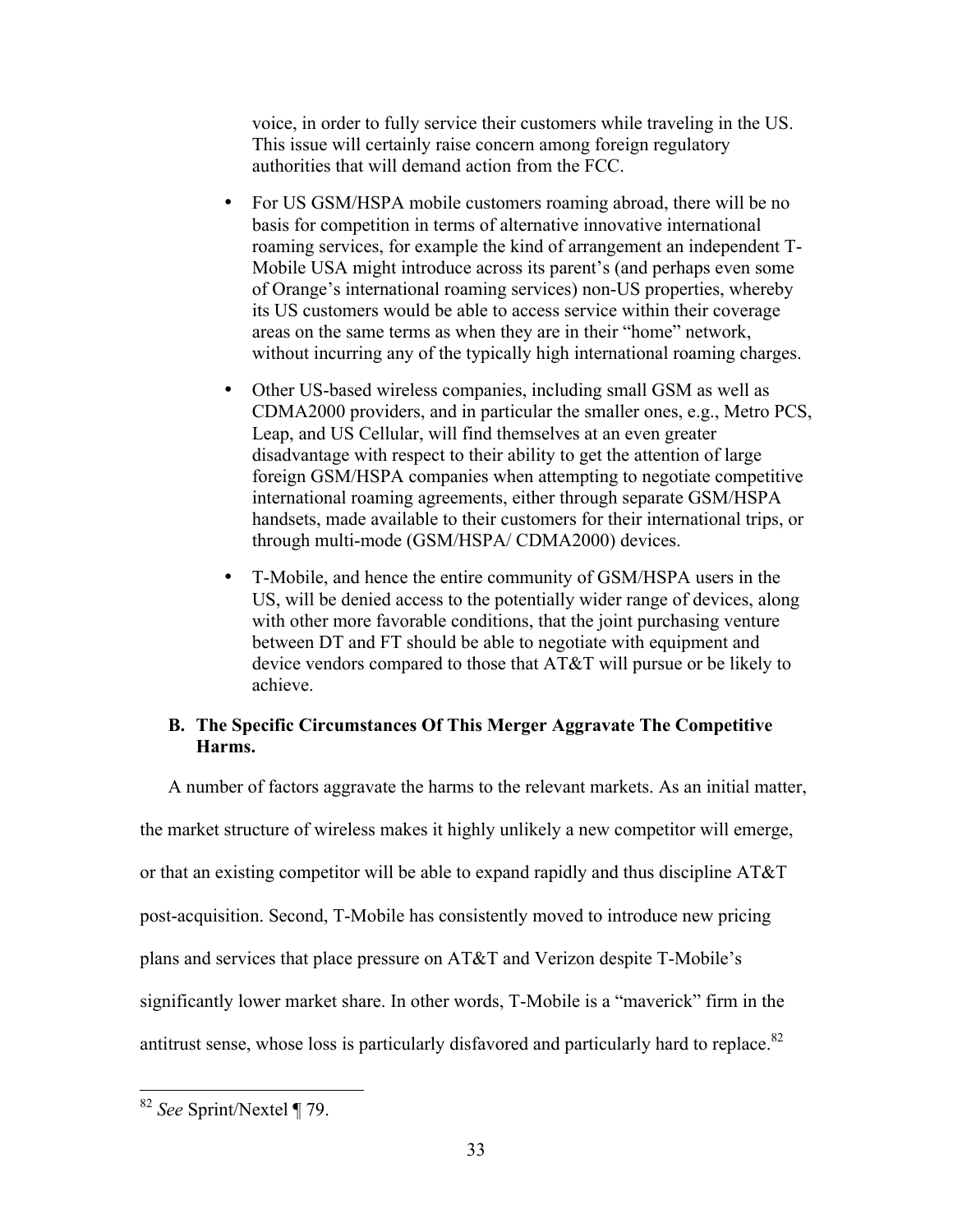Finally, the transaction dramatically increases the risk of coordinated action among the surviving firms. As a general matter, the likelihood of increased coordination among surviving firms is one reason why mergers that enhance concentration in already concentrated markets are presumptively illegal. $83$  In the instant case, the close similarity between AT&T and Verizon with regard to their structure and position in the marketplace makes the danger of coordinated activity between the two firms particularly acute. That the two firms have generally advocated for similar regulatory outcomes with regard to many of the markets identified in Part I.B (*e.g.*, ICC, Special Access) lends further credence to the likelihood of coordinated action between the two firms, which will jointly control over 80% of the mobile marketplace.

### *1. No Competitor is Likely to Enter The Market To Mitigate The Anticompetitive Impacts.*

Certainly, after conducting an HHI analysis, the FCC may also consider whether the presence of an actual or potential competitor mitigates the dangers of enhanced concentration. But this analysis does not stop at counting noses and weighing all competitors equally. Indeed, the entire point of HHI is that concentration in the market gives the dominant firm substantial power to undermine its competitors and enhances the attraction of coordinated action among the remaining market participants. To ignore HHI because of the presence of remaining competitors, when the HHI demonstrates how much harder it will be for these competitors post-merger, would be to stand antitrust analysis and the FCC's public interest analysis on its head.

Additionally, several other factors undermine the ability of potential or existing competitors to offset post-merger concentration. First, as AT&T has acknowledged

 <sup>83</sup> Grunes & Strucke at 14; Sprint/Nextel at ¶ 71-78.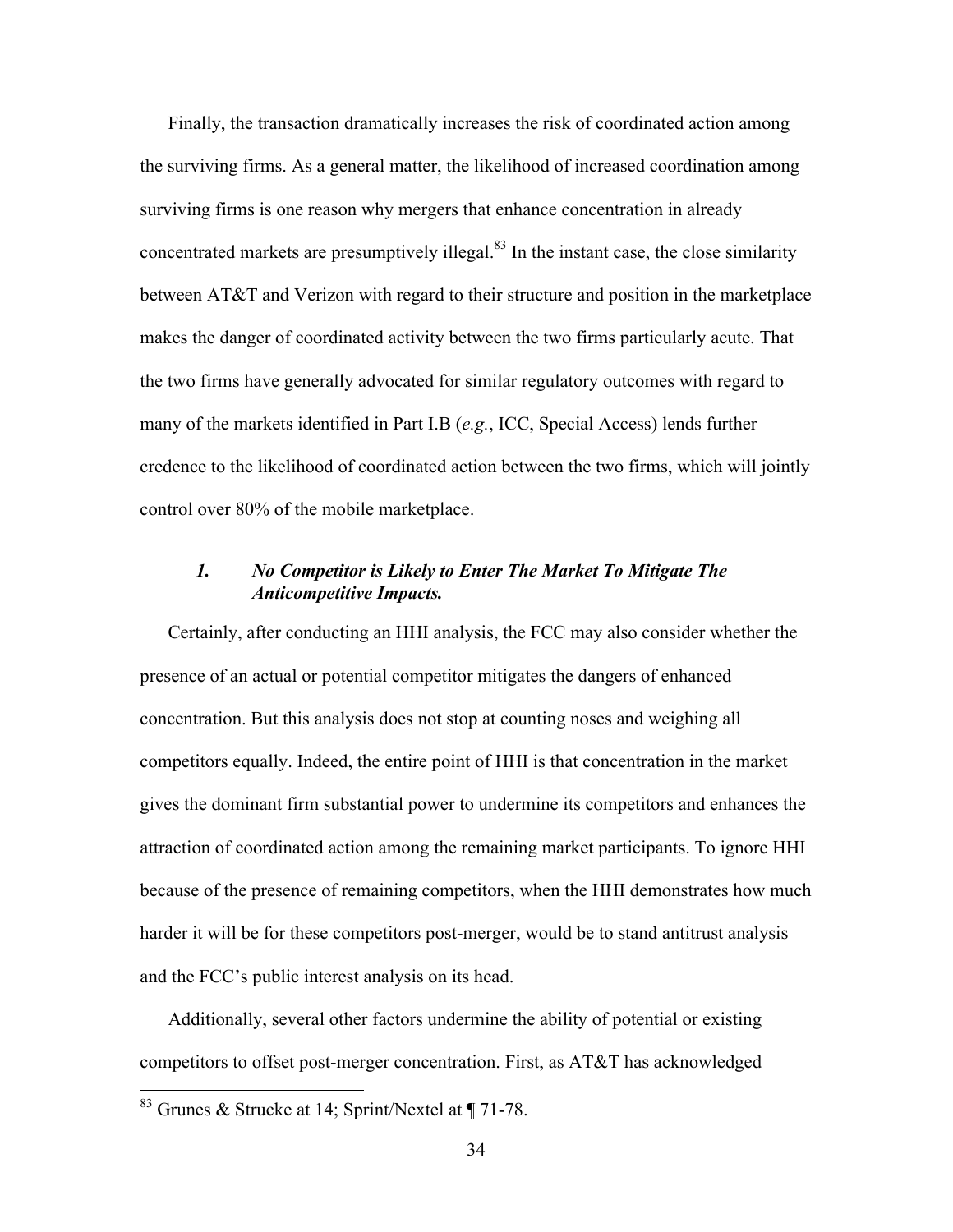elsewhere,<sup>84</sup> consumers seeking to move from one carrier to another face numerous switching costs. Second, new entrants cannot enter the market without additional spectrum, and all other competitors face the same spectrum constraints as AT&T professes to face in its application. Nor can providers hope to win customers without competitive devices.<sup>85</sup> But, as discussed above, AT&T will be in a strong position post transaction to impede the ability of existing firms or new entrants to develop and market wireless devices capable of competing with AT&T.

Indeed, the economics of the wireless industry ensure that AT&T would have plenty of warning if a potential new rival began to emerge and significant opportunity to use its enhanced market power to undermine those emerging competitors. Finally, both existing competitors (with the exception of Verizon) and any potential new competitor would be utterly dependent on  $AT&T$  for crucial inputs, giving  $AT&T$  further opportunity to squeeze its rivals. As explained below, the Commission cannot hope to address these concerns adequately with conditions.

#### *2. Loss of a Maverick Firm*

As the Commission has noted in previously, T-Mobile has acted as both a price leader and an innovation leader despite its smaller size and spectrum constraints. As a price competitor, T-Mobile's aggressive "all you can eat" price for voice and text forced the dominant firms AT&T and Verizon to moderate the premium they exacted from the market based on the anticompetitive advantages described above (superior spectrum position, superior access to handsets, and customer lock in via high switching costs). T-

 <sup>84</sup> *See* AT&T Inc., *Quarterly Report Pursuant to Section 13 or 15(d) of the Securities Exchange Act of 1934*, Commission File Number 1-8610, *available at*  http://www.sec.gov/Archives/edgar/data/732717/000073271710000074/att2q10.htm.  $85 \text{ 14}$ <sup>th</sup> Competition Report [ 60.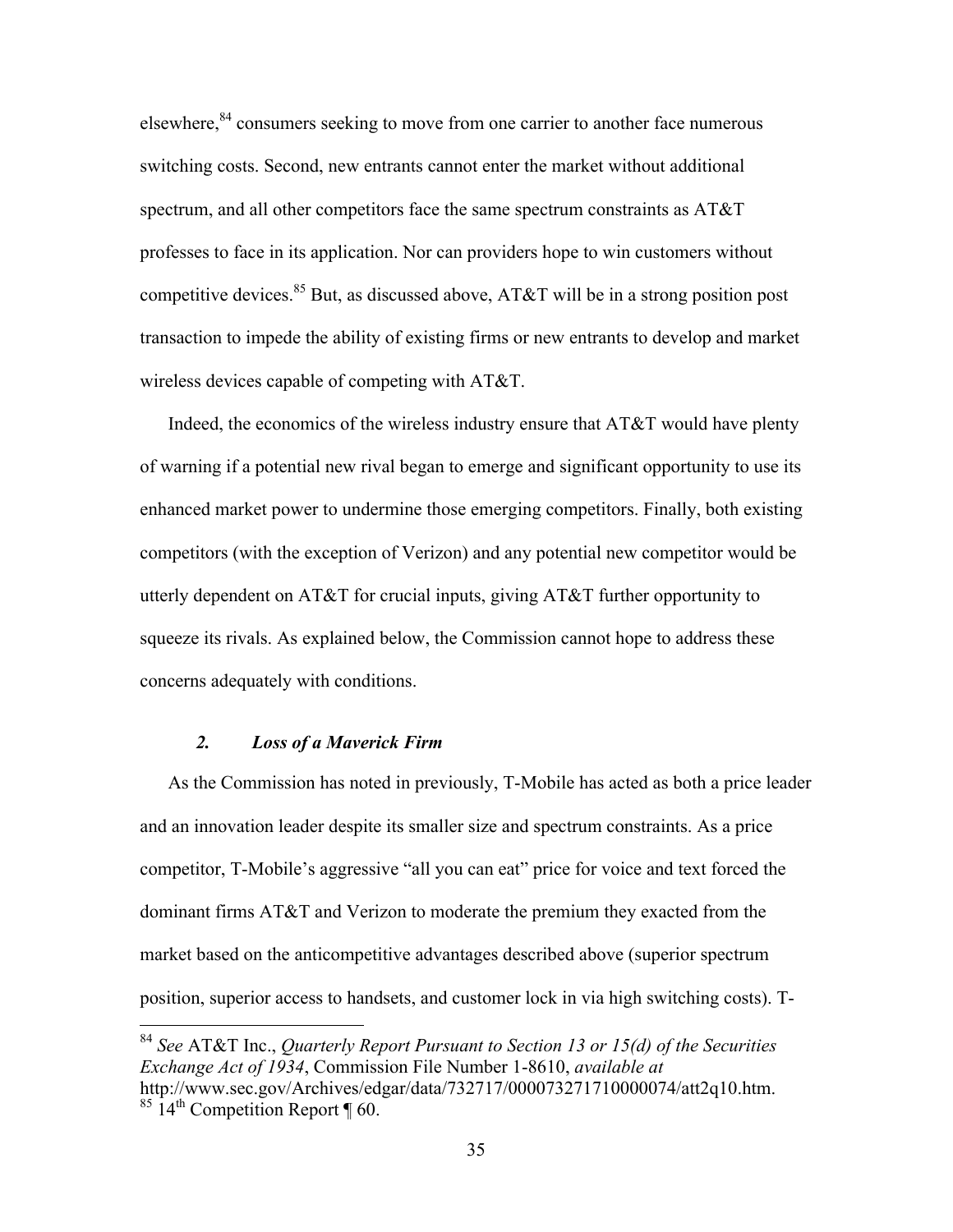Mobile also engaged in aggressive non-price competition, becoming the first to deploy devices with the Android operating system and one of the first to deploy a "4G" network technology in the form of HSPA+.

These aggressive actions have benefitted consumers and prompted innovation otherwise resisted by the dominant firms. T-Mobile's embrace of the more open Android operating system, for example, has helped to push other smart phone operating systems to operate in a more open manner. Elimination of this maverick firm will therefore have a disproportionately negative impact on the market and on consumers.

### *3. The Transaction Enhances the Risk of Coordinated Action*

As a general rule, dramatic increases in concentration such as those found here increase the risk of coordinated action.<sup>86</sup> In addition, the risk of coordinated action is further enhanced by the similarity between post-transaction AT&T and the second largest firm, Verizon. Like AT&T, Verizon is a vertically integrated firm, with significant market share in special access markets, residential DSL, enterprise services, and the MVPD market. Like  $AT&T$ , Verizon has sought to control the handset and application market, has resisted entering into reasonable roaming agreements absent a Commission mandate, and has insisted on freedom to manage its network in an anticompetitive fashion. Unsurprisingly, although Verizon and AT&T compete for customers, the two firms have adopted similar strategies of seeking to target high-end customers.

Post acquisition, with the maverick T-Mobile eliminated, it is logical to assume that AT&T and Verizon wireless will act in a coordinated fashion to avoid potentially

 <sup>86</sup> Jonathan Baker, Market Concentration in the Antitrust Analysis of Horizontal Mergers at 10 ("a reduction in the number of firms through merger, particularly when the transaction involves sizeable firms, increases the odds of industry coordination."), *available at* http://papers.ssrn.com/sol3/papers.cfm?abstract\_id=1092248.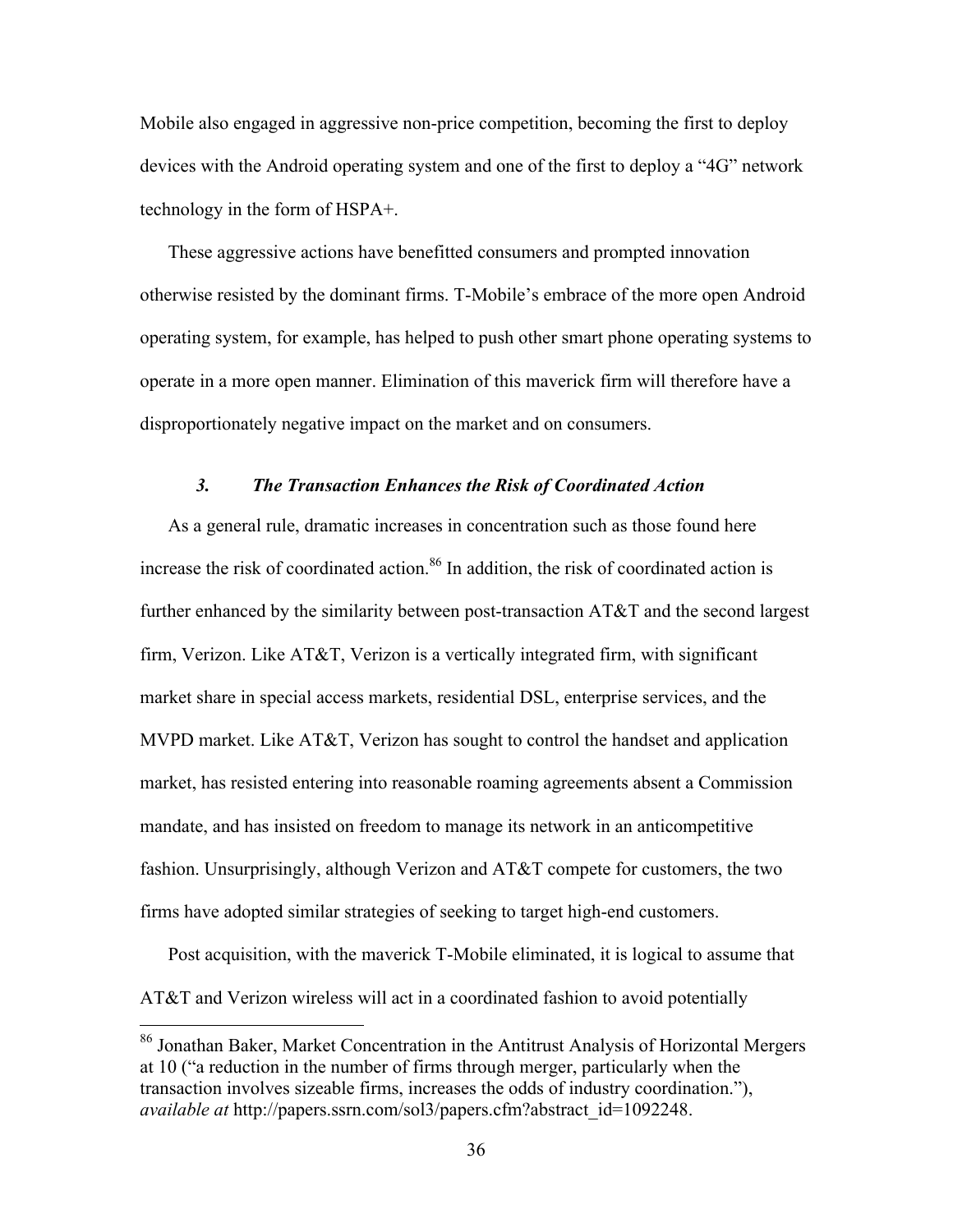disruptive competition or avoid engaging in "price wars" that would undermine their profitability. Further, the fact that AT&T and Verizon have remained in lockstep on a number of regulatory issues bearing on their future business models likewise highlights the danger of future coordinated effects.

Merger critics have argued that permitting the transfer of at issue here will create an effective duopoly with the surviving competitors unable to exercise significant competitive pressure. As the HHI analysis shows, this concern cannot be dismissed as idle speculation. When two firms control over 80% of the market, particularly a market with significant barriers to entry, there is a significant danger of coordinated effects. Where, as here, history supports this inference, the Commission must regard the likelihood of coordinated effects as approaching certainty.

# **II. THE MERGER CREATES NON-MARKET HARMS CONTRARY TO THE PUBLIC INTEREST, CONVENIENCE, AND NECESSITY.**

Significantly reducing competition in these markets not only removes competitive pressure to discipline pricing; it also removes the incentives provided by competition for the parties to innovate, invest in deployment, and offer open access to networks and the Internet. Moreover, the Commission's public interest goals—of ensuring innovative and open networks, available and affordable to the entire country—reach beyond merely what might be supplied by a competitive market.

The scope of the Commission's merger oversight is not limited to merely analyzing the effect of the merger on competition in the relevant markets. Instead, the Commission is required by Congress to evaluate the effects of the merger on the public interest, convenience, and necessity. This four-part public interest inquiry requires that the Commission investigate: (1) whether the transaction would result in a violation of the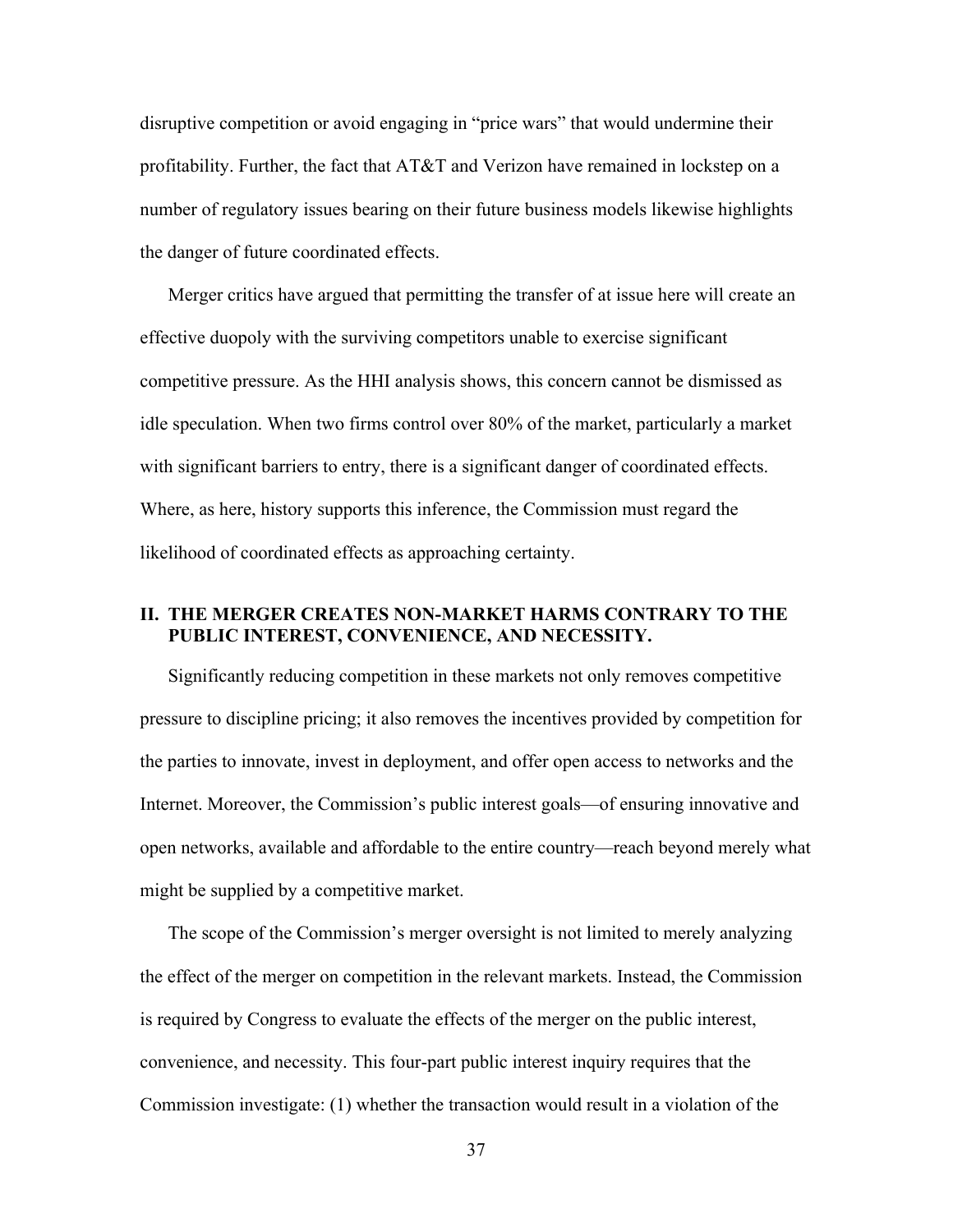Communications Act; (2) whether the transaction would result in a violation of the Commission's rules; (3) whether the transaction would substantially frustrate or impair the Commission's implementation or enforcement of the Communications Act; and (4) whether the transaction promises to yield affirmative public interest benefits. A license transfer that implicates these factors should not be approved, regardless of the outcome of an analysis based purely on antitrust considerations.

Many of the results, both those inevitable and those predictable, will substantially frustrate the Commission's implementation or enforcement of the Act. Among other things, the Act provides the Commission with the goals of:

- Providing access to advanced telecommunications and information services across the country and encouraging deployment to all Americans; $^{87}$
- Ensuring quality services...available at just, reasonable, and affordable rates:<sup>88</sup>
- Promoting the development of the Internet and preserving the competitive free market for its provision;<sup>89</sup>
- encouraging the development of technologies which maximize user control over what information is received by individuals, families, and schools who use the Internet: $90$
- Preventing unjust or unreasonable discrimination by carriers.  $91$

The Commission's implementation of the Act comprises rules and orders further

enshrining the principles of open networks, broad deployment, and non-discrimination.

In addition to the numerous competitive harms mentioned in Part I, AT&T's

acquisition of T-Mobile threatens to substantially impair these Congressionally mandated

- $8847$  U.S.C.  $\S$ § 254(b)(1), 201(b), 151.
- $89$  47 U.S.C.  $\frac{88}{9}$  230(b)(1), 230(b)(2).
- $90$  47 U.S.C. § 230(b)(3).
- $91$  47 U.S.C. § 202(a).

 $87$  47 U.S.C. §§ 254(b)(2), 706(a).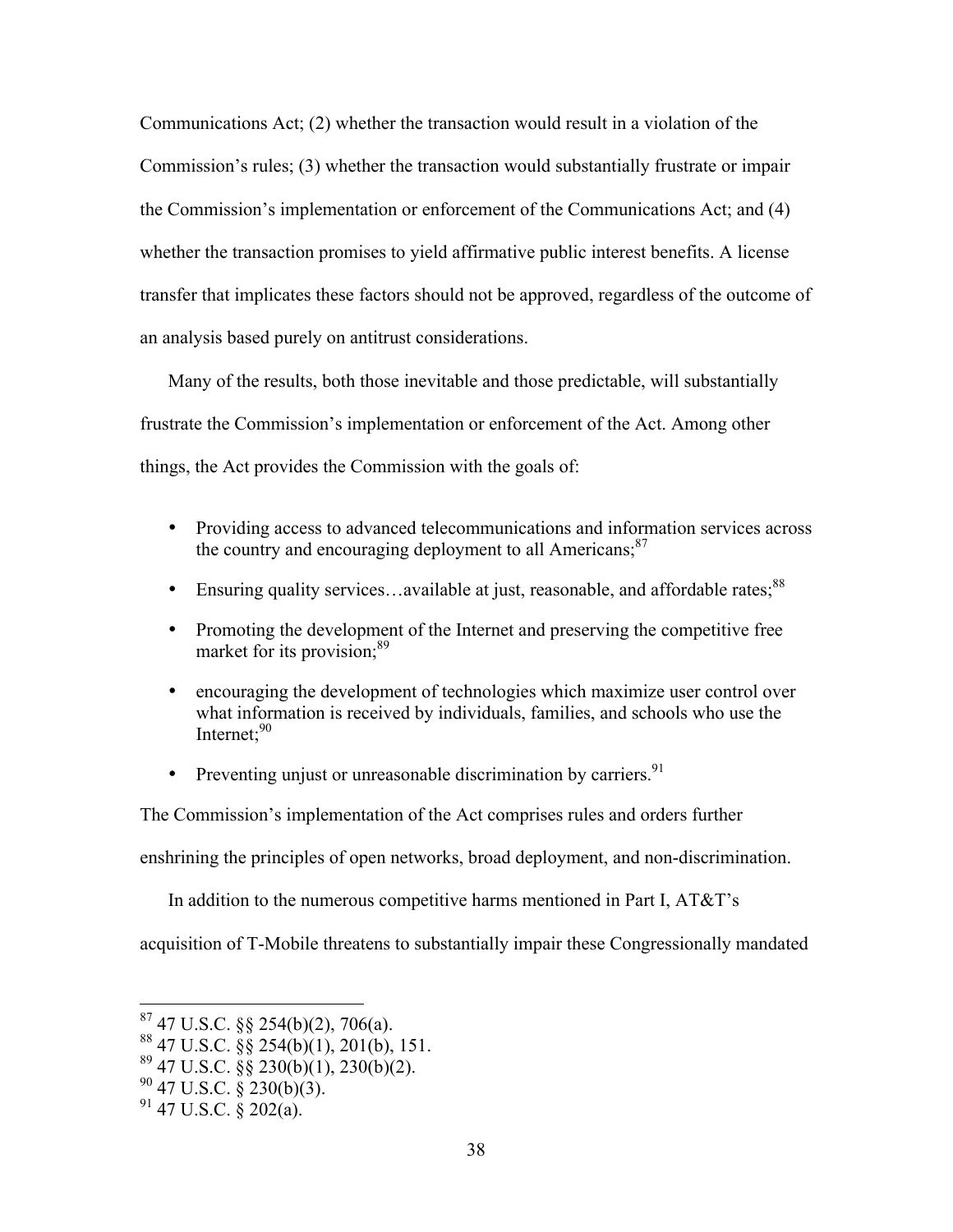goals, and would significantly frustrate the Commission's implementation of these goals through its rules.

For instance, the merged entity would have increased incentives and abilities to restrict the access of compatible handsets to its network. It would also have similar incentives to adopt closed-network policies for applications and content. The acquisition also disincentivizes deployment of wireless voice and data service to underserved areas. The consolidation also impairs the Commission's ability to curb anticompetitive or discriminatory behavior by hampering its ability to benchmark AT&T's policies against a competitor's.

#### **A. The Merger Reduces The Potential For Open Networks and Innovation**

The proposed merger would also have effects that harm the public interest beyond the expected increases in cost that accompany market concentration. With increased market share also comes increased ability to dictate the terms upon which devices, software, and content become available on the network. The clear incentives that a dominant player has to employ restrictive terms illustrates the need to prevent carriers from amassing further market concentration as well as the need for open Internet rules that apply to wireless access as well.

#### *1. The Merged Entity Has the Incentive to Restrict Device Access*

The advantage of controlling a commanding market share of wireless data and communications makes the merged entity far less susceptible to competitive pressure to open its networks to non-approved devices. The Commission's professed goal of ensuring that consumers should be able to attach non-harmful devices of their choosing to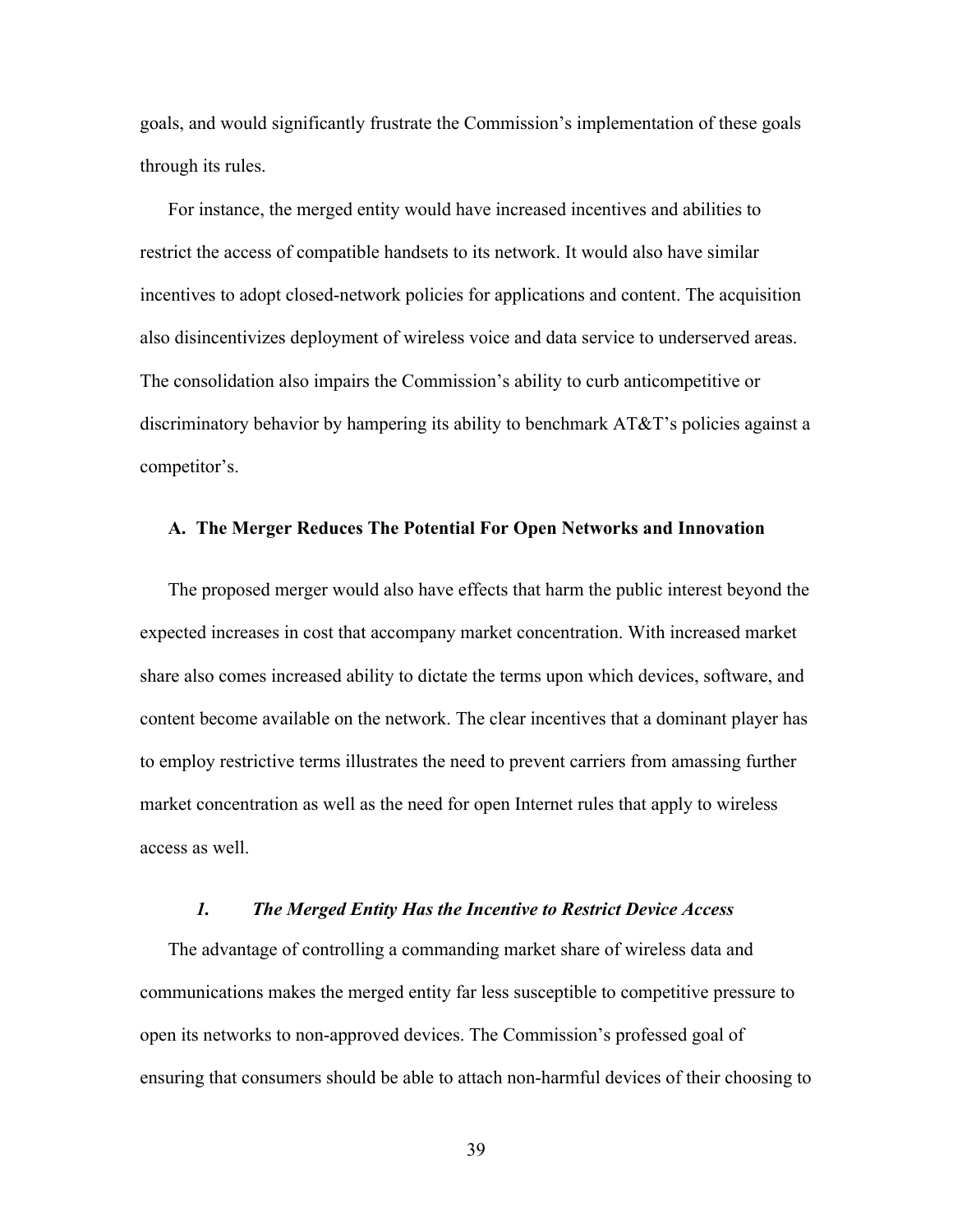the network could conceivably be met in a robustly competitive sphere or with adequate regulation. Allowing the merger to go forward does nothing towards the latter and makes the former an increasingly remote possibility.

The removal of T-Mobile from the competitive landscape enhances AT&T's market power and reduces the potential for innovation in the handset market. For example, prior to the introduction of the iPhone, it was common for the wireless carriers to dictate the entire design and functionality of the devices that ran on their networks. In fact, the iPhone was originally rejected by Verizon on the grounds that Apple wanted too much control over the device.<sup>92</sup> Even during negotiations with AT&T, its eventual exclusive partner, Apple had to fight constantly over what features would be allowed, such as the ability of YouTube to function over the network, video calling—which is allowed in Europe, Asia, and on T-Mobile, but not domestically on  $AT&T$ —and device tethering.<sup>93</sup> Device manufacturers with less clout than Apple have even dimmer prospects for innovation in an even more concentrated market.

Handset manufacturers are dependent on wireless carriers for access to their customer base, and will necessarily have to deal with the largest company if they are to establish a business model in the United States. Should the two largest providers decline the next great innovation, that innovation will simply not happen here, if at all. Currently, AT&T is the largest wireless telephony provider based on GSM/HSPA/HSPA+ technology ("GSM") in the United States. Absorbing T-Mobile would make the merged entity the *only* GSM-based wireless carrier, and thus the only major buyer of GSM handsets from

 <sup>92</sup> Leslie Cauley, *Verizon rejected Applie iPhone deal*, USA TODAY, Jan. 29, 2007, http://www.usatoday.com/tech/news/2007-01-28-verizon-iphone\_x.htm.

<sup>93</sup> Fred Vogelstein, *Bad Connection: Inside the iPhone Network Meltdown*, WIRED, Jul. 19, 2010, http://www.wired.com/magazine/2010/07/ff\_att\_fail/all/1.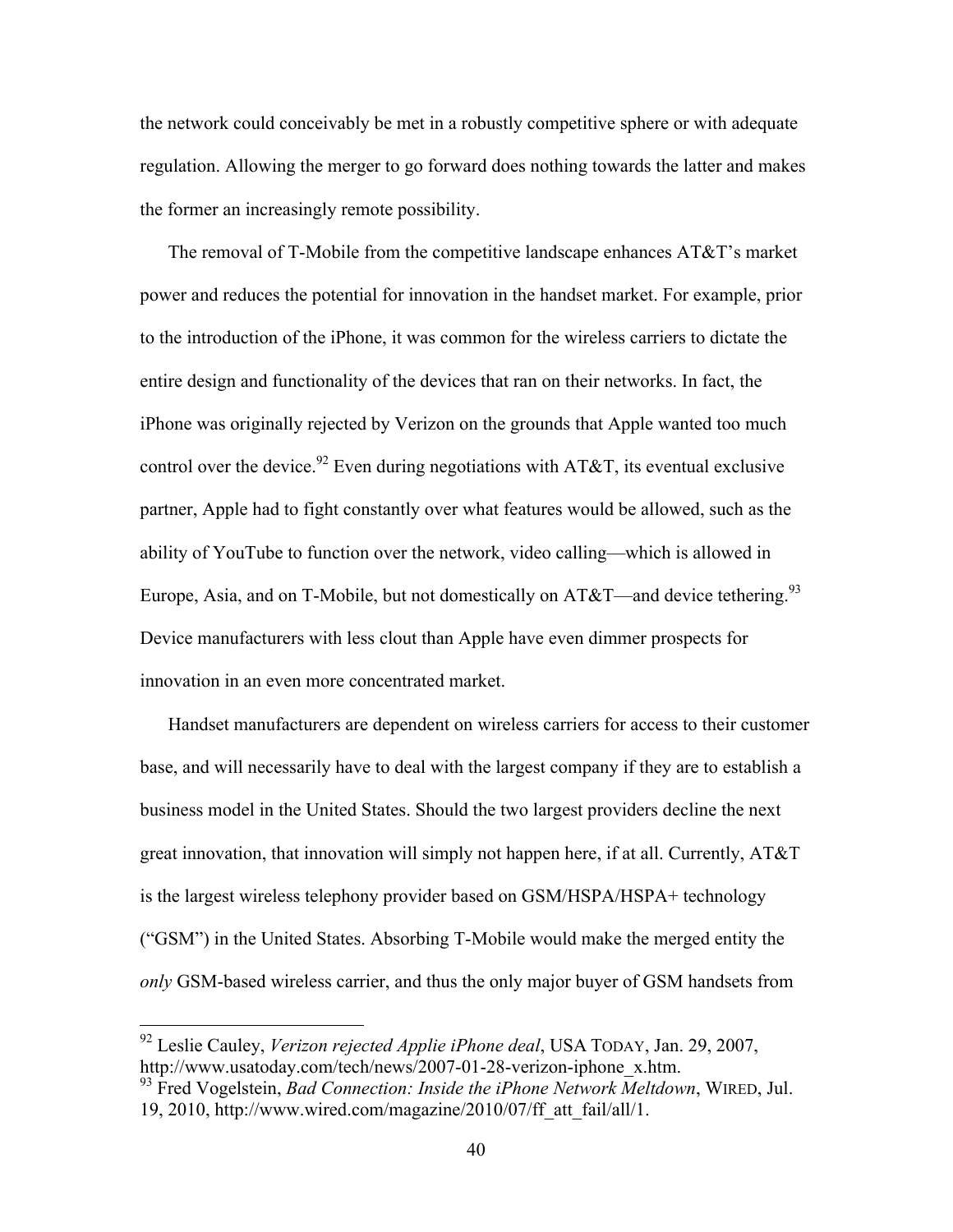various manufacturers. To the extent that the merged entity is a monopsony buyer of GSM handsets, it will determine what features will be present in the United States. If denied access to this market, a hardware manufacturer may simply decline to build a phone with the objectionable innovation. If AT&T had had its way with the iPhone in 2006, consumers would not be able to access YouTube (except over WiFi) or perform many other tasks now taken for granted.<sup>94</sup> Every new innovative service that might require additional investment by the carrier can either be subjected to profit-maximizing additional charges, or simply be rejected to preserve legacy revenue streams.

Existing competition between AT&T and T-Mobile has at least been a factor in ensuring competition for device innovation. In fact, in disputing the need for "wireless *Carterfone*" regulations, both companies said such rules were unnecessary precisely because the firms compete with each other to offer the most innovative devices and applications.<sup>95</sup> Without even that competitive pressure, innovation is sure to suffer.

# *2. The Merged Entity Will Have Incentives to Restrict Applications and Content*

Similarly, increased market share allows the merged entity to condition the software and applications available on users' handsets. Carriers have incentives to ban or impose surcharges on applications that require additional infrastructure buildout. Carriers also have clear incentives to ban applications that cannibalize profitable services, like VoIP running off of data plans. Other applications that simply compete with proprietary services or applications could also be stifled.

 <sup>94</sup> *Id.*

<sup>95</sup> Reply Comments of T-Mobile, *In the Matter of Service Rules for the 698-746, 747-762 and 777-792 MHz Bands*, ("*700 MHz Further Notice*") WT Docket No. 06-150 (June 4, 2007) 4-5, 7-9; Reply Comments of AT&T, *700 MHz Further Notice*, (June 4, 2007) 3-6.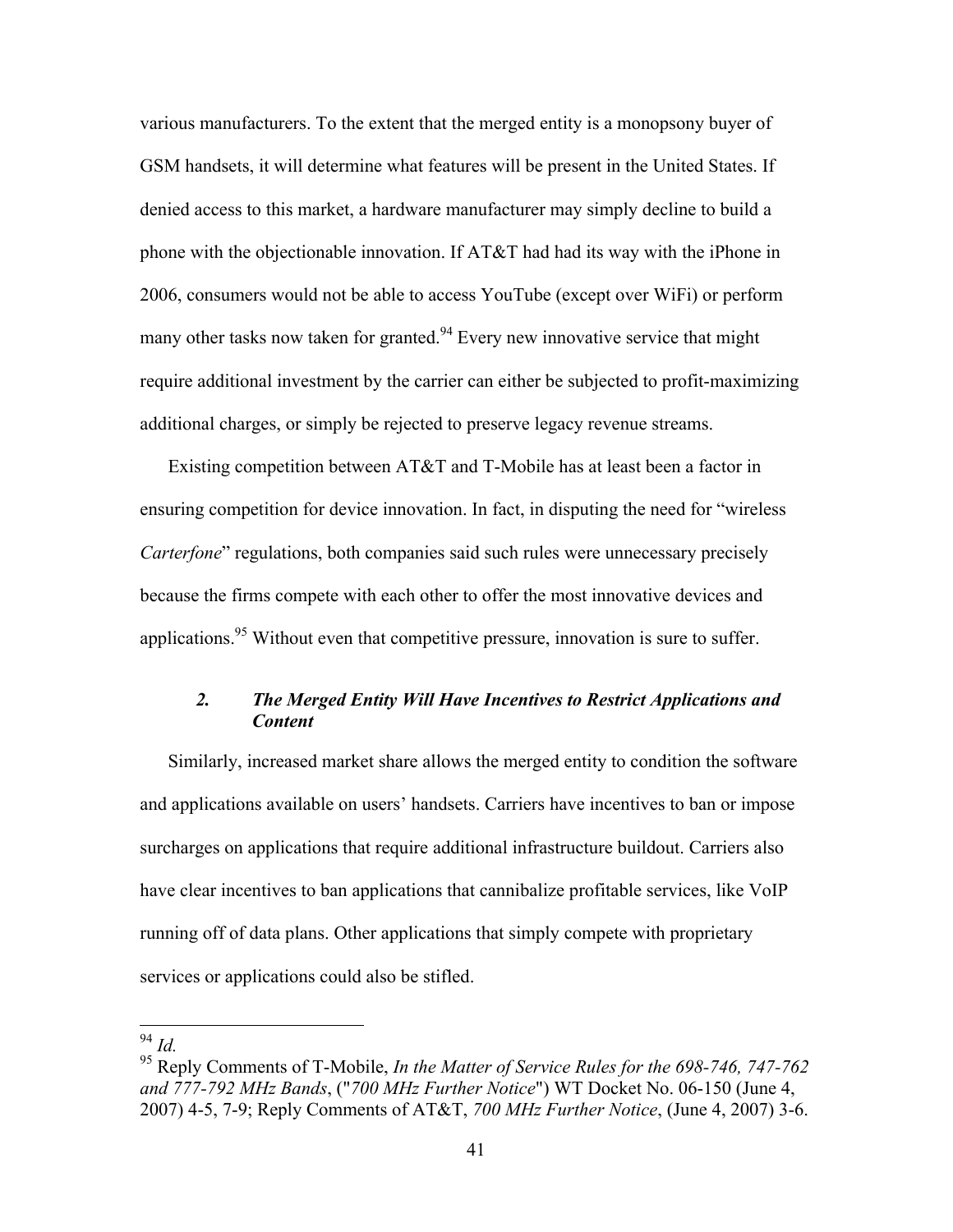AT&T's acquisition of T-Mobile shows no indication of reversing this trend. AT&T currently has the most restrictive data policies among the four national carriers, and is the only carrier that financially punishes consumers for high data usage.<sup>96</sup> In contrast,  $T$ -Mobile currently only slows down high capacity users<sup>97</sup> and Sprint offers completely unlimited access.<sup>98</sup> However, AT&T fines consumers that use too much of their wireless data—a practice that will be adopted by Verizon in the coming months.<sup>99</sup> With close to 80 percent of the wireless market under these more restrictive data plans in a post-merger environment, application developers will need to curtail next generation services to work in a more restricted ecosystem in order to reach their customers.

To the extent that carriers seek exclusive deals on particular content, the merged entity has an increased ability and incentive to prevent content from reaching consumers via less-monetized channels, such as the Web, instead of more profitable proprietary services or MVPD services. Furthermore, there is legitimate concern about how a merged AT&T and T-Mobile would impact the ability of creative entrepreneurs, particularly independents, to access the marketplace through its networks.

Consumers have come to expect a diverse range of content from not only mainstream content companies, but also independent and unaffiliated creators, as evidenced by the

 <sup>96</sup> AT&T data plans, retrieved from AT&T Wireless, *Wi-Fi Data & Tethering Data Plan* (2011), http://www.att.com/shop/wireless/plans/data-plans.jsp.

 $^{97}$  Marin Perez, T-Mobile Will Throttle Your Data After 5 GB, IntoMobile.com (Oct. 13, 2010), http://www.intomobile.com/2010/10/13/tmobile-throttle/.

<sup>98</sup> Press Release, Sprint, *Sprint CEO Dan Hesse defines "unlimited" in new TV ad* (Mar. 12, 2011), http://newsroom.sprint.com/article\_display.cfm?article\_id=1818.

<sup>99</sup> Matt Hamblen, *Verizon data caps coming, probably by mid-summer*, COMPUTERWORLD (Mar. 1, 2011),

http://www.computerworld.com/s/article/9212378/Verizon\_data\_caps\_coming\_probably by mid summer.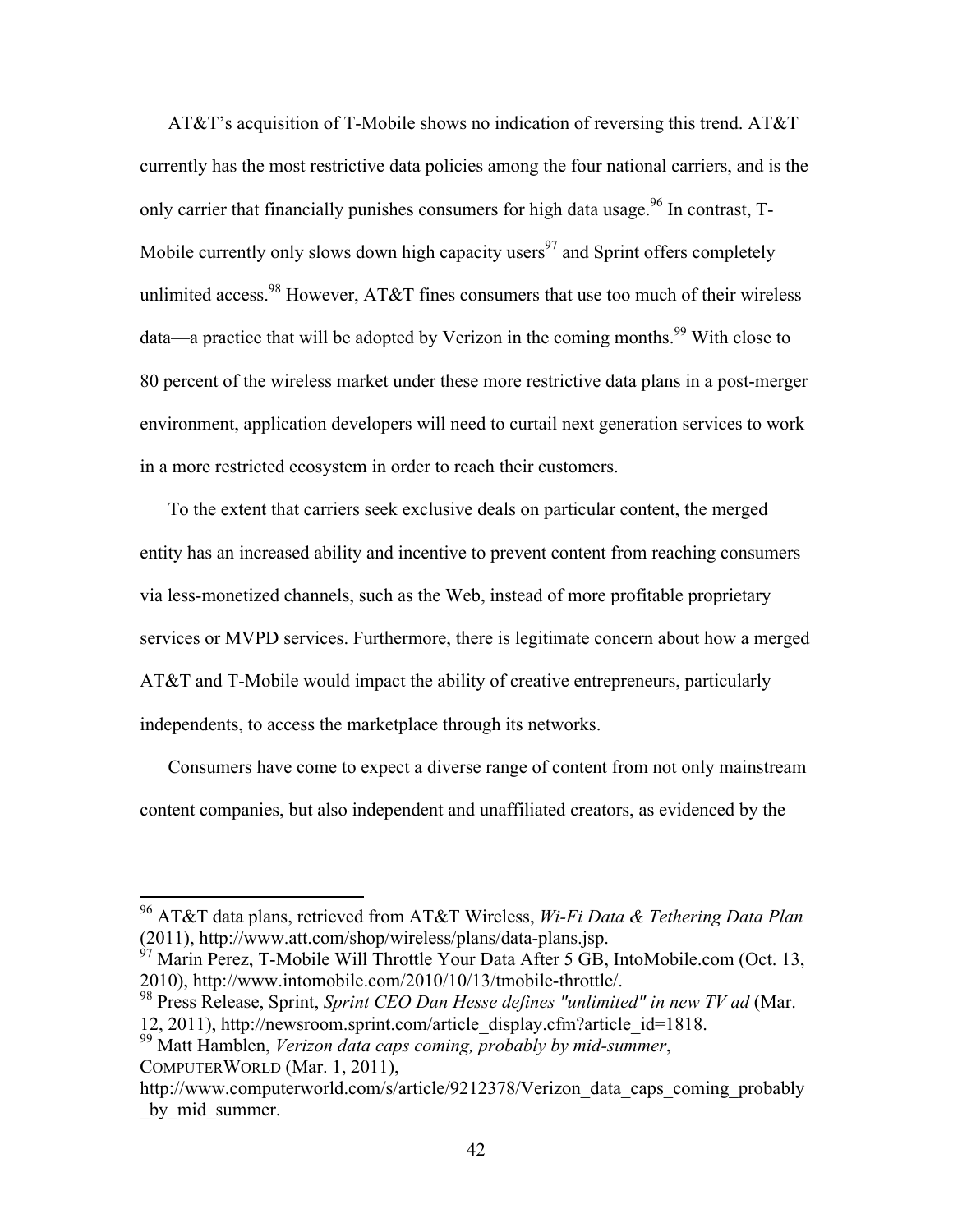popularity of such platforms as Pandora<sup>100</sup> and hybrid entertainment apps such as Tapulous<sup>101</sup> and the thousands of creator-driven, discovery-oriented products in the mobile marketplace. Currently, independent and unaffiliated artists continue to enjoy a relatively low barrier to entry into the broadband marketplace, thanks in no small part to the Commission's policies preserving access and innovation in the wireline context. The mobile Internet, which was left with less definite protections in the Open Internet Order, may hold a different future for creative entrepreneurs who have come to depend on Internet-engendered technologies in nearly every aspect of their lives and careers. Without clear, enforceable and transparent rules, and decreasingly constrained by competitive pressures, consolidated mobile providers would have tremendous incentive to favor their own products at the expense of other entrepreneurial activity.

AT&T also has a spotty history with regard to protecting free speech on its networks. In 2007, the company censored a live performance by the rock band Pearl Jam after singer Eddie Vedder made a few critical remarks about then-president George W. Bush.<sup>102</sup> AT&T had the exclusive right to webcast the Lollapalooza festival where the group was performing, which shows what can happen when a company has the sole authority to determine what should and should not be communicated online. While AT&T apparently has not attempted anything similar for its mobile Internet subscribers, the example is instructive when considering how a company with tremendous market power may behave with few restrictions on its ability to act as a mobile broadband

 <sup>100</sup> Pandora, *About Pandora*, http://www.pandora.com/corporate/.

<sup>101</sup> Tapulous, *About Tapulous*, http://tapulous.com/about/.

<sup>102</sup> Nate Anderson, *Pearl Jam censored by AT&T, calls for a neutral 'Net*, ARS TECHNICA (Aug. 9, 2007), http://arstechnica.com/old/content/2007/08/pearl-jam-censored-by-attcalls-for-a-neutral-net ars.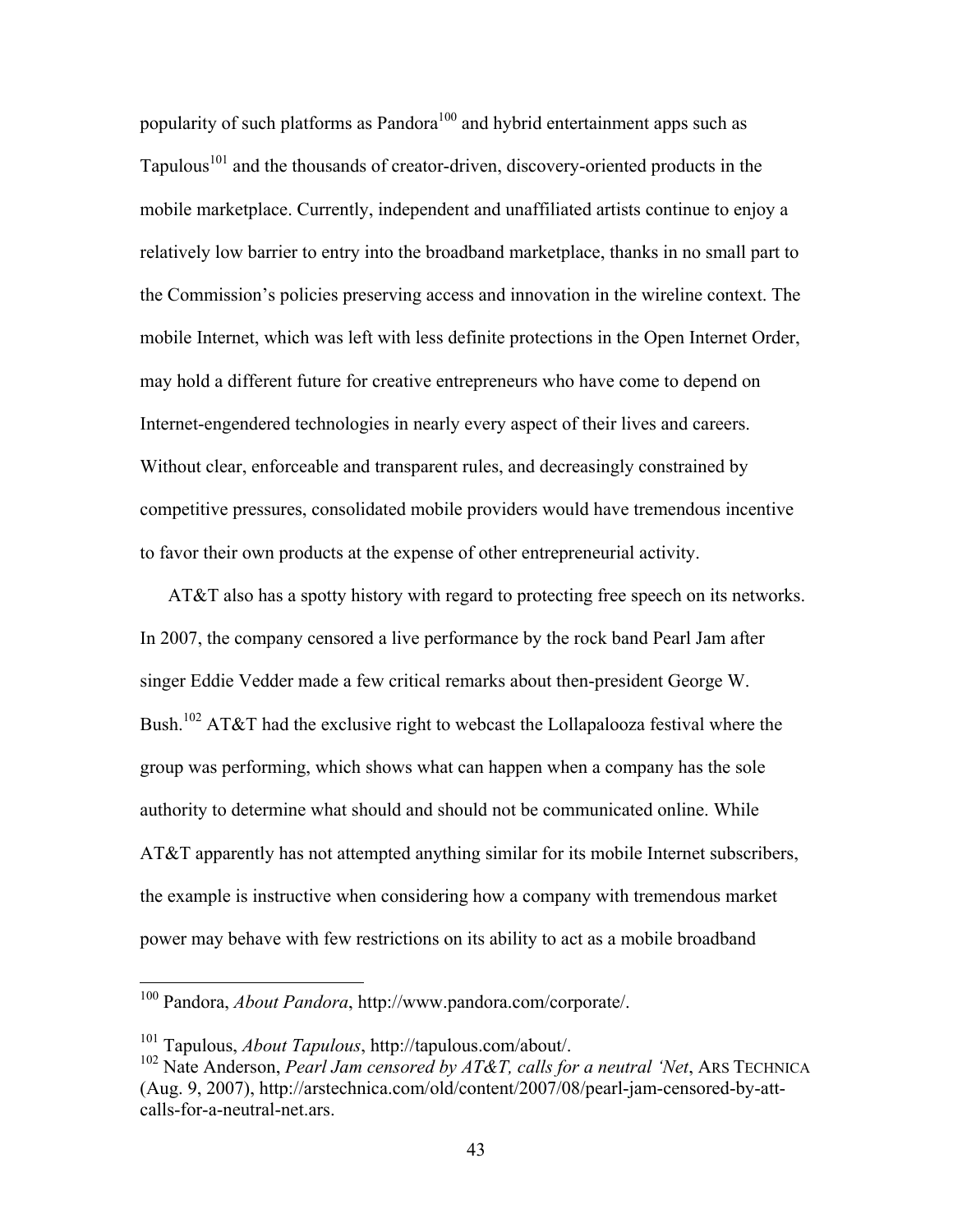gatekeeper.

# **B. The Proposed Merger Will Have Negative Effects On Broadband Deployment and Adoption**

Pricing above competitive rates not only decreases aggregate consumer welfare below efficient levels; it also frustrates the public policy goal of ensuring that all Americans can be connected with high-speed networks. The national goal of ensuring that all Americans have access to affordable broadband is unlikely to be met purely through competitive means; there will likely always be some households that are expensive enough to reach that provisioning them with access will not be profitable.<sup>103</sup> However, decreasing the number of competitors can only decrease the number of households served, whether through competitive offerings or through a universal service program.

The Commission has recognized that wireless providers like AT&T and T-Mobile may in fact be able to supply broadband connectivity to currently unserved and underserved areas.<sup>104</sup> To the extent that this is possible, the merger will reduce the number of competitors for these markets, whether or not they receive Connect America funding.

In a more competitive market, competing firms must content themselves with smaller margins than a dominant firm would. Competitive firms thus have incentives to enter geographic areas with higher deployment costs, and smaller margins, whereas an oligopolist would have no incentive to enter a market with margins below those it

 <sup>103</sup> Gregory Rose, *Wireless Broadband and the Redlining of Rural America*, New America Foundation (Apr. 2010), *available at*

http://newamerica.net/publications/policy/wireless\_broadband\_and\_the\_redlining\_of\_rur al america.

<sup>&</sup>lt;sup>104</sup> In the Matter of Connect America Fund and High-Cost Universal Service Support, WC Docket No. 10-90, WC Docket No. 05-337, Notice of Proposed Rulemaking (Feb. 9,  $2011$ ) ¶ 104.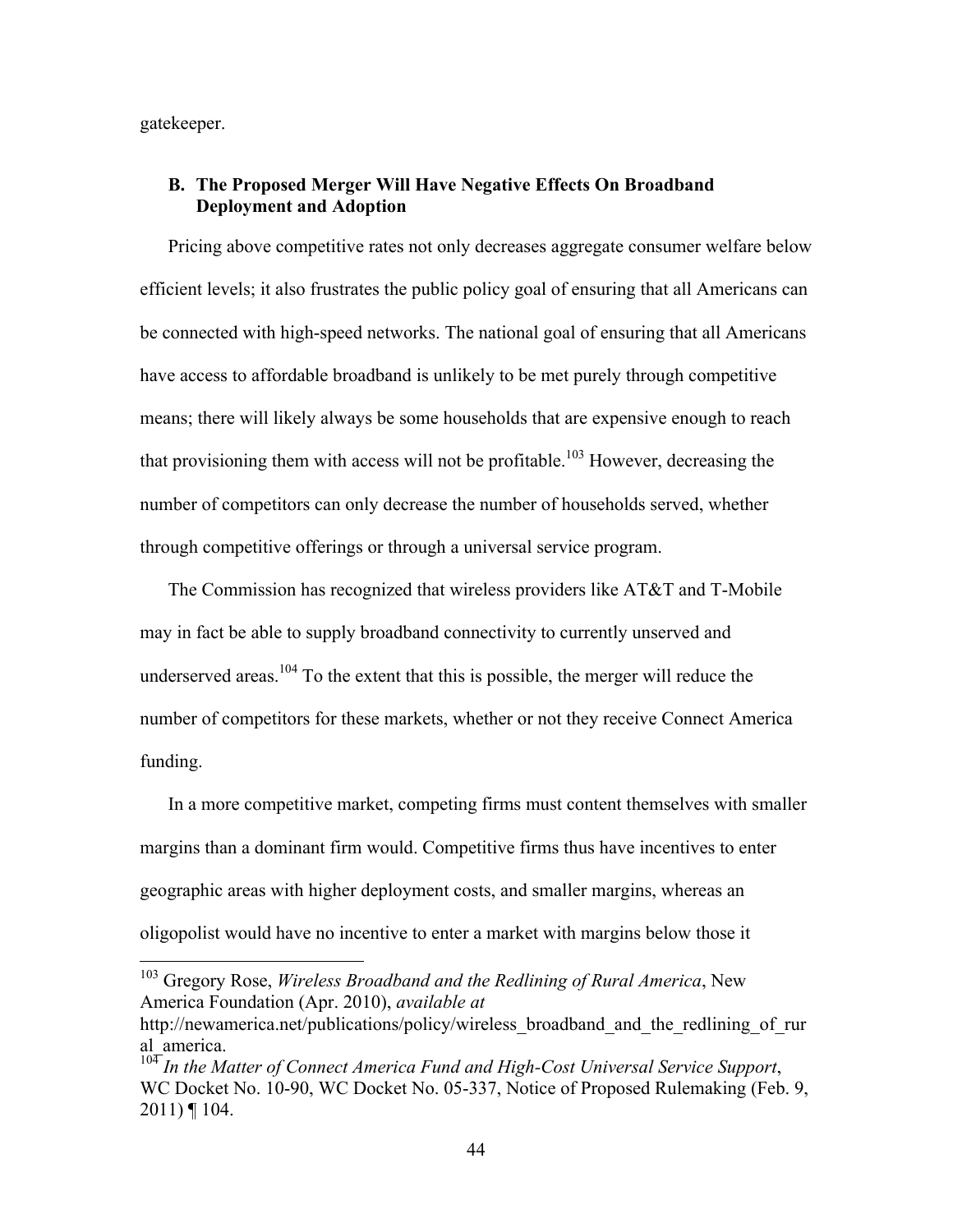deemed optimal. For those geographic areas that will be served by Connect America funding, the merger eliminates yet one more potential bidder for deployment funds.

Furthermore, lower-income households and consumers in all areas are obviously less likely to adopt broadband if prices remain the same or increase. The likely effects of the merger on consumer prices thus not only reduce the aggregate amount of consumer welfare, but the public good of universal access, by reducing the number of users who can afford connectivity.

# **C. The Merger Impairs the Ability for the Commission and Others to Benchmark Carriers Against Each Other.**

Another loss to the public interest by the elimination of T-Mobile results from the deprivation of a competitive benchmark. The Commission has found that mergers can frustrate the Commission's statutory mandates by depriving it of sufficient independent sources of observation for comparison.<sup>105</sup> Particularly in cases where federal and state regulators wish to implement their mandates through adjudication, the actions of independent firms can signal existing obligations and practices, as well as indicating new approaches. These signals provide regulators with points of comparison that indicate when a firm may be seeking supra-competitive rates, or highlight that its practices are unreasonable, discriminatory, or otherwise detrimental to the public interest.

In the Ameritech-SBC Order, the Commission found that merging two of the six then-remaining major incumbent LECs, depriving regulators of a critical benchmark. Not only would the merger concentrate the market, the acquisition of an independently-owned

<sup>&</sup>lt;sup>105</sup> Ameritech Corp., Transferor, and SBC Communications INC., Transferee, For Consent to Transfer Control of Corporations Holding Commission Licenses and Lines Pursuant to Section 214 and 310(d) of the Communications Act and Parts, 5, 22, 24, 25, 63, 90, 95, and 101 of the Commission's Rules, *Memorandum Opinion & Order,* 14 FCC Rcd 14712, ¶ 57 (1999).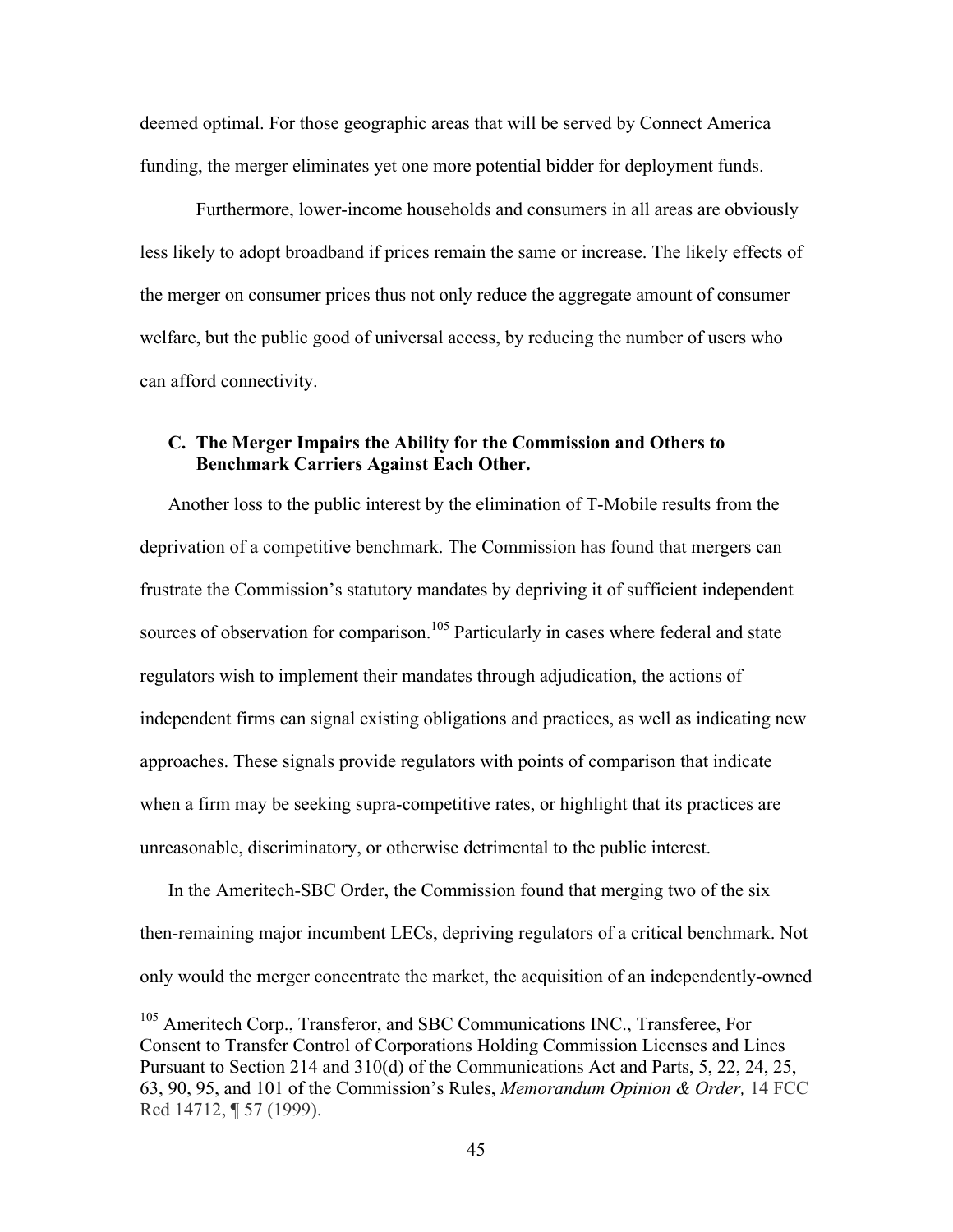company threatened to reduce the amount of innovation that regulators and competitors could observe and analyze.<sup>106</sup> Ameritech's innovative approaches then can be compared to T-Mobile's maverick status now. A merger creates strong incentives for remaining competitors to coordinate their behavior to resist market-opening measures. As the number of competitors shrinks, the probability of coordination significantly increases.<sup>107</sup>

Similarly, in the Adelphia-Time Warner application, the Commission found that the license transfers would leave Time Warner the sole operator in the Los Angeles metropolitan area, depriving regulators of independent sources of comparison on price and service, and considered this deprivation a harm to the public interest requiring remedy.<sup>108</sup>

In this case, the merger deprives the Commission of an invaluable benchmark in several markets, most notably in the market for roaming, as well as the reasonability of the carriers' network management practices.

In its Data Roaming Order, the Commission requires facilities-based CMDS providers to offer roaming arrangements to other carriers on "commercially reasonable terms and conditions."<sup>109</sup> Judging whether terms and conditions are commercially reasonable will be a considerably more difficult task with fewer points of comparison. Even harder will be the Commissions' task in judging reasonable terms and conditions for the merged entity, since AT&T will become the only national facilities-based CMDS

 $106$  Id. at ¶ 59.

 $107 \, \mu$ .

<sup>&</sup>lt;sup>108</sup> Applications for Consent to the Assignment and/or Transfer of Control of Licenses, *Memorandum Opinion & Order,* 21 FCC Rcd. 8203, ¶ 83, (2006) (hereinafter "Adelphia/Time Warner Order").

<sup>109</sup> *In the Matter of Reexamination of Roaming Obligations of Commercial Mobile Radio Service Providers and Other Providers of Mobile Data Services*, WT Docket No. 05-265, Second Report and Order (Apr. 7, 2011).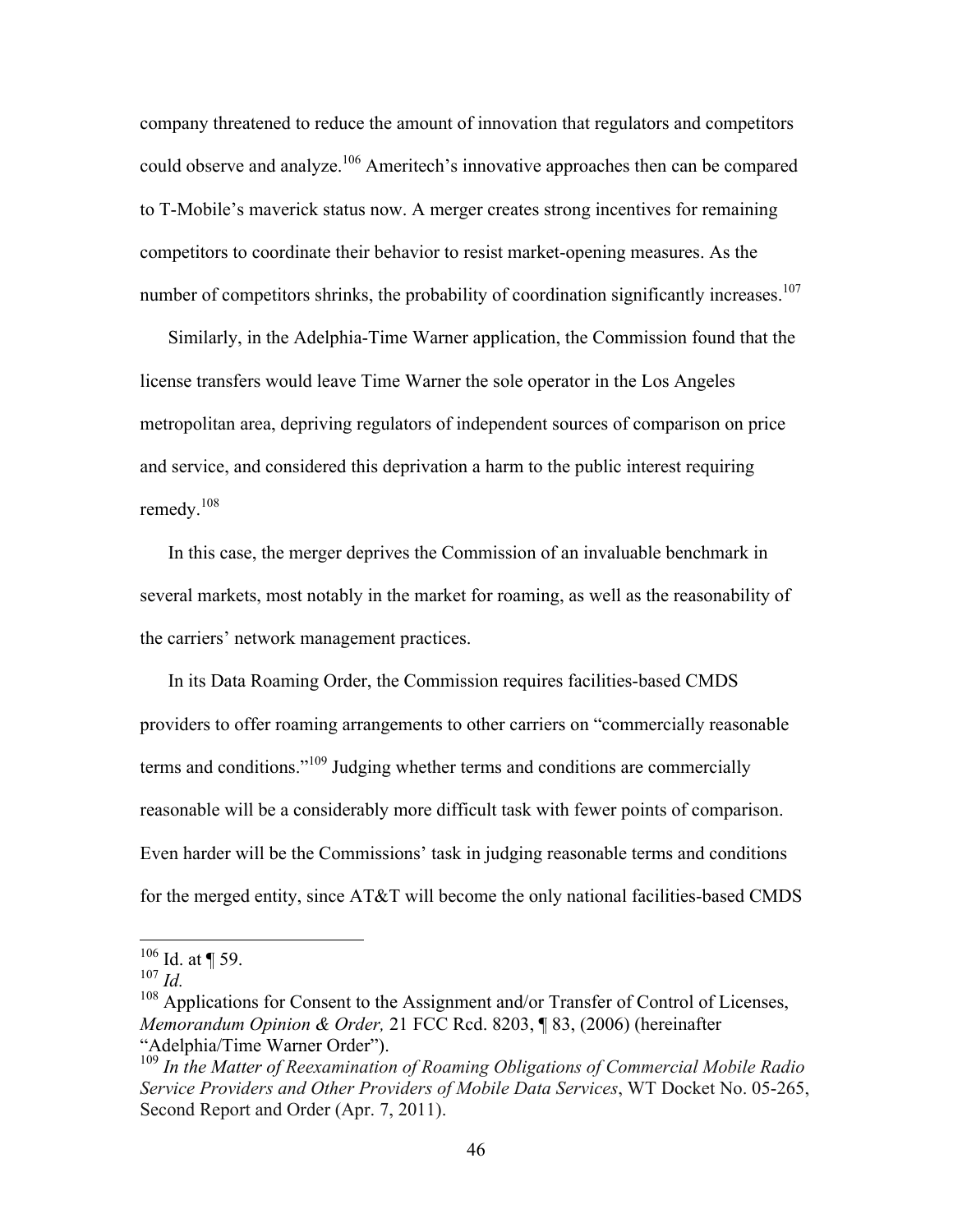based on GSM. Since facilities-based providers are presumed to be reasonable not to allow roaming of incompatible technologies on their networks, AT&T's unilateral actions will become the industry standard by default. Likewise, technological explanations for offering particular rates will not be tested against the practices of independent competitors.

The Open Internet Order also requires ongoing monitoring model in judging whether or not the practices of mobile broadband Internet providers are reasonable.<sup>110</sup> To begin with, the Commission's ability to compare and evaluate carriers' compliance with the explicit requirements of the Order would be impaired absent independent points of comparison. Evaluating compliance with transparency requirements will involve judgments about what level of detail carriers provider, as well as what practices they claim might compromise network security or undermine reasonable network management. The no-blocking rule also benefits from having independent sources of comparison.<sup>111</sup> Although finding whether or not a provider is blocking sites may initially appear to be a straightforward question, there are many nuances in practice that can benefit from comparative analysis of practices. For example, if carriers may engage in restrictive technical practices under the guise of reasonable network management, comparison with independent firms can reveal whether or not these practices amount to *de facto* blocking. Other gray areas exist to the extent that the distinction between websites and applications is becoming increasingly blurred. Website contents frequently function as applications themselves, providing users with Internet-based applications for email, word processing, instant messaging, social networks, media players, and other

 <sup>110</sup> *Open Internet Order* ¶ 104-05.

<sup>111</sup> *Open Internet Order* ¶ 99-101.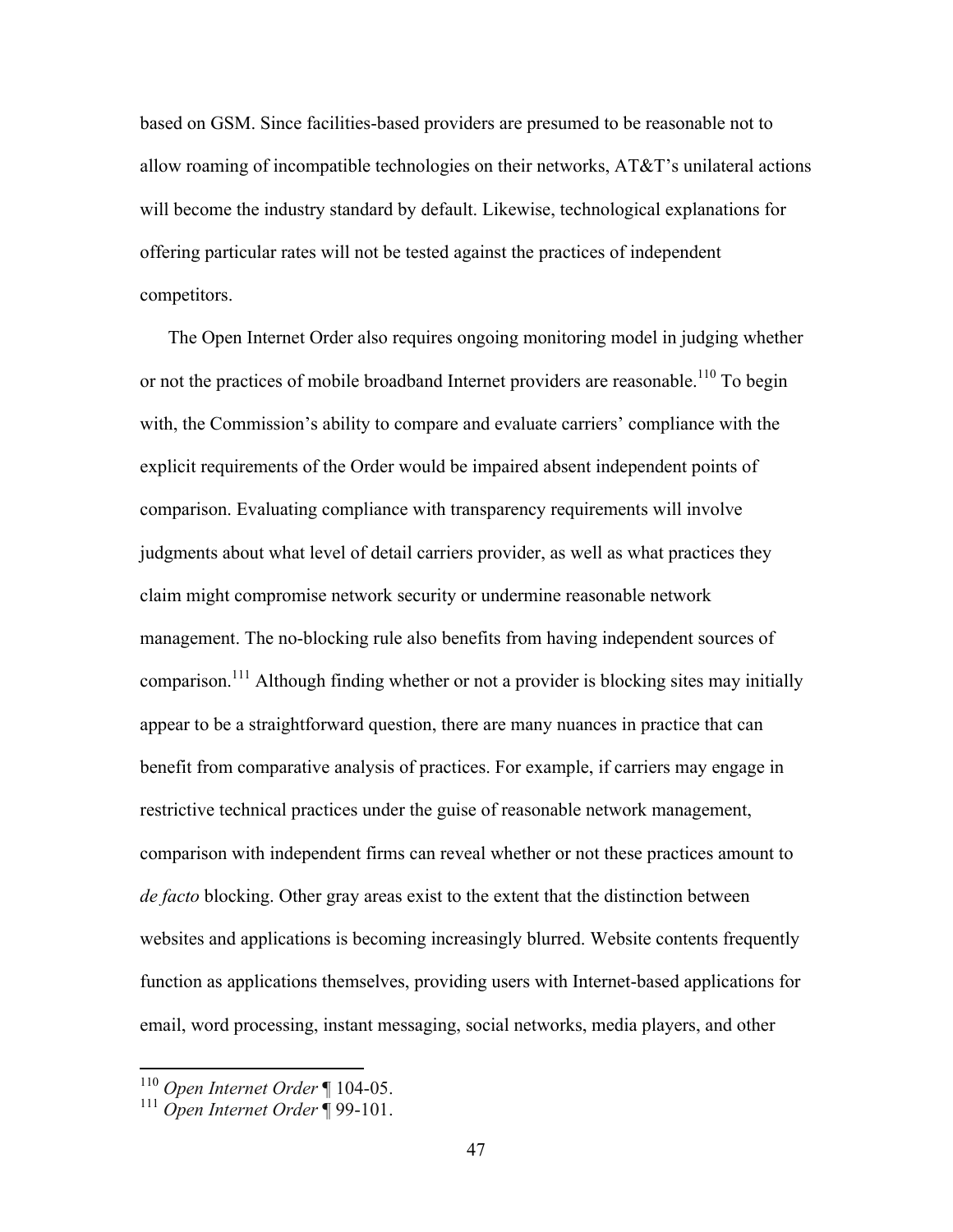tasks that may vary in their level and style of data usage or in the amount of competition they offer to carriers and their business partners. Carriers' varied management practices with respect to certain applications can implicate site blocking or other forms of prohibited actions.

Beyond the enforcement of the existing Open Internet rules, though, the Commission is committed to ongoing investigation and evaluation of mobile broadband practices.<sup>112</sup> Accurate evaluation of evolving network management practices requires the Commission's ability to compare the dominant firms' practices with independent firms', lest the unilateral actions of one or two firms automatically constitute industry practice.

Consumers can also discipline a firm's pricing and other behaviors by comparing them to another, similar firm, even if the two businesses are not direct competitors.<sup>113</sup> For instance, a regional carrier such as Cellular South, although it does not compete for the same customers as Cellular One, may still lose customers if its prices and terms of service are significantly worse than Cellular One's, should consumers decline to purchase service they feel is being offered on unfair terms.

Even assuming for the sake of argument that AT&T's acquisition of T-Mobile was not the removal a direct competitor, certainly it removes the benefit of a benchmark firm. This is particularly true to the extent that, as a far smaller player than either AT&T or Verizon, T-Mobile has had to offer competitive rates and terms to its subscribers, as well as investing more in the prepaid market than AT&T or Verizon has. In those markets, if any, in which the two firms have not been direct competitors, T-Mobile has served as a

 <sup>112</sup> Preserving the Open Internet, *Notice of Proposed Rulemaking,* 24 FCC Rcd 13064, ¶105 (2009).

<sup>113</sup> Adelphia/Time Warner Order, *supra,* note 45, at ¶83.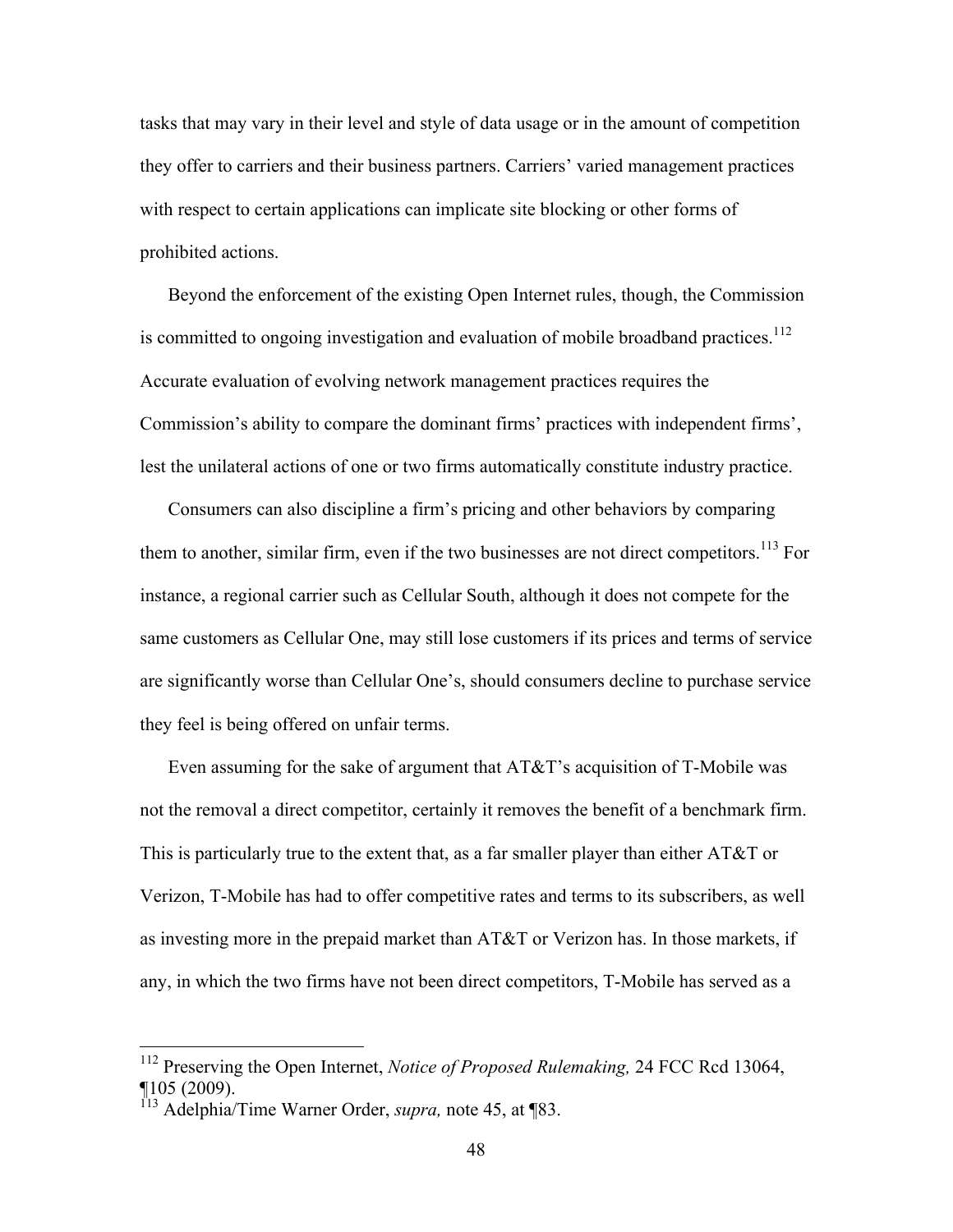benchmark against which other carriers' terms and rates have been measured by consumers. Removing this point of comparison leaves consumers and regulators alike with so few firms to compare that publishing terms and rates is all that is necessary for price signaling collusion. Coordinated effects regarding terms of service are likewise far easier to achieve in a heavily consolidating market.

# **III. THE BENEFITS CLAIMED BY AT&T ARE EITHER ILLUSORY OR NOT DEPENDENT ON MERGING WITH T-MOBILE.**

The numerous benefits claimed by AT&T are not specifically dependant on merging with T-Mobile. In some cases the benefit is entirely illusory. In others the real benefit is unrelated to a merger with T-Mobile. As the Commission has noted, for a benefit to be considered, it must be transaction-specific, verifiable, and non-speculative. Furthermore when harms are "substantial and likely," as they are in this proposed merger, "a demonstration of claimed benefits must also reveal a higher degree of magnitude and likelihood than [the Commission] would otherwise demand."

Ultimately, there is very little evidence that the merger of AT&T and T-Mobile directly generates benefits for the public. Whatever meager merger-specific benefits that that could possibly accrue are of extremely limited magnitude and likelihood.

# **A. Many Benefits Cited by AT&T are Simply Illusory.**

AT&T points to many benefits that would result from its merger with T-Mobile. Oftentimes, those benefits flow from the perceived advantages that result from combining AT&T's existing network with the network of T-Mobile. While it is likely true that AT&T's network would benefit from the addition of T-Mobile's network infrastructure and spectrum holdings in the abstract, those benefits are largely mitigated by the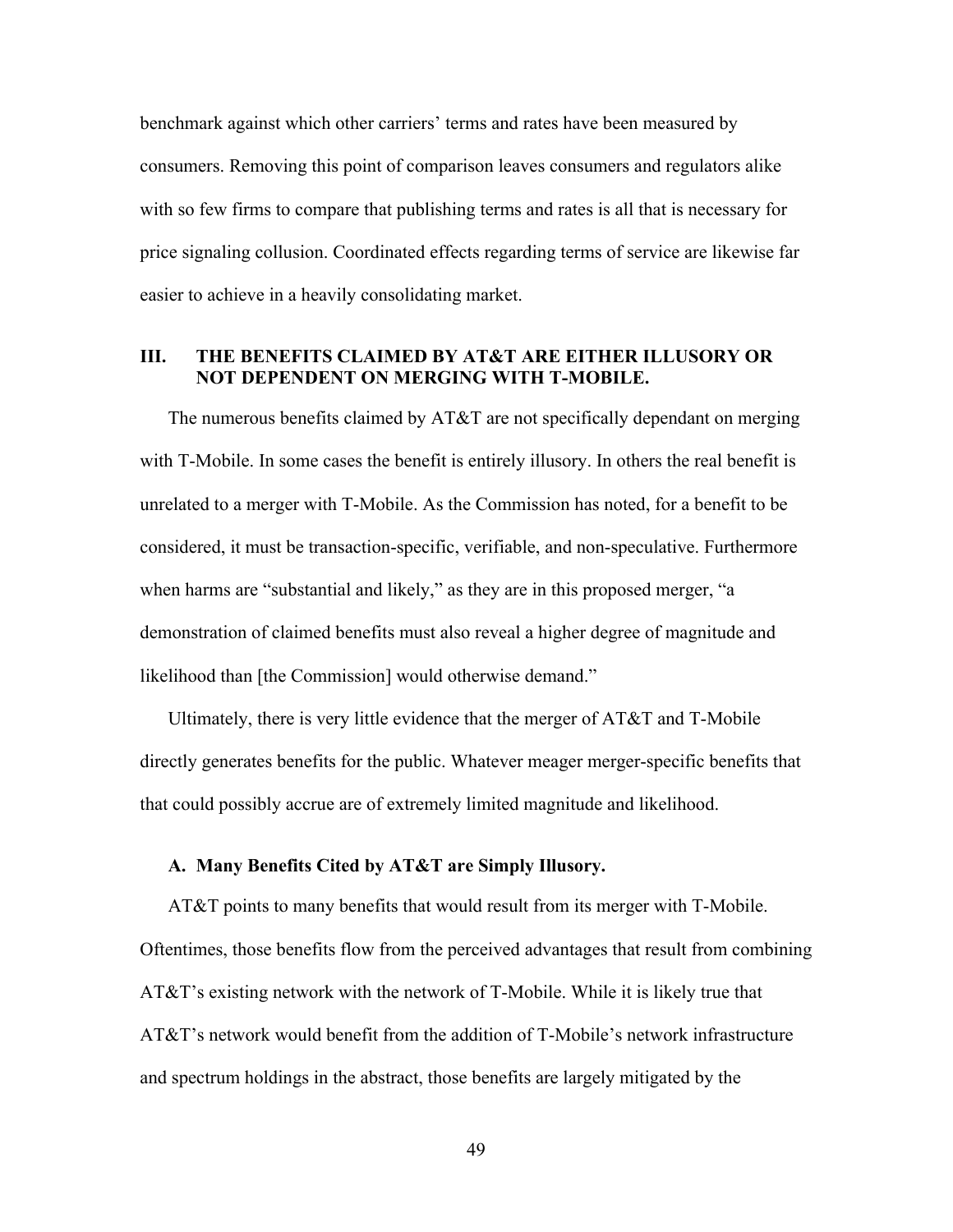concurrent addition of T-Mobile's 33 million customers to the newly constituted network.

### *1. The Addition Of T-Mobile Spectrum And Network Architecture Will Not Make A Significant Impact On Network Congestion.*

AT&T explains that it has done an especially poor job of managing its existing network and spectrum resources. Unlike its competitors, AT&T's network capacity challenges "are here today." As a result of poor planning and inefficient network management, AT&T seeks more spectrum to support its network. AT&T hopes that the addition of T-Mobile's spectrum and network infrastructure will allow it to expand its network in order to meet growing demand.

However, what AT&T fails to note is that T-Mobile's network and spectrum are already being used by millions of T-Mobile customers. As a result, the new network will approach capacity almost as soon as it comes into existence. AT&T tries to paper over this inconvenient fact by summoning the image of two water bottles. In AT&T's description, one bottle is 80 percent full while the other is merely 10 percent full. Combining these two bottles results in an almost full 90 percent bottle and a completely empty second bottle.

While this ratio may exist in some markets, networks in the most congested cities are not operating at 80 percent capacity, let alone 10 percent. Combining one mostly full bottle with a second mostly full bottle can result in only one thing—two mostly full bottles. Adding a second network operating at or near capacity to an existing network at or near capacity will do little to alleviate the systemic network congestion that  $AT&T$  has proven uninterested in addressing through network investment.

# *2. Competitive Pressure on AT&T to Manage Its Network in a More Efficient Manner is the Only Long-Term Solution.*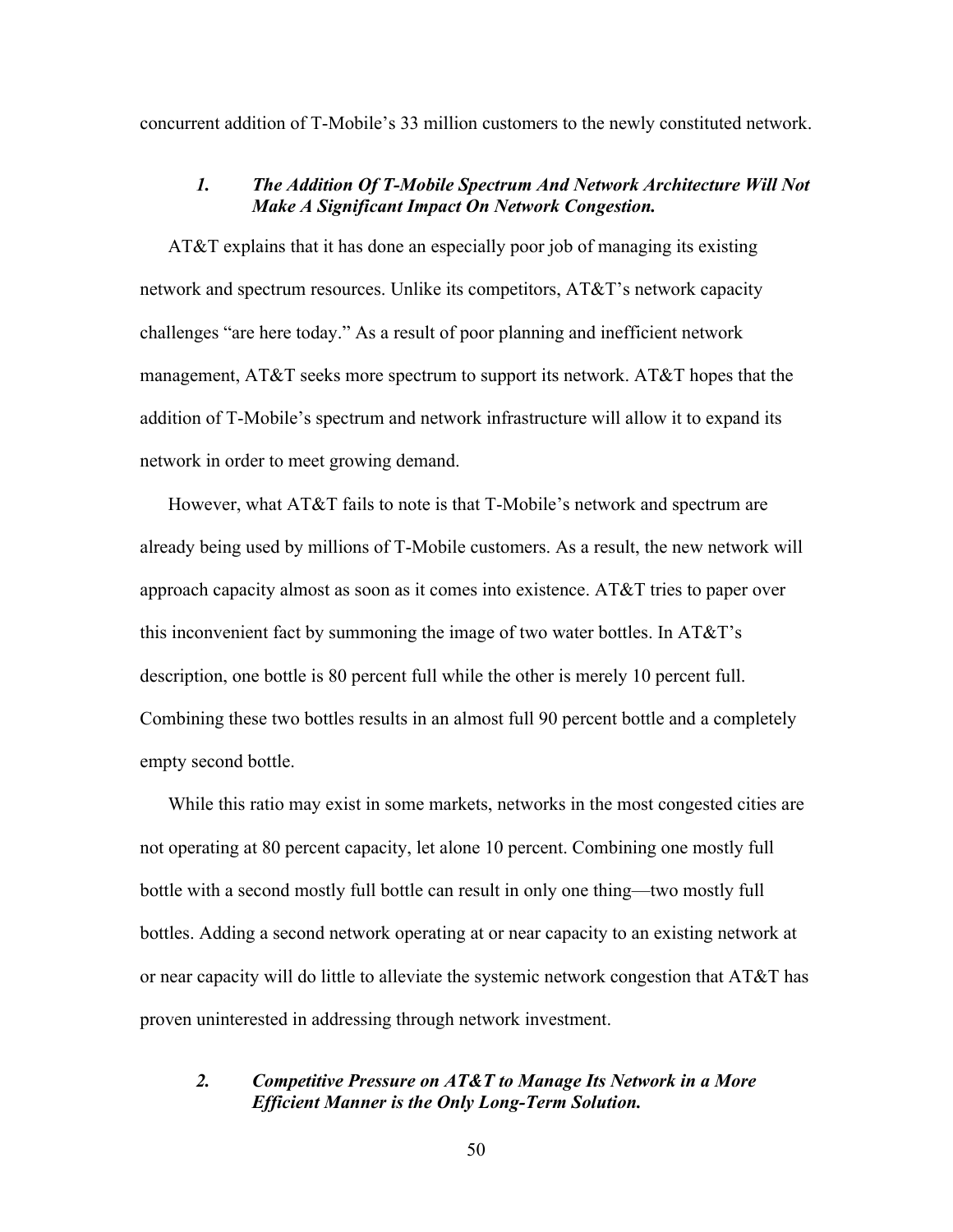Fortunately, AT&T's network congestion problems are mostly of its own making. That is why, while all wireless carriers use spectrum and have seen exponential traffic growth flowing from the adoption of smartphones, AT&T customers are the least satisfied wireless customers.

AT&T, like all wireless service providers, must support more than one network technology simultaneously over many years as new, more efficient and more powerful technologies are introduced, and customers demand access to new, wider bandwidth applications. New technologies often differ in major respects, as in the case of wireless networks, new air interface protocols and, in common with a universal trend throughout telecommunications, the adoption of packet switched in contrast to circuit-switched network architectures. At the same time, again like all service providers with a significant installed customer base, AT&T cannot migrate all its customers to new technologies and new devices overnight (some may only want to use legacy services for years to come), nor can it afford to replace existing networks completely (a so-called "forklift" replacement strategy) within one or even a few years. AT&T has in fact embarked on a transition toward the deployment of mobile broadband systems by "refarming" some of its existing 850 MHz spectrum (much of which was awarded to its predecessors in the early 1980s at no charge, a continuing subsidized advantage against all other competitors (except Verizon) which have had to pay billions of dollars for all the spectrum they use) and 1900 MHz frequencies for HSPA/HSPA+ in place of GSM.

It is unclear why AT&T's network and its transition should be encountering significantly more severe congestion than any other network. This is especially curious in light of the fact that AT&T can exploit as much or more spectrum than even its largest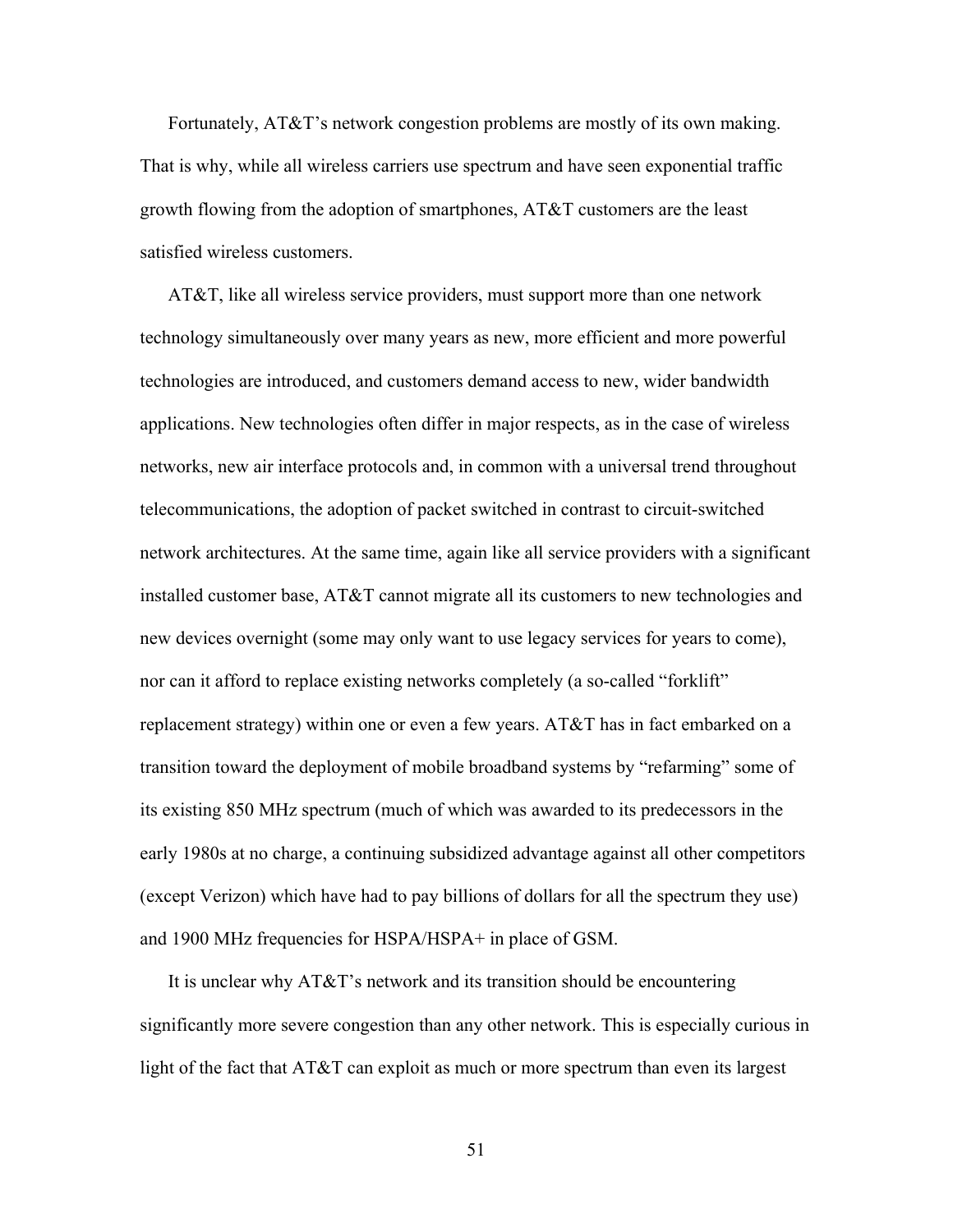rival Verizon (which itself faces comparable transition issues while serving more customers). AT&T's capacity issues are ultimately the result of its own under-investment and/or inefficiency, and are not due as it claims to an allegedly spectrum-poor situation. Increased investment in deploying broadband capacity in unused spectrum that AT&T already holds would be a more efficient and rapid path for providing additional capacity than trying to combine spectrum from a second, already fully utilized network.

This acquisition requires AT&T to disburse \$25 billion in cash, which if spent on additional network investment that could be initiated now, would be equivalent to more than three years of its recent level of investment in its wireless business. This acquisition does not add one single MHz to the total quantity of spectrum available for mobile networks in the US, or one single Mbps of additional capacity without substantial further investment and network transitions. The Commission cannot reward AT&T's inability to efficiently manage its current network and spectrum holding by allowing it to take control of a rival.

Of course, AT&T is not the first major nationwide wireless company to be faced with a network made inefficient by mutual unintelligible wireless protocols. Sprint's acquisition of Nextel, ranked as one of the worst mergers of the mergers-and-acquisition boom of the mid 2000s by Bloomberg, saddled it with an inefficient system of mutually incompatible networks. In 2008, Sprint was at the bottom of customer satisfaction surveys, ranking 15 points below (on a 100 point scale) the second worst provider. By 2009, analysts were including Sprint on lists of large companies most likely to declare bankruptcy.

Today, Sprint sits atop those same customer satisfaction surveys. It is shutting down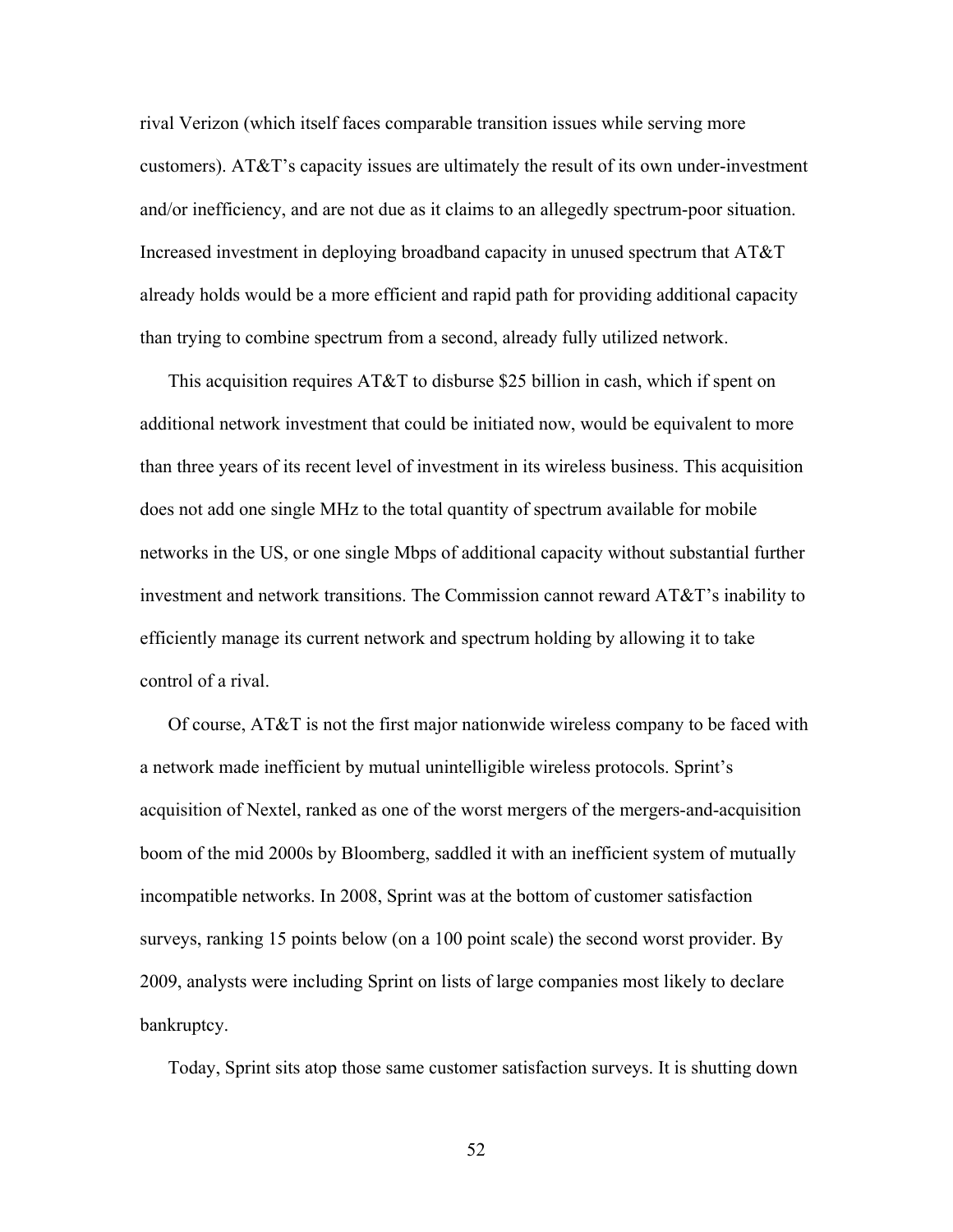its legacy networks and focusing on a strong migration to next generation technology. Although this process requires a significant upfront capital expenditure, Sprint has the long-term vision to understand that the initial investment will pay dividends in the future. Sprint is also rededicated itself to improving the customer experience.

Sprint did not achieve this change by continually purchasing additional networks and spectrum to bring into a dysfunctional system. Instead, Sprint focused on investing in upgrading its own network and internal processes. Competitive pressure—of a type that would severely reduced with the elimination of T-Mobile from the market—drove Sprint to innovate and improve. Allowing AT&T to merge with T-Mobile will do little to change the reality that AT&T's only real path forward is to focus on consolidating its network protocols, not to allow inefficient practices to spill over into larger and larger swaths of spectrum.

# *3. Advantages Flowing From The Creation Of "Instant" Cell Splits Are Limited.*

In addition to claimed benefits related to increased spectrum capacity, AT&T also claims that the merger will help expand the capacity of its physical network. This will be achieved by linking nearby AT&T and T-Mobile towers, effectively doubling the number of towers in a given area. As with spectrum, these splits would be helpful additions to AT&T's existing network at its existing capacity. However, also as with spectrum, the additional towers AT&T will acquire from T-Mobile are already servicing T-Mobile customers.

These instant cell splits will not be without merit. A combined network would require them just to maintain service in the most congested locations. The areas where additional towers are most needed are the highly congested urban areas that are least likely to have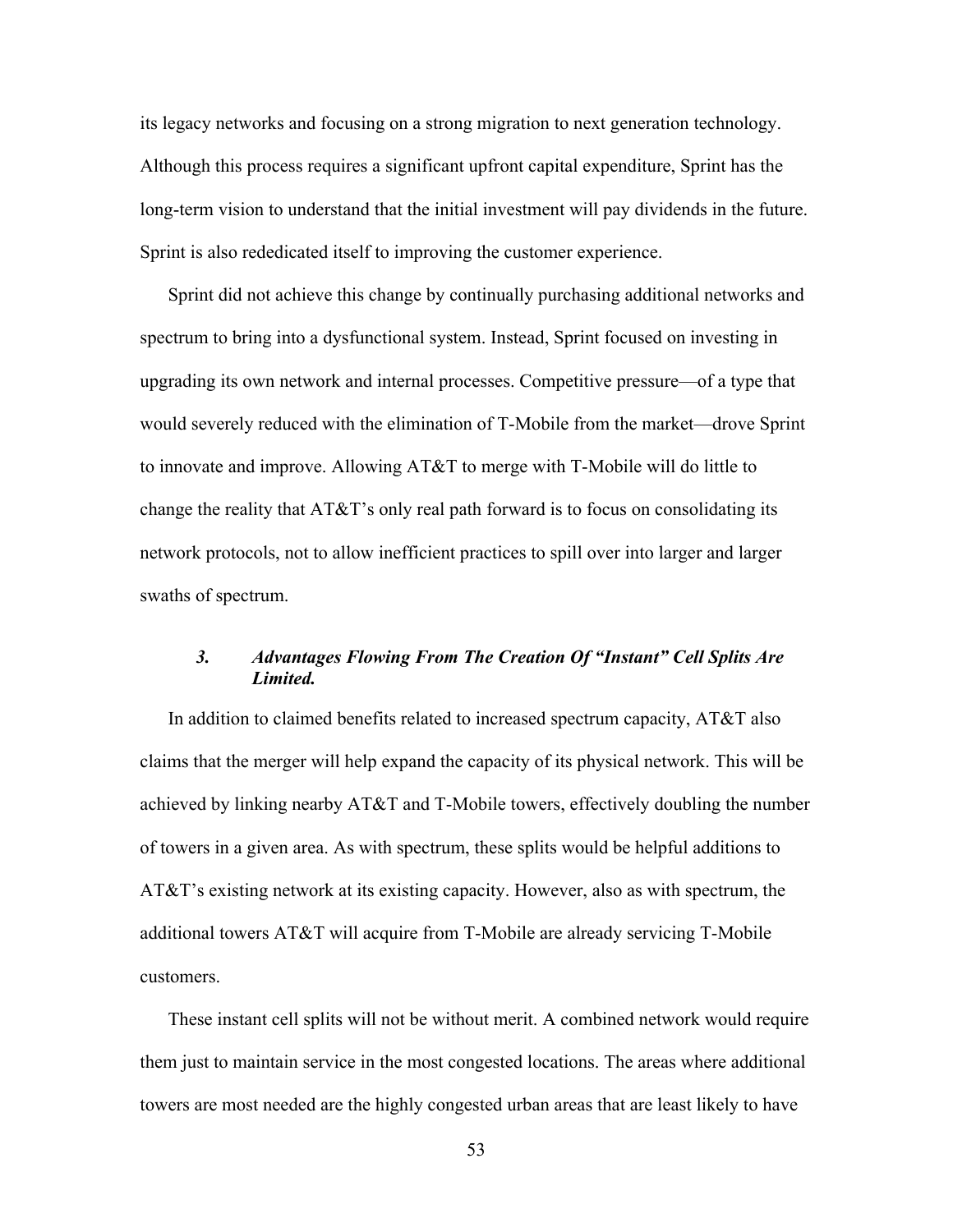excess capacity on existing towers. The most congested areas—nominally the areas whose congestion is driving the necessity of the merger—will find their congestion largely unchanged.

Once the limited benefits of the instant cell splits fully manifest themselves, AT&T would find itself in the same position it is in today—working through the slow process of locating and building new cell towers. The acquisition of T-Mobile would do little to improve AT&T's capacity to "locate a suitable and available location, arrange to acquire the site through purchase or lease, comply with regulatory requirements that necessitate extensive studies and consultation, apply for and obtain building permits and zoning approvals, contract with third-party vendors to purchase the needed equipment, construct the site and associated backhaul, and then integrate the site into the network." Instead, AT&T will find itself in the same position it is today: uninterested or unable to engage in the type of advanced planning required to maintain its network in the face of increased demand.

### *4. The Market Barriers To LTE Rollout Are Unimpacted By The Merger.*

Pre-merger, AT&T had planned to extend LTE service to 80 percent of the U.S. population. This goal was set after an analysis considering "the availability of capital, the anticipated return on investment, and other typical cost and risk factors." It was also based, "in part" on existing spectrum holdings. After the analysis AT&T concluded that "[i]n light of the business realities concerning the billions of dollars required for this expansion [of LTE service] and the challenges we faced with our existing network, our senior management concluded that an 80% build was the limit our company could justify to shareholders." Notably, this conclusion appears to be driven primarily by investment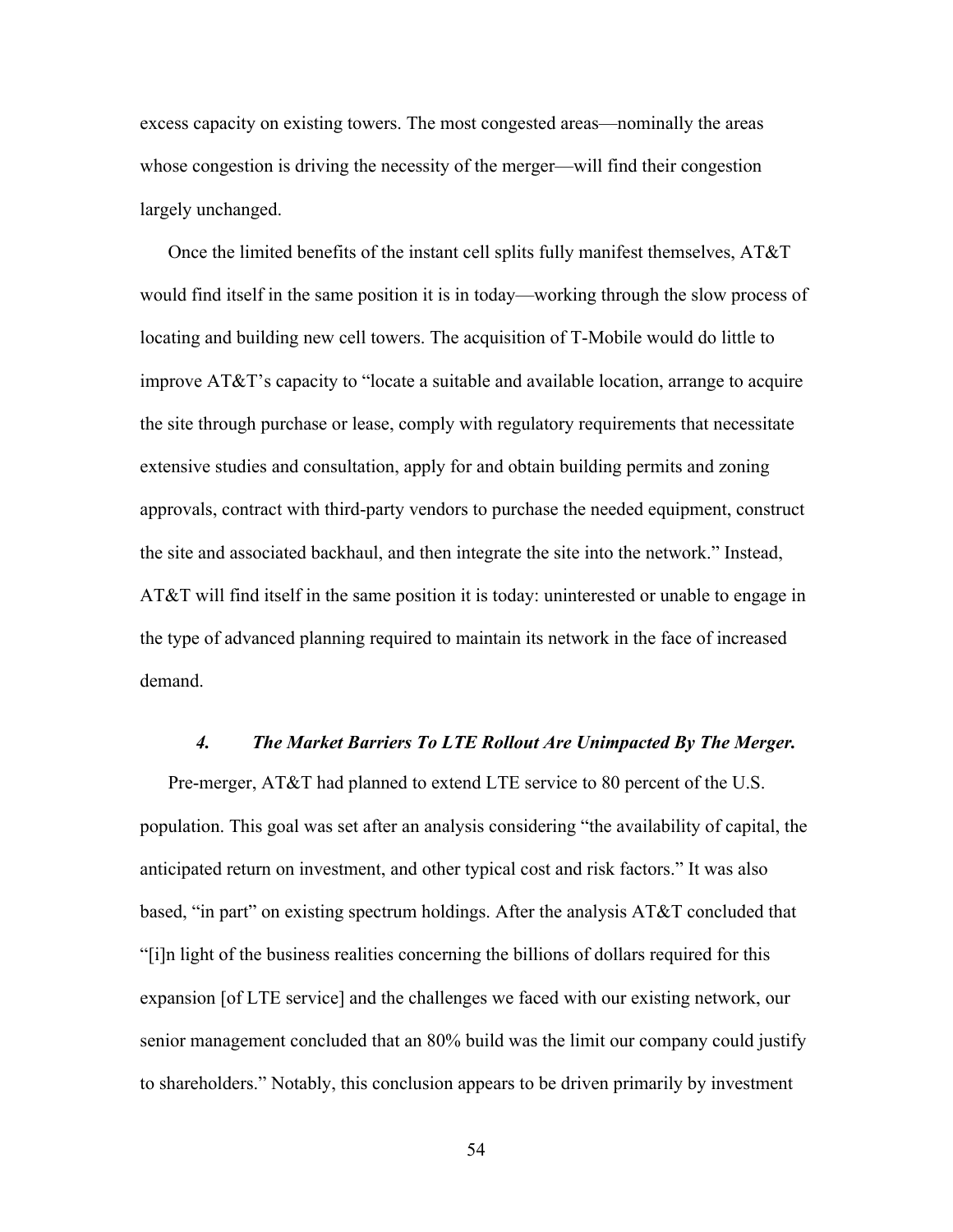costs, not spectrum availability. The excluded 20 percent generally live "in less populated areas, including rural and smaller communities, where economies of scale and density are very low and per-customer costs are very high." In other words, the remaining 20 percent live in areas AT&T does not view as economically viable to provision.

There is nothing in AT&T's filing that suggests how a merger with T-Mobile would significantly alter these facts on the ground.

Acquiring T-Mobile would not increase the population density of the remaining 20 percent. It would not impact the economies of scale inherent in building an advanced network to serve them. It would not significantly reduce the per-customer costs. Nor would it increase the amount those living in the remaining 20 percent are willing or able to pay for wireless service.

Unless those 20 percent live in an area that is already viable for T-Mobile to serve, simply combining AT&T and T-Mobile will do little to make serving them more economically attractive. This is especially true because the spectrum that AT&T would acquire from T-Mobile (AWS and 1900 MHz) is less economically efficient to use to reach currently unserved areas than AT&T's existing 850 MHz and 700 MHz holdings. In fact, eliminating a carrier who might some day compete to serve the remaining 20 percent could reduce the competitive pressure to serve them at all.

The Commission should recognize this claim for what, in the words of former FCC Chairman Reed Hundt, it is—a "state authorized bribe."114 In return for allowing the merger, AT&T is promising to expand buildout beyond what it sees as economically viable. Of course, that is the best-case scenario. The most likely outcome is that the state

 <sup>114</sup> *AT&T/T-Mobile deal offers risk, reward for Obama*, POLITICO PRO, April 22 2011, April 22, 2011 (quoting former Chairman Reed Hundt).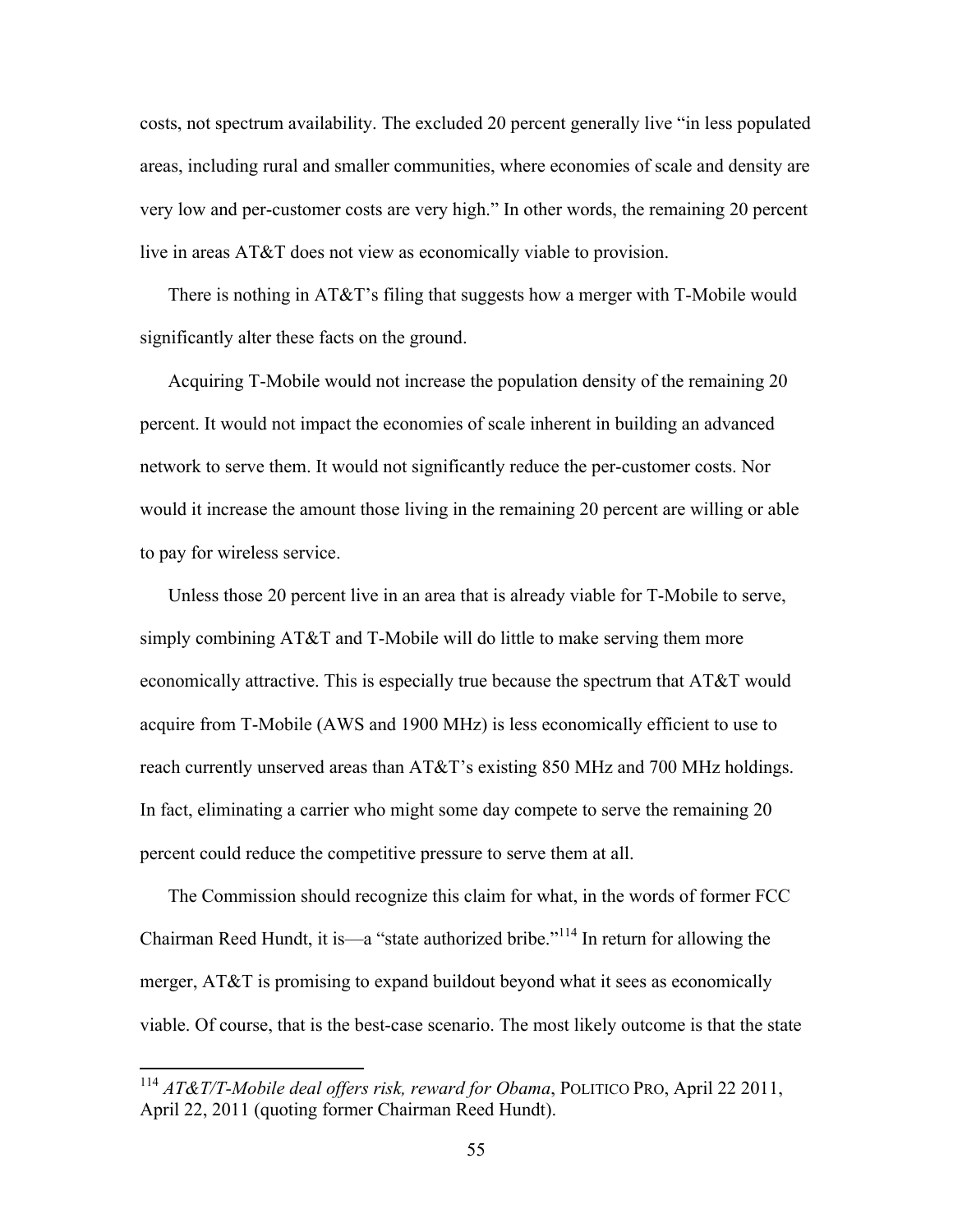authorized bribe will purchase nothing. Once the merger is approved, AT&T will consider the unchanged economic reality of serving currently unserved areas and begin the process of walking back its ambition.

# *5. T-Mobile's Capacity to Roll Out Specific Technologies is Not Relevant to This Analysis.*

In its public interest statement, AT&T expresses concern that T-Mobile does not have a clear path to deploying LTE within its current spectrum holdings.<sup>115</sup> Even assuming that this assertion is correct, it is largely irrelevant.

Historically, the Commission has not focused on the deployment of specific technologies in wireless networks.<sup>116</sup> As a result of this policy, wireless providers have been free to deploy the technology that they believe best meets their needs and the needs of their customers.<sup>117</sup> Technical differentiation in wireless networks has created two major paths of technological divergence, each containing a handful of subtechnologies.<sup>118</sup> The Commission has recognized that this technological diversity creates advantages that benefit consumers and the public.<sup>119</sup>

A diversity of technological paths was true for the development of 3G technologies, and will no doubt be true for 4G technologies. T-Mobile's lack of a clear path to deploy one specific type of 4G technology - LTE—does not mean that it will be incapable of offering customers a 4G level of service.

In fact, all evidence indicates that T-Mobile is responding to the current mismatch between its spectrum holdings and LTE technology in precisely the manner the

<sup>&</sup>lt;sup>115</sup> AT&T Public Interest Statement at  $30 - 33$ .

<sup>&</sup>lt;sup>116</sup> 14th Wireless Comp Report at ¶ 108

 $117$  14th Wireless Comp Report at  $\P$  108

 $118$  14th Wireless Comp Report at Appendix B

 $119$  14th Wireless Comp Report at  $\P$  109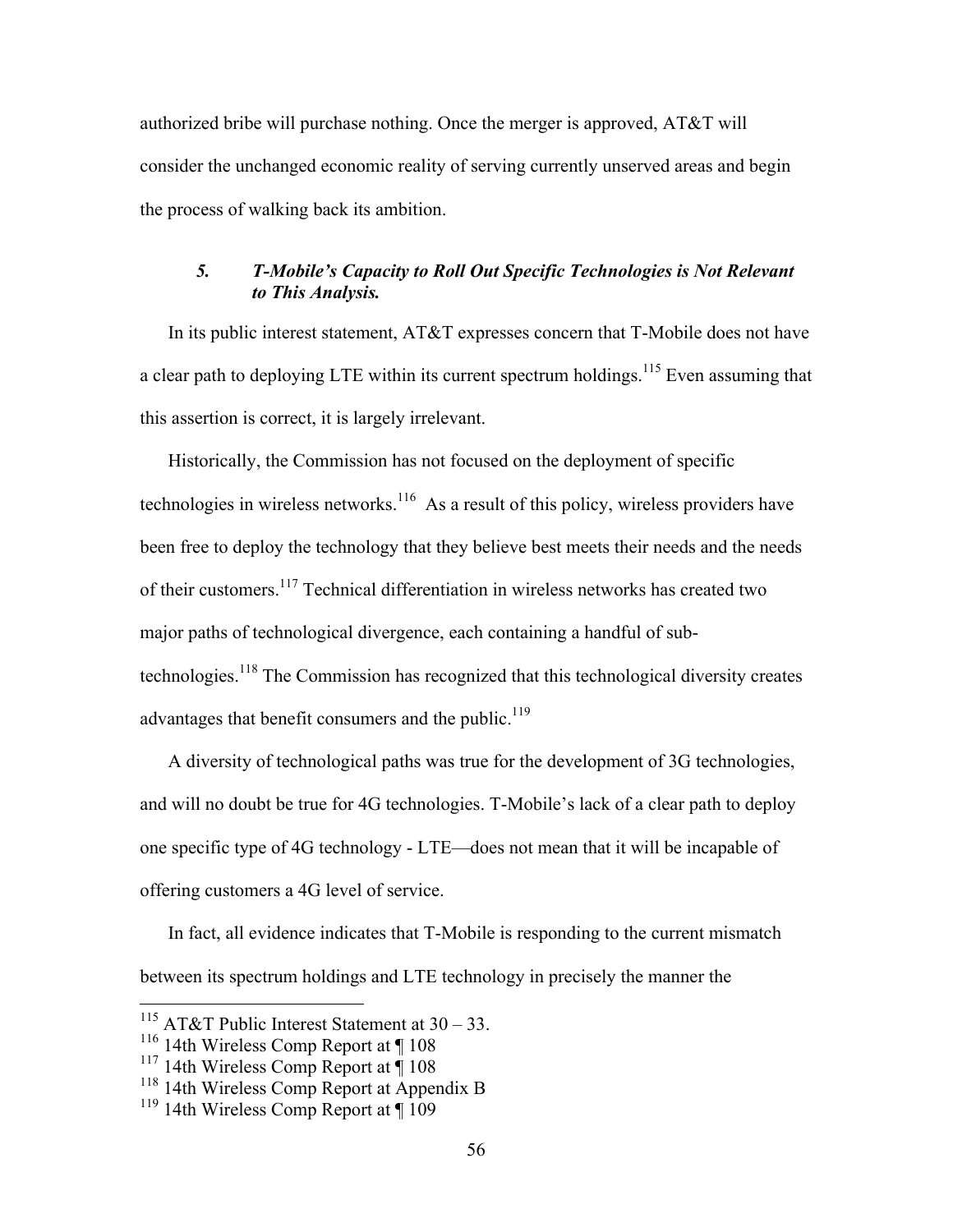Commission should hope: by innovating. T-Mobile's HSPA+ network has been so successful that it has caused at least one commentator to ask "Why the heck should we even bother with LTE networks?"<sup>120</sup> The history of wireless networks illustrates that the inability to efficiently deploy a single specific technology is not a bar to deploying other technologies that can effectively compete in the marketplace.

# *6. A Merger Is Most Likely to Have No Impact or a Negative Impact on Rural Deployment.*

Contrary to AT&T's claims, this merger would have either no impact or a negative impact on broadband deployment in underserved areas.

The Commission has already found that 98.1 percent of the population has access to at least one mobile broadband provider.<sup>121</sup> While Public Knowledge has some concerns about the adequacy of the Commission's definition of mobile broadband, Public Knowledge recognizes the value in consistent performance benchmarks. Generalized promises from AT&T regarding deployment of some type of LTE service to more than 97 percent of the population—fewer than currently have access to mobile broadband under the Commission's own standards—does little to assuage the public interest concerns raised by this merger. Using the Commission's own definition, even if AT&T met this ambitious and unlikely deployment goal it would have no impact on overall broadband deployment.

Furthermore, there is every reason to be skeptical that a combined AT&T/T-Mobile will prioritize deployment of LTE technologies to areas that lack economies of scale and

 <sup>120</sup> Kevin Fitchard, *CTIA-ATIS Preview: Is LTE really better than another 4G flavor?,* Connected Planet, Mar. 8, 2011, *available at* 

http://connectedplanetonline.com/3g4g/news/is-lte-really-better-than-any-other-4gflavor-0308/index1.html.

<sup>&</sup>lt;sup>121</sup> 14th Wireless Comp Report at  $\P$  4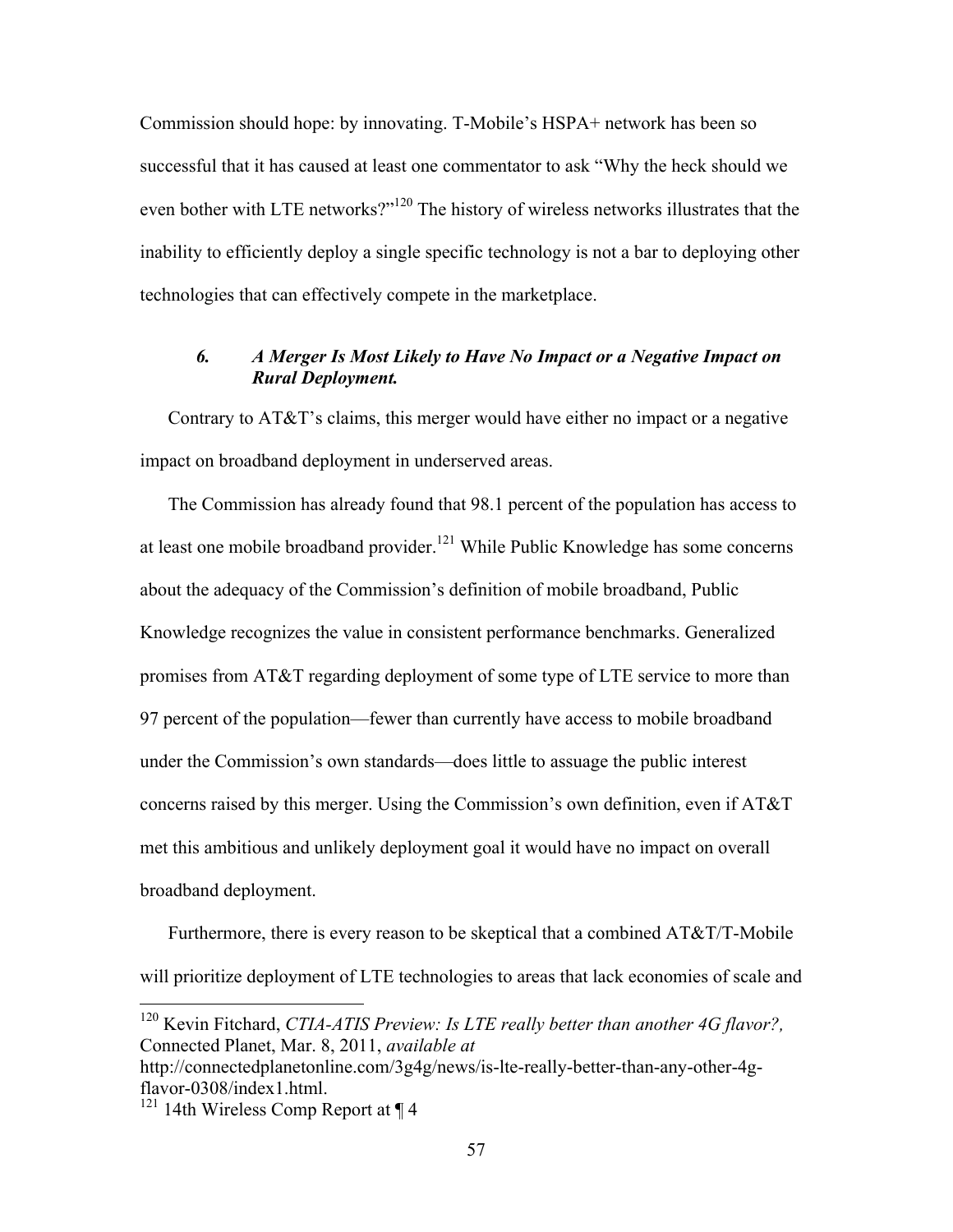suffer from low population density and high per-consumer costs.<sup>122</sup> Instead, after a merger AT&T would focus on the same high-value markets as it does today.

While it is unlikely that a post-merger AT&T would act quickly (if at all) to provide increased wireless data speeds to underserved areas, the merger is likely to have some impact on underserved customers. Unfortunately, that impact is most likely to be negative.

The newly expanded AT&T will have near monopoly control over GSM roaming in many of the areas it sees fit to serve. Even in light of the Commission's data roaming rules, this monopoly power will inevitably drive up the roaming costs for existing GSMbased rural carriers and their consumers, who will have no other option than to deal with AT&T. That will make it even more expensive for rural consumers to affordably access wireless data networks.

AT&T will also undermine the rural carriers trying to serve underserved areas by increasing its near monopsony power over handsets and GSM networking equipment. A merged AT&T will be the largest buyer for both GSM handsets and GSM networking equipment by many orders of magnitude. As they have in the past, in many cases AT&T will use this power to cut exclusive deals that prevent competitors from gaining access to the newest and most popular GSM handsets. Similarly, the scope and scale of their buying power for networking equipment will distort the market for all other GSM carriers.

# **B. Any actual benefits cited by AT&T are not merger dependent.**

# *1. More Efficient Network Technologies Are Waiting To Be Deployed Today.*

 <sup>122</sup> AT&T Public Interest Statement at 55.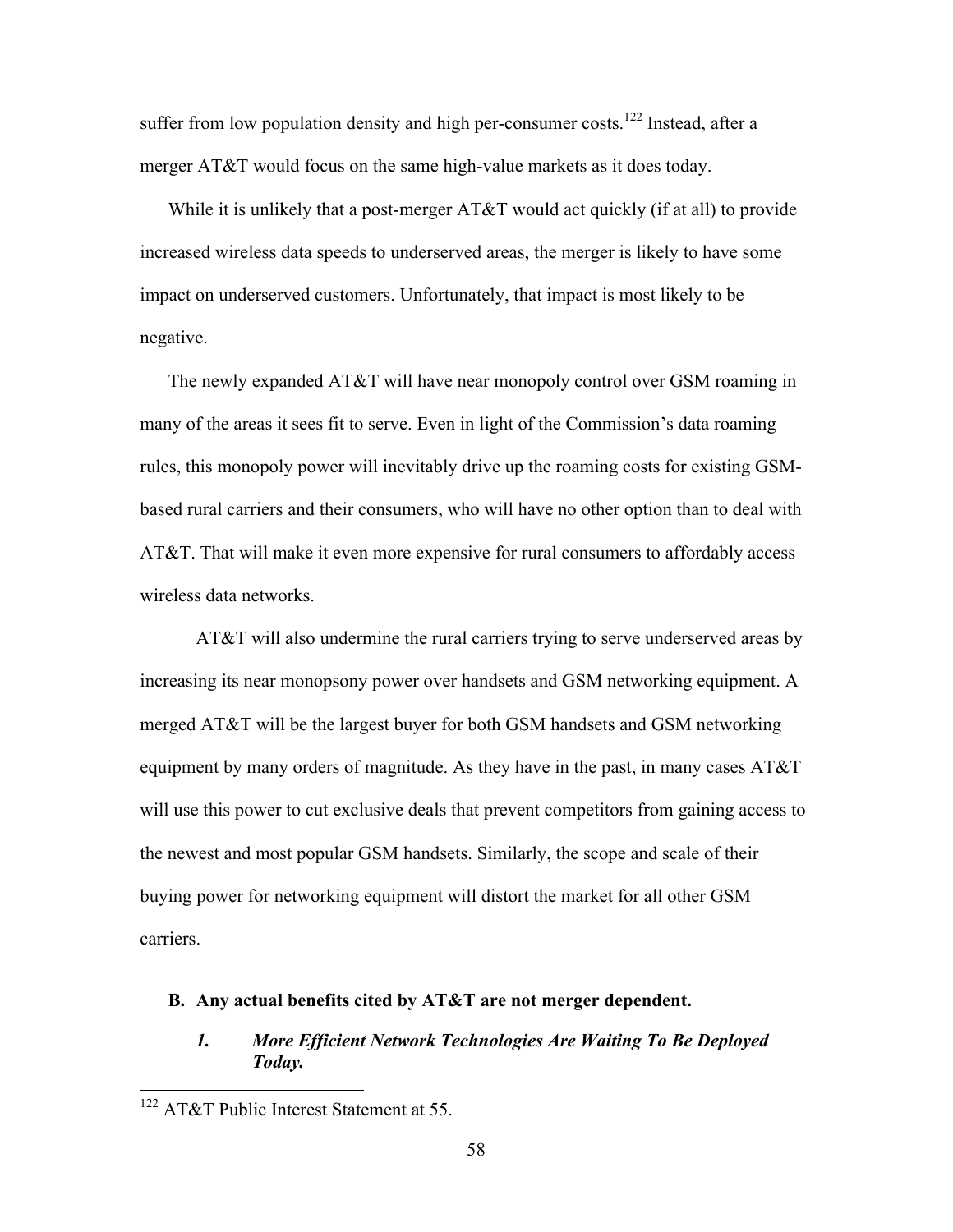Not all of AT&T's claims merely point to the improbable or impossible. The future *will* bring increased data speeds, increased data coverage, and more reliable networks. However, these advances are not predicated on the merger of AT&T and T-Mobile. If the merger has any impact, it would delay their adoption by eliminating the competitive pressure created by the presence of an independent T-Mobile in the national wireless market.

Today, AT&T appears to be actively avoiding moving towards a world of increased data speeds, increased data coverage, and more reliable networks. Although it styles itself a leader smartphone deployment—a technology that consumes "24 times as much data as traditional cell phones," AT&T has been a laggard in network investment. In recent years, as its mobile data volume on its network has "surged by a staggering 8000%," it has invested less, both in absolute terms and in percentage of revenues than its rivals.

This aversion to network investment helps to explain why AT&T alone is unable to find a way to operate within its current spectrum restraints. AT&T's shortcomings are especially curious when considered in the context of its actual spectrum holdings. AT&T has more spectrum in the top 21 markets than any other carrier. Of this spectrum, a full one third sits fallow.<sup>123</sup> Nationwide, as much as 70 to 90 percent of AT&T's network capacity is unused, waiting for the investment necessary to optimize its use.<sup>124</sup> Merging with T-Mobile will do little to alleviate these problems.

AT&T rival Verizon is already planning on replacing its entire 3G footprint with 4G

 <sup>123</sup> Burnstein, Dave (March 22, 2011). 70-90% Of AT&T Spectrum Capacity Unused [Online] In DSLPrime.com Retrieved April 25, 2011 from http://www.dslprime.com/awireless-cloud/61-w/4193-70-90-of-atat-spectrum-capacity-unused

<sup>&</sup>lt;sup>124</sup> Reardon, Marguerite (April 29, 2011). Is AT&T a wireless spectrum hog? [Online] In CNet News. Retrieved May 6, 2011 from http://news.cnet.com/8301-30686\_3- 20058494-266.html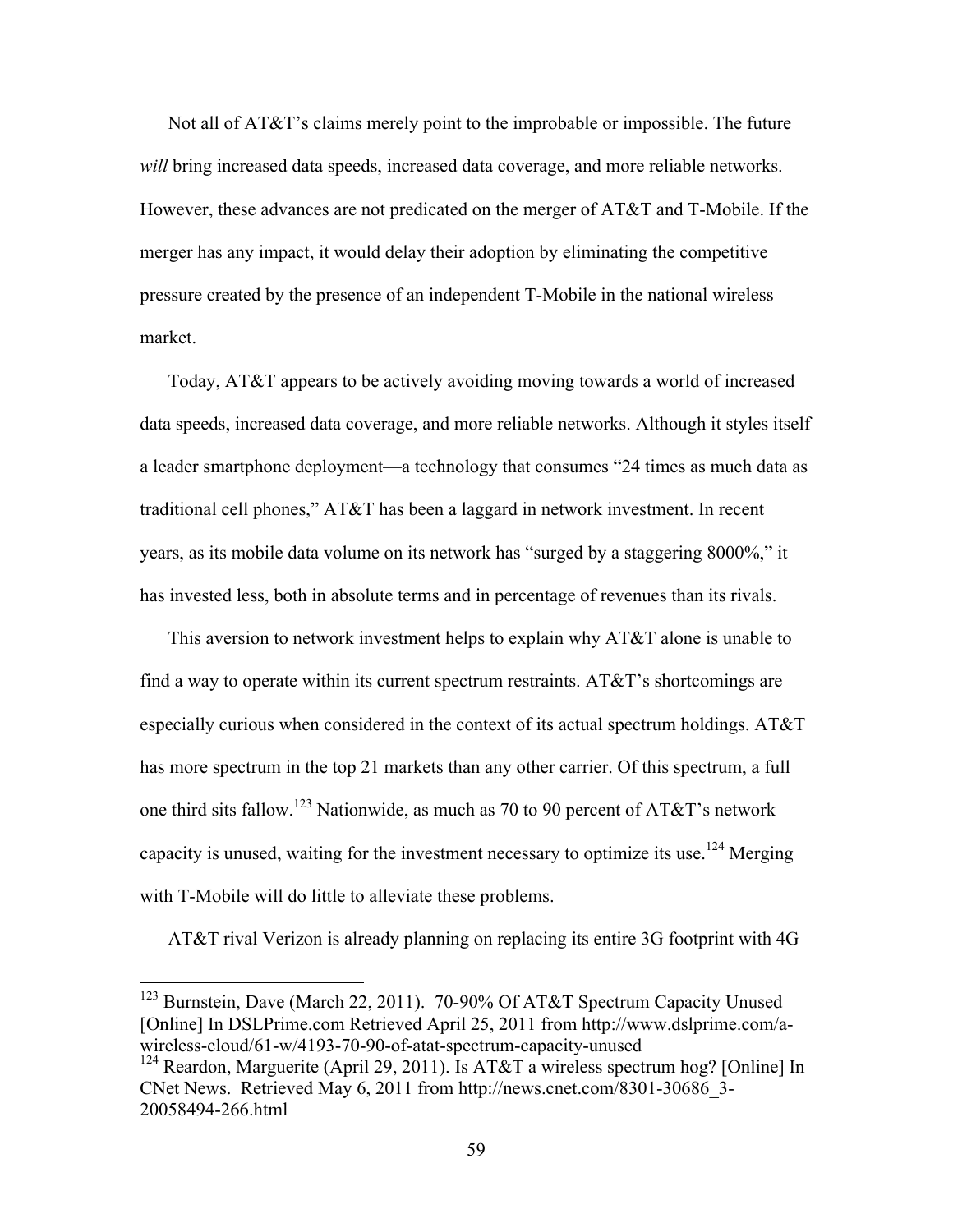LTE technology by the end of 2013. It is doing so by making the unglamorous but prudent and necessary decision to invest in its existing network. If AT&T expands its next generation footprint it will be in response to competitive pressure from carriers such as Verizon, not because of a merger with T-Mobile.

### *2. Data Roaming Can Be Used To Complete Network Coverage Areas.*

The Commission's wireless data roaming rules provide a mechanism for wireless carriers to efficiently access other networks in areas where there own are inadequate. As a result, there is no need for AT&T to own T-Mobile's network in order to address its own shortcomings. Instead, AT&T can come to a data roaming agreement with T-Mobile. Although AT&T questioned the necessity of the formal rules, they will help provide a framework to facilitate roaming agreements. This allows AT&T to meet its LTE coverage goals without eliminating its rival T-Mobile.

### *3. Infrastructure Buildout Will Be Largely Unchanged By The Merger.*

As mentioned above, any immediate benefits to physical infrastructure brought by a merger would largely be illusory. Instant cell splits will be used in areas that already require both sites to be active. Cell reductions might reduce operating costs, but will be largely unnoticed by consumers.

As a result, the need for effective future network planning will be largely unimpacted by any merger. The additional network, and additional customers, will require investment and planning just as the current network does. Because of the delays inherent in building new network infrastructure, that planning will need to begin today. Any new tower sites will be subject to the same delays as today's tower sites. The process of upgrading existing towers with new technologies will not fundamentally change simply because the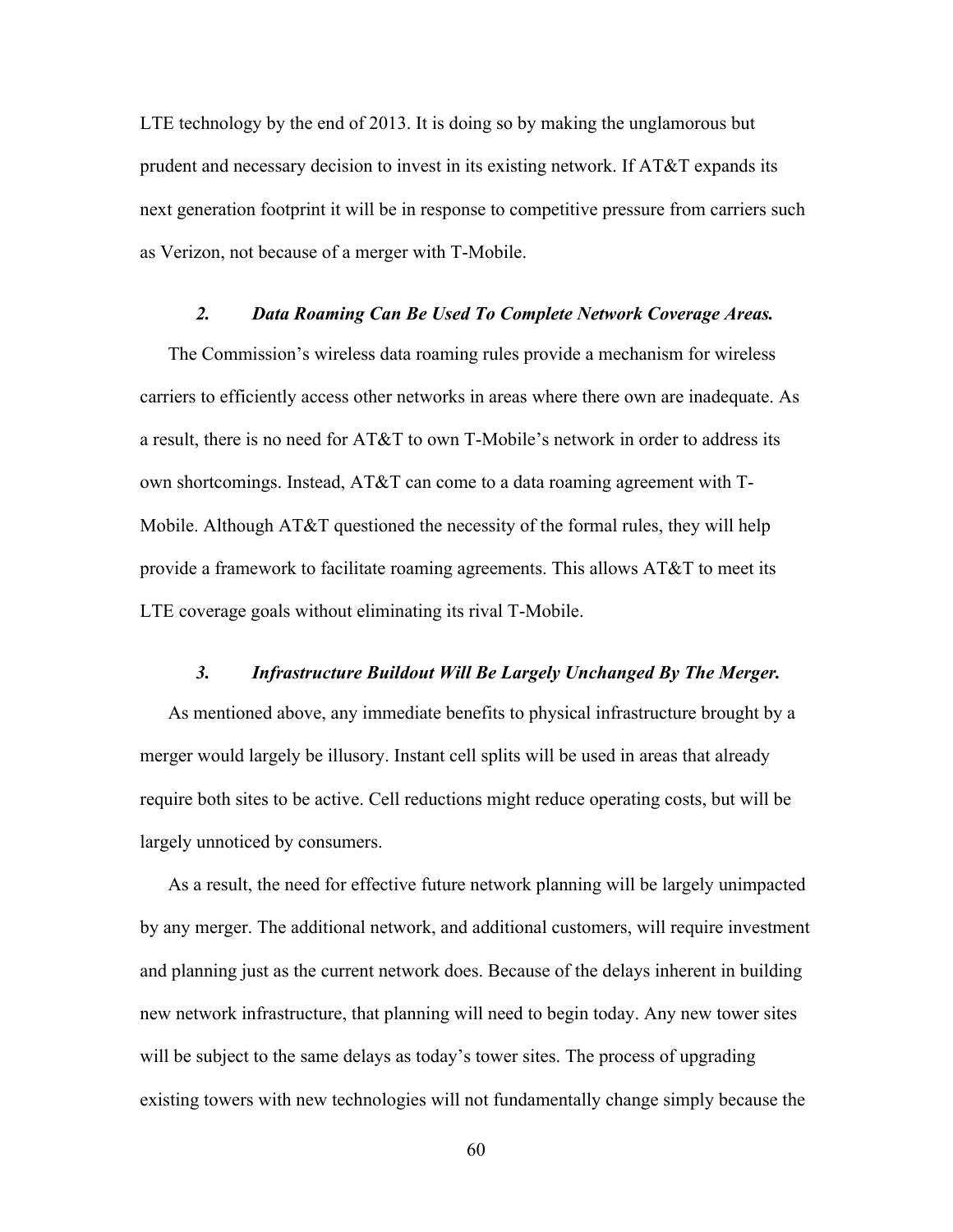network includes elements from T-Mobile.

Combining two networks operating at or near current capacity will not change the underlying challenges facing AT&T's network. It must invest in a process to upgrade existing network infrastructure, as well as begin to take advantage of the large areas of unused spectrum it currently controls. These core challenges will remain with or without T-Mobile. Merging with T-Mobile would simply reduce completive pressure to do so quickly and efficiently.

## *4. Challenges Are Industry Wide And Cannot Be Solved By Mergers.*

While they may be uniquely acute for AT&T as a result of poor resource management, the underlying challenges facing AT&T are not specific to AT&T. The entire wireless industry must strive to make more efficient use of its existing spectrum. The entire wireless industry must invest in upgrading outdated technologies to new, efficient standards. The entire wireless industry must innovate around limitations inherent to whatever spectrum they may control.

By and large, the industry is doing these things. Software defined radios, mesh networking, channel bonding, use of unlicensed frequencies, femtocells, and next generation standards are all potential solutions to spectrum limitations. None of these require a merger in order to be brought to market. Instead, they require investment and a sustained commitment to finding new solutions to existing problems. This investment and commitment will be driven in large part by competitive pressure. While this path is clearly not as exciting to AT&T as a merger to eliminate a rival, it is the only sustainable choice in the long term. "Merge again" is not the way to address network congestion problems that have existed in the past, exist today, and will exist in the future.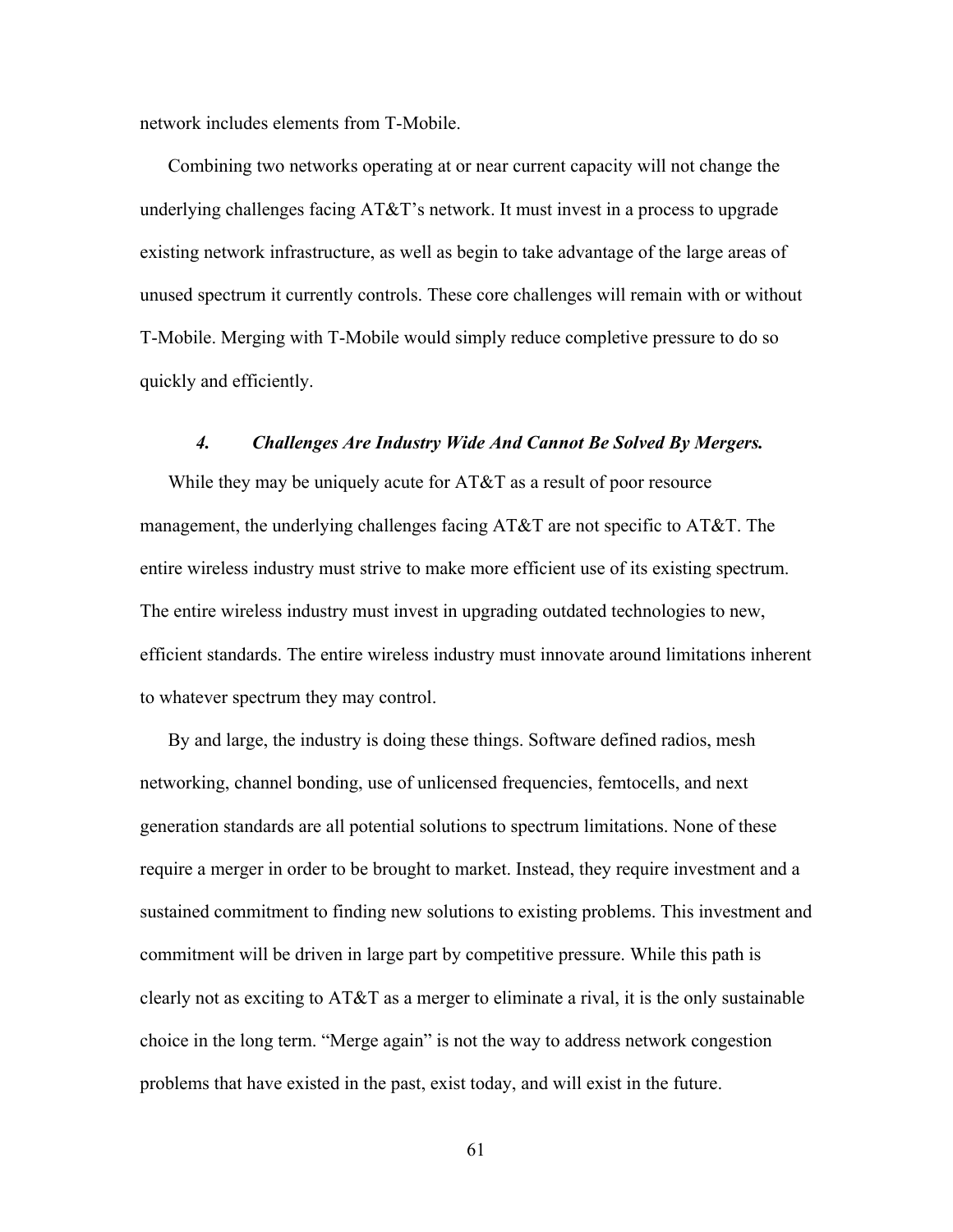# **IV. DIVESTITURES OR OTHER REMEDIES CANNOT PROTECT THE PUBLIC INTEREST IN A MERGER OF THIS SCOPE**

No remedies are enough to save this merger. It must be blocked, not "fixed."

There are limited ways to try to alleviate the competitive and public interest harms that can result from a merger. The remedies used by the antitrust authorities as well as the FCC "take two basic forms: one addresses the structure of the market, the other the conduct of the merged firm. Structural remedies generally will involve the sale of physical assets by the merging firms."125 But both structural and conduct remedies would be unable to fix the numerous harms to many markets this merger would cause—much less assure that the merger "provide<sup>[5]</sup> affirmative public benefits,"<sup>126</sup> as all transactions approved by the Commission must.

# **A. Remedies Cannot Cure the Competitive Harms of This Merger**

### *1. Structural Remedies Are Not Sufficient in This Market*

Some analysts have suggested that AT&T might be required to divest spectrum holdings as a structural condition of a merger with T-Mobile.<sup>127</sup> This would not be enough to protect competition. In the first place, such a divestiture would be directed only to remedying harms in the consumer market for wireless services. But as discussed above, the competitive harms this merger would cause go far beyond just the consumer wireless service market, affecting competitors' access to roaming and special access

<sup>&</sup>lt;sup>125</sup> DEPARTMENT OF JUSTICE, ANTITRUST DIVISION POLICY GUIDE TO MERGER REMEDIES 7 (2004).

 $126$  Comments of FCC General Counsel Christopher J. Wright, Introducing the Transactions Team Presentation on Timely Consideration of Applications Accompanying Mergers (March 1, 2000),

http://transition.fcc.gov/Speeches/misc/statements/wright030100.html.

<sup>127</sup> *Analysts Say AT&T Will Have To Divest Part Of T-Mobile, Possibly To Sprint*, TMONEWS, Mar. 24, 2011, http://www.tmonews.com/2011/03/analysts-say-att-will-haveto-divest-part-of-t-mobile-possibly-to-sprint.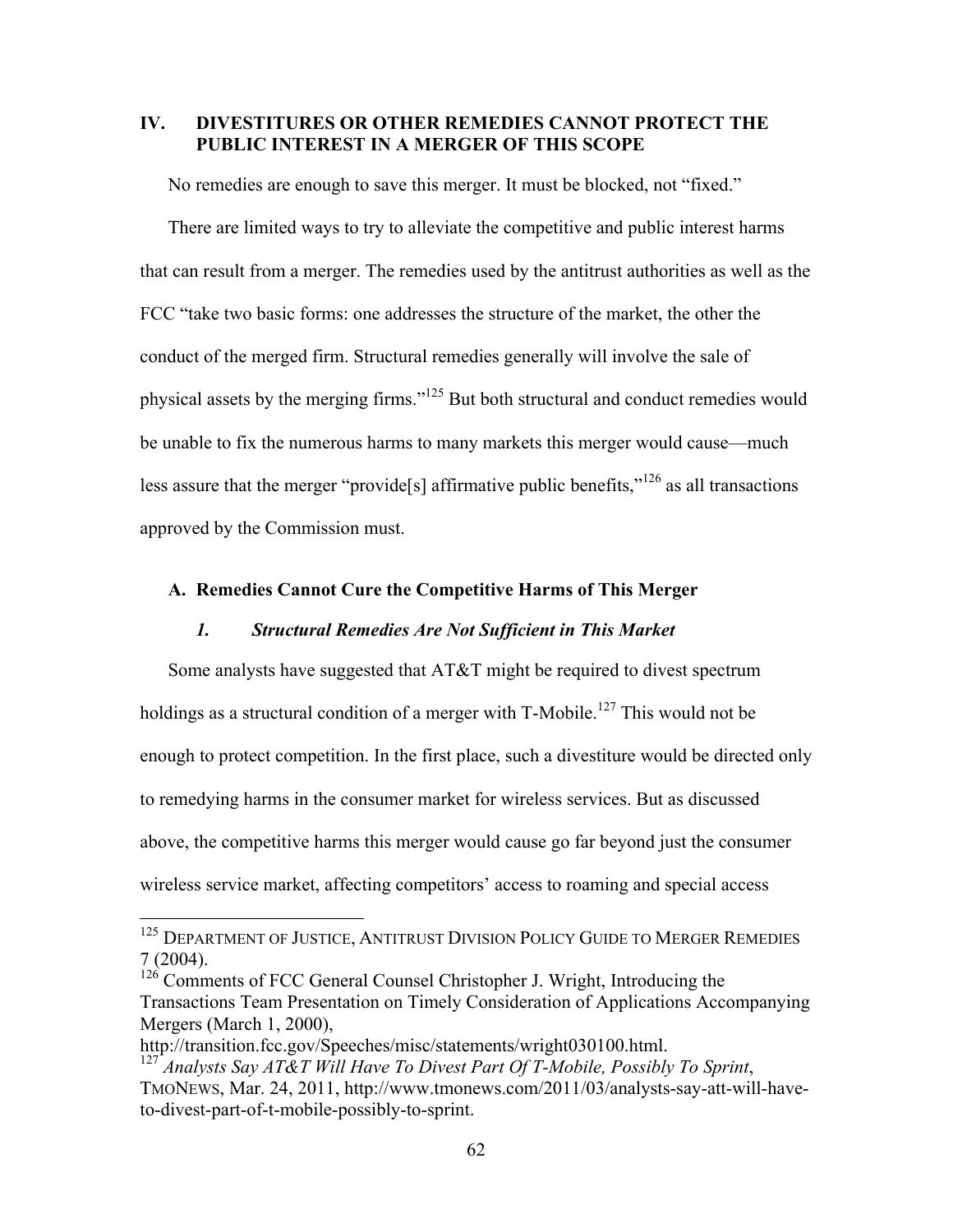services, buyers for handsets, enterprise markets, and many others. No remedy short of blocking the merger would be sufficient to address these wide-ranging harms. Spectrum divestitures, particularly, would be ineffective even to protect competition in consumer wireless services.

The very local markets where AT&T claims to need spectrum most, such as New York and San Francisco, $128$  are already highly concentrated and uncompetitive.<sup>129</sup> To protect the public in any meaningful way,  $AT&T$  could not be permitted to acquire new spectrum in concentrated markets like these. In essence, the spectrum that AT&T wants most is the spectrum it cannot be permitted to have. Meaningful divestitures would unwind nearly the entire merger (while still removing a competitor). The Commission faced different market conditions and different facts when it approved mergers subject to divestitures in the past.<sup>130</sup> It cannot rely on this tool any longer.

Nor would any divestiture (short of all of T-Mobile's assets) be enough to allow a new entrant or a local carrier to become a national competitor. Because new entrants generally cannot enter the wireless market (given the FCC's limited spectrum licenses

 <sup>128</sup> AT&T cites reports of congestion in those markets. *See* DECLARATION OF DENNIS W. CARLTON, ALLAN SHAMPINE AND HAL SIDER ¶ 28. The Congressional Research Service additionally singles out those markets as congested. Charles M. Goldfarb, The Proposed AT&T/T-Mobile Merger: Would It Create a Virtuous Cycle or a Vicious Cycle? 21 (Congressional Research Service 7-5700). The CRS further inventories AT&T's large low-band spectrum holdings, *see* id. at 14, which indicate that AT&T does not have a spectrum shortage in rural areas.

<sup>&</sup>lt;sup>129</sup> Annual Report and Analysis of Competitive Market Conditions With Respect to Mobile Wireless, Including Commercial Mobile Services, 25 FCC Rcd 11407, App. C Table C-3 (2010) (14th CMRS Report).

 $130$  Applications of Cellco Partnership  $\frac{d}{b/a}$  Verizon Wireless and Atlantis Holdings LLC For Consent to Transfer Control of Licenses, Authorizations, and Spectrum Manager and De Facto Transfer Leasing Arrangements and Petition for Declaratory Ruling that the Transaction is Consistent with Section 310(b)(4) of the Communications Act, WT Docket No. 08-95, *Memorandum Opinion and Order and Declaratory Ruling*, 23 FCC Rcd 17444 (2008).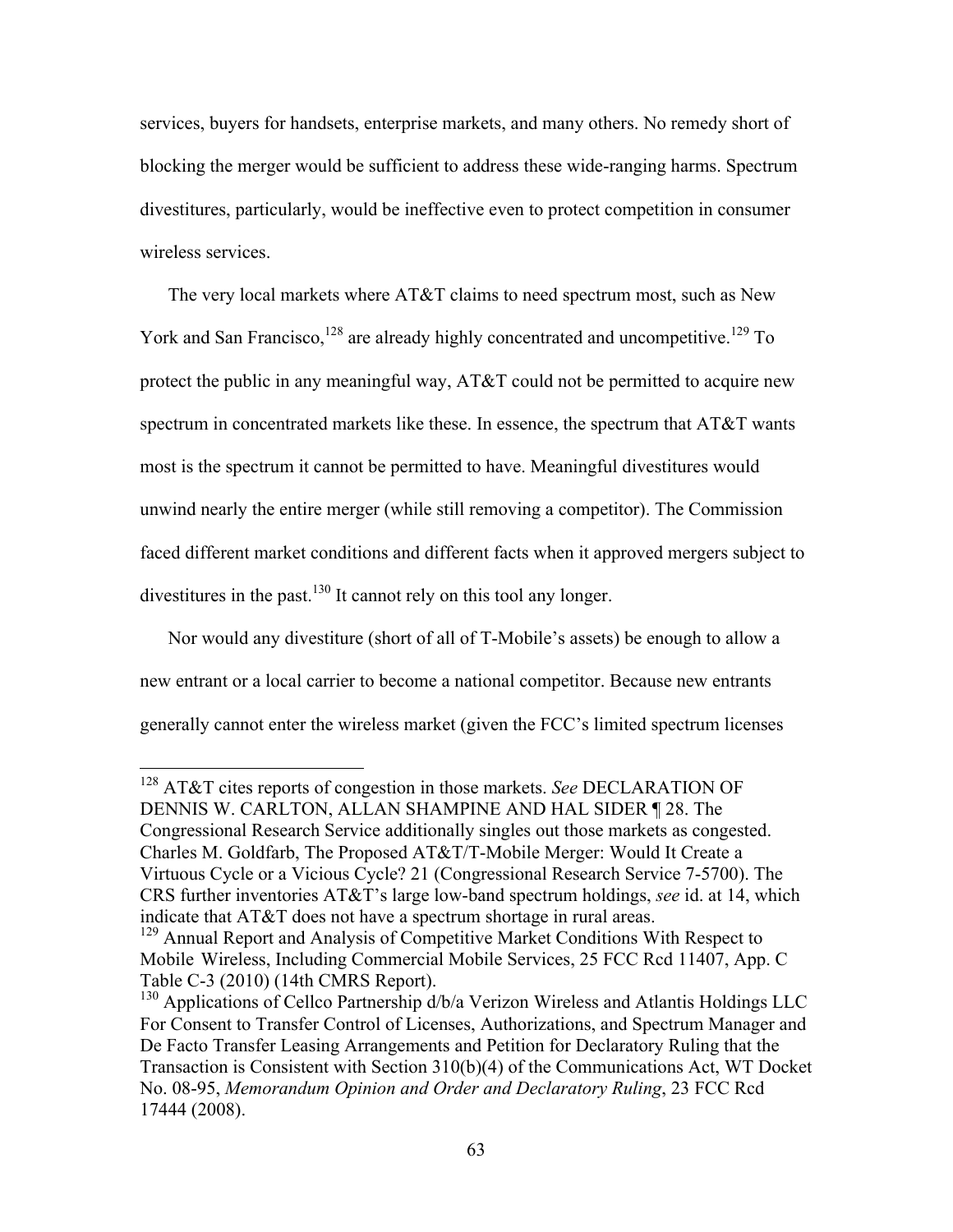and other hurdles), merger-related divestitures offer one of the few opportunities for new entrants to acquire the assets they need to compete in the wireless market. But T-Mobile is already the smallest national carrier; it is unlikely that a new entrant that acquires only a portion of its assets would be left in a strong position.

If divested assets were purchased by one of the other national carriers, Verizon or Sprint, the national wireless market would remain uncompetitive. There are ever-fewer national carriers, and current policy appears only to require them to exchange spectrum with each other every few years as a condition of a merger. For example, in purchasing T-Mobile, AT&T would be re-acquiring spectrum that it had divested once before in the AT&T/Cingular merger.<sup>131</sup> And AT&T already has spectrum it acquired when two other giant wireless companies, Verizon and AllTel, merged. If Verizon ends up re-acquiring this spectrum, the Commission will have undone in one transaction the benefits it tried to achieve in another. This spectrum shell game cannot continue. America's procompetition wireless policy should require more than having national carriers pass spectrum back and forth between themselves.

In the event that a national carrier purchased some T-Mobile assets, the market would still remain highly concentrated—less so than if AT&T retained all of T-Mobile's assets, but highly concentrated nonetheless. But as the Supreme Court has explained, "if concentration [in a market] is already great, the importance of preventing even slight

<sup>&</sup>lt;sup>131</sup> Christopher Stern, Cingular to Sell Cellular Spectrum, WASHINGTON POST, May 26, 2004, http://www.washingtonpost.com/wp-dyn/articles/A55682-2004May25.html; Applications of AT&T Wireless Services, Inc. and Cingular Wireless Corporation for Consent to Transfer Control of License and Authorizations, *Memorandum Opinion & Order*, 19 FCC Rcd 21,522 ¶ 141 (2004); T-Mobile USA to End Network Venture with Cingular and Acquire California/Nevada Network and Spectrum, May 25, 2004, http://newsroom.t-mobile.com/articles/t-mobile-cingular.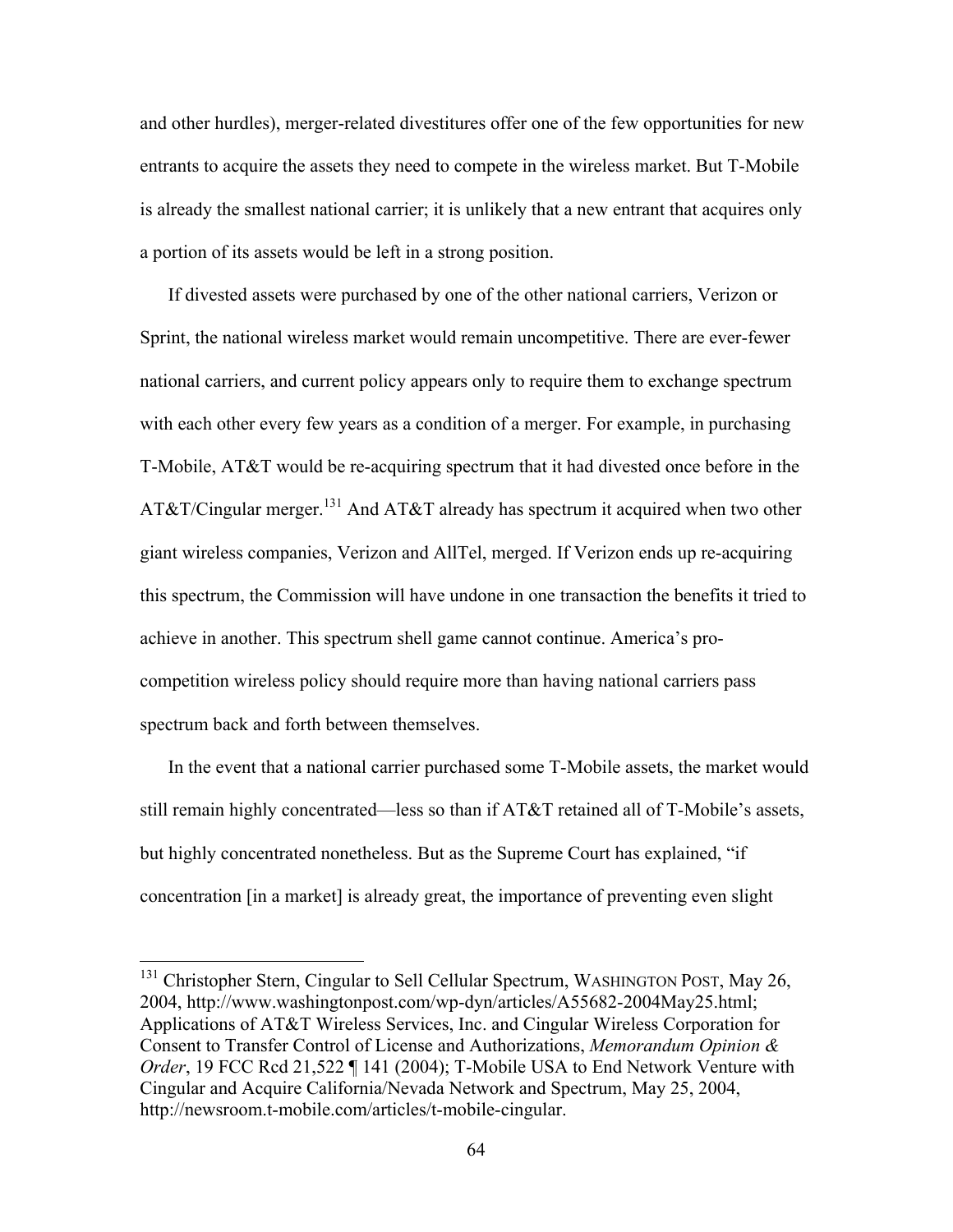increases in concentration and so preserving the possibility of eventual deconcentration is correspondingly great."<sup>132</sup> This is especially true when the company to be eliminated is, like T-Mobile, an innovative competitor that keeps larger players in check.<sup>133</sup> The wireless market cannot afford more concentration, and no divestiture could be enough to protect competition. For this and many other reasons, the merger should be blocked.

# *2. Conduct Remedies Cannot Overcome The Harmful Effects of This Merger*

Conduct remedies treat the symptoms of a sick marketplace rather than the disease and address themselves only to one actor. The Commission should adopt policies that promote competition rather than continuing to cope with what happens when it's missing. And to the extent that consumer protections are necessary, it should apply them industrywide rather than targeting just AT&T.

Although in this instance they would be ineffective to protect the public interest, as a general matter structural merger remedies are preferred to conduct remedies. As discussed above, structural remedies usually involve requiring the merging firm to divest assets. Conduct remedies, by contrast, are restrictions on the conduct of the merged firm. From an antitrust perspective, conduct remedies are disfavored. According to the Department of Justice,

Structural remedies are preferred to conduct remedies in merger cases because they are relatively clean and certain, and generally avoid costly government entanglement in the market.... A conduct remedy, on the other hand, typically is more difficult to craft, more cumbersome and costly to administer, and easier than a structural remedy to circumvent.<sup>134</sup>

 <sup>132</sup> *United States v. Philadelphia National Bank*, 374 U.S. 321, 365, n. 42 (1963).

<sup>133</sup> *United States v. Aluminum Co. of America*, 377 U.S. 271, 281 (1964).

<sup>&</sup>lt;sup>134</sup> Department of Justice, Antitrust Division Policy Guide to Merger Remedies 7-8 (2004). See also Town of Concord v. Boston Edison Co., 915 F.2d 17, 25 (1st Cir. 1990)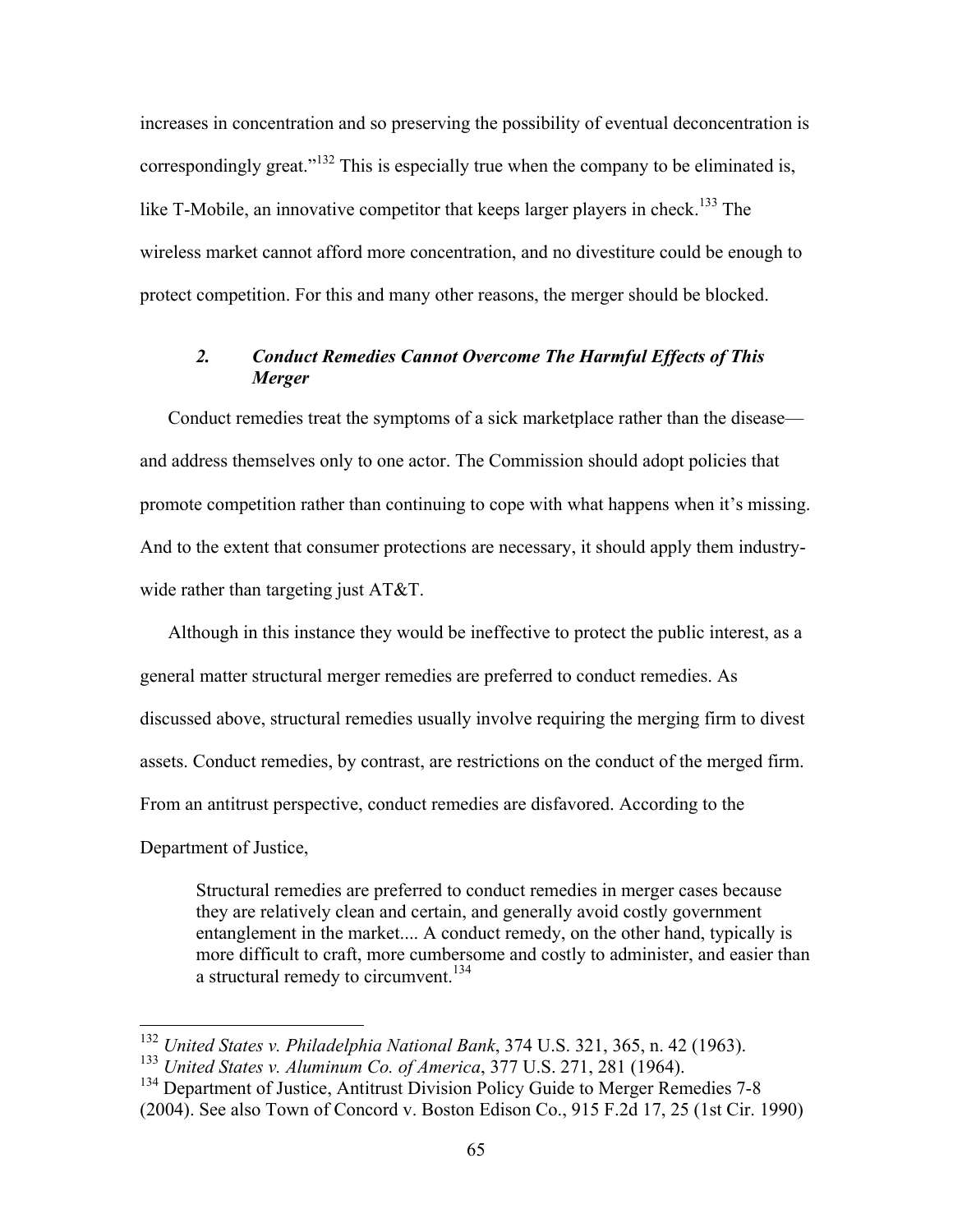### The DOJ continues,

Conduct remedies suffer from at least four potentially substantial costs that a structural remedy can in principle avoid. First, there are the direct costs associated with monitoring the merged firm's activities and ensuring adherence to the decree. Second, there are the indirect costs associated with efforts by the merged firm to evade the remedy's "spirit" while not violating its letter....Third, a conduct remedy may restrain potentially procompetitive behavior....Fourth, even where "effective," efforts to regulate a firm's future conduct may prevent it from responding efficiently to changing market conditions. For all of these reasons, structural merger remedies are strongly preferred to conduct remedies.<sup>135</sup>

Despite these drawbacks, the FCC has often relied on conduct remedies to attempt to preserve the public interest in mergers. This strategy cannot work here. The multi-market harms that need to be remedied are so wide-ranging, and the merged company would be so large, that any attempted conduct remedies would likely be ineffective. In order to ensure that the new entity did not abuse its power in the many markets in which it would be dominant, the FCC would require more resources, time, and legal tools than it has now—or will ever have. Competitors, fearful of retaliation, should not be burdened with policing the merged company's behavior—and average citizens will have an even harder time fighting a company that, last year, spent \$15.4 million on lobbying alone.<sup>136</sup> Put simply, conduct rules applied to AT&T cannot re-create the features and benefits of a competitive market.

A further drawback to conduct remedies is the recent trend of limiting them in time, even when conditions that would make them unnecessary fail to arise. For example, AT&T has been subject to a number of merger-related conduct remedies in recent years. In the AT&T/BellSouth merger, the Commission required that AT&T comply with Open

 $\overline{a}$ 

<sup>(&</sup>quot;Antitrust courts normally avoid direct price administration, relying on rules and remedies that are easier to administer.").

 $\frac{135}{135}$  *Id.* 8-9.

 $136$  Open Secrets Data for AT&T,

http://www.opensecrets.org/lobby/clientsum.php?id=D000000076&year=2010.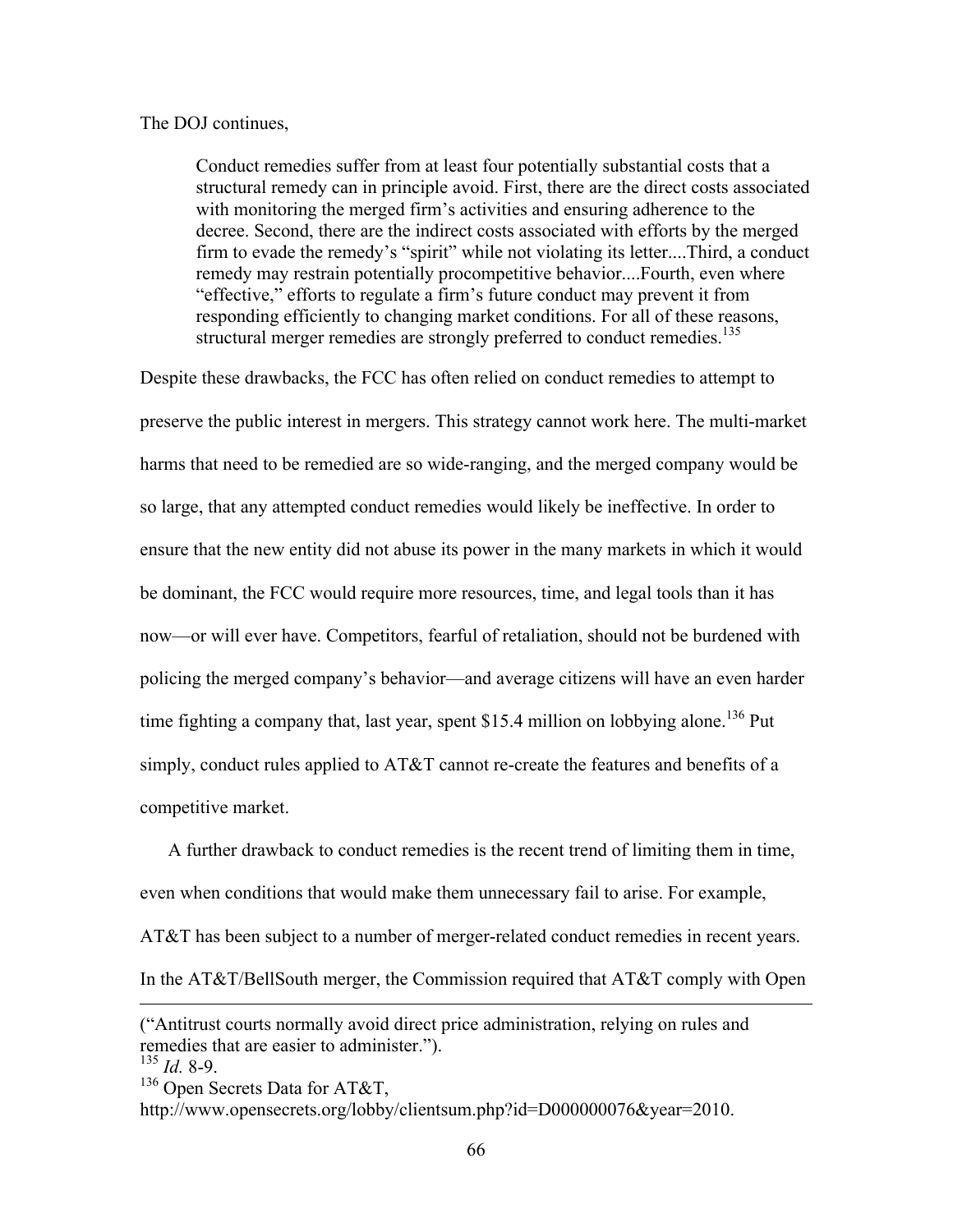Internet principles for 30 months after the merger closing date.<sup>137</sup> And in the AT&T/Centennial merger, AT&T "voluntarily" agreed to continue offering some roaming services to regional carriers for 48 months.<sup>138</sup> If those conditions were needed to protect the public interest when they were adopted, they were still needed when they expired: market conditions in wireline and wireless markets did not change significantly over the course of several months, and truly competitive conditions failed to emerge. But while time-limited merger conditions are *always* suspect, they would be entirely powerless to alleviate the anti-competitive, anti-consumer effects of an AT&T/T-Mobile merger. The merger would leave national wireless competition in a dire state—an effective national duopoloy—without much prospect for new entry or increased competition. Time-limited merger conditions, even if they were easily enforceable and comprehensive, would simply delay the inevitable consumer harms.

# **B. Remedies Cannot Cure the Public Interest Harms of this Merger**

While competitive harms are relevant to any public interest analysis,<sup>139</sup> the

Commission's public interest inquiry ranges further.<sup>140</sup> As discussed above, the merger

<sup>&</sup>lt;sup>137</sup> AT&T/BellSouth Commitments Letter,

http://transition.fcc.gov/ATT\_FINALMergerCommitments12-28.pdf.

<sup>&</sup>lt;sup>138</sup> Applications of AT&T Inc. and Centennial Communications Corp. for Consent to Transfer Control of Licenses, *Memorandum Opinion & Order*, 24 FCC Rcd 13915, ¶129 (2009).

<sup>139</sup> *See FCC v. RCA Communications*, 346 U.S. 86 (1953).

<sup>140</sup> *See* Applications of Comcast Corporation, General Electric Company and NBC Universal, Inc. for Consent to Assign Licenses and Transfer Control of Licensees, 2011 FCC LEXIS 414, ¶ 25 (F.C.C. Jan. 20, 2011) ("

Our public interest authority enables us, where appropriate, to impose and enforce transaction-related conditions targeted to ensure that the public interest is served by the transaction. Section 303(r) of the Act authorizes the Commission to prescribe restrictions or conditions, not inconsistent with the law, which may be necessary to carry out the provisions of the Act. Indeed, unlike the role of antitrust enforcement authorities, our public interest authority enables us to rely upon our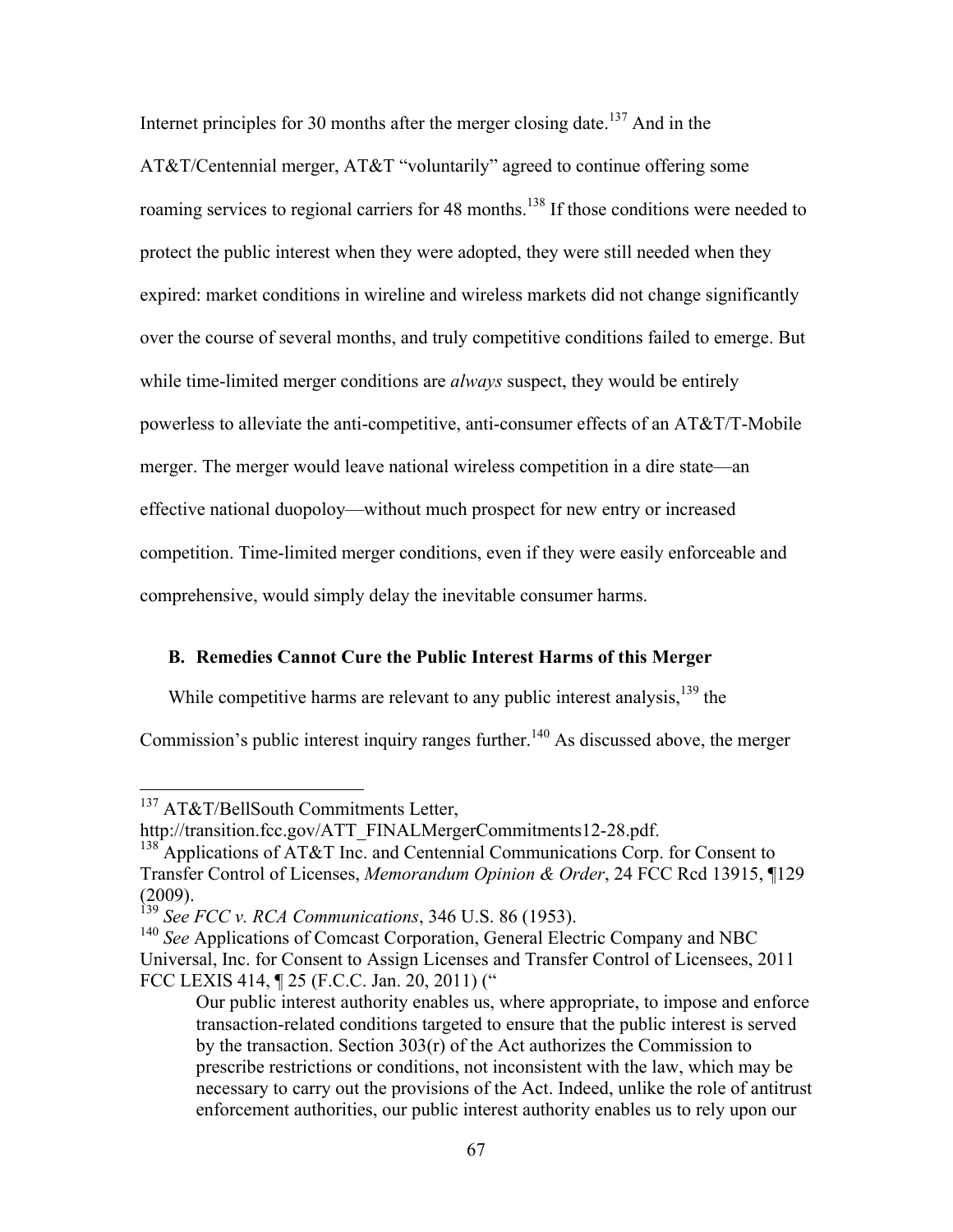fails the Commission's public interest test because it does not provide any affirmative public interest benefits, and because it frustrates the goals of the Communications Act. For many of the same reasons that remedies cannot cure the competitive harms of this merger, remedies cannot outweigh the public interest harms the merger would cause.

By reducing competition and eliminating a low-cost competitor, this merger would frustrate one of the primary goals of the Communications Act—to promote a communication service at "reasonable charges"<sup>141</sup> and at "affordable rates."<sup>142</sup> After the merger, AT&T would have the ability to raise its prices beyond the reach of even many of T-Mobile's current customers. Even if the Commission were to adopt full price regulation of AT&T as a condition of the merger, the reduced competition and elimination of T-Mobile would allow Verizon to raise its prices. Remedies applied to AT&T alone can never cure the harms this merger would cause. In order to protect the public interest and promote the goals of the Communications Act, the Commission is left with two choices: Embark on complete rate regulation of the entire wireless industry (a measure, even if wise, could be at most only partly effective), or simply block the merger and allow competitive forces to keep prices low.

Several other aims of the Communications Act would be frustrated by the merger, and they are similarly irremediable by merger conditions. For example, the Commission

").  $^{141}$  47 U.S.C. § 151.  $142$  47 U.S.C. §§ 201(b); 254(b)(1).

 $\overline{a}$ 

extensive regulatory and enforcement experience to impose and enforce conditions to ensure that a transaction will yield overall public interest benefits. In exercising this broad authority, the Commission generally has imposed conditions to confirm specific benefits or remedy specific harms likely to arise from transactions and that are related to the Commission's responsibilities under the Act and related statutes.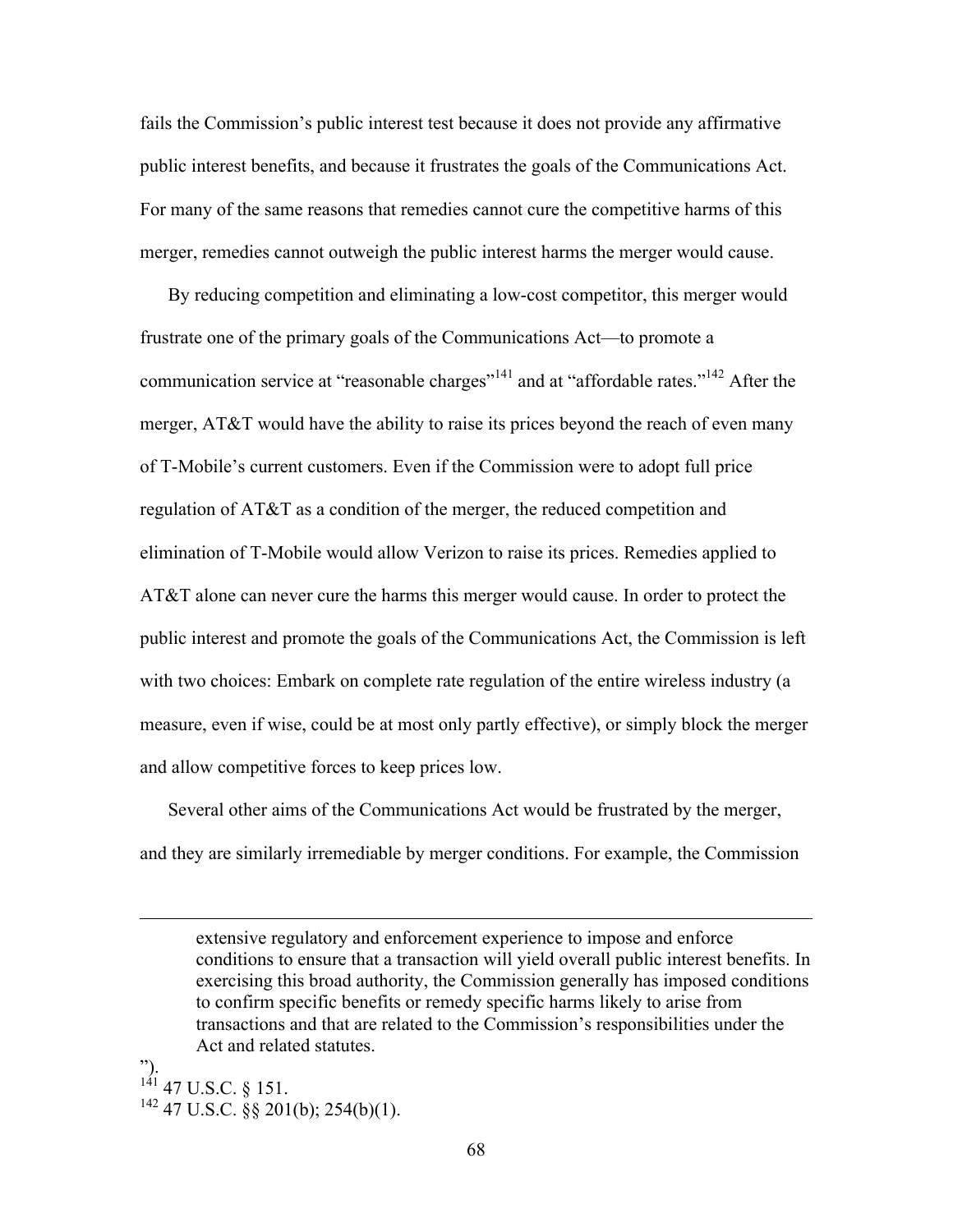is charged with preventing unjust and unreasonable discrimination by carriers, $143$ promoting the competitive development of the Internet,<sup>144</sup> and maximizing user control of content.<sup>145</sup> *All* of these goals would be best served by blocking the merger, and leaving competition in place. And all of them would be frustrated if the Commission allows this merger, even if it chose to apply broad obligations on AT&T.

Furthermore, there is good reason to think that public interest remedies would be particularly ineffective against AT&T, whatever may be their merits generally. AT&T has a history of resisting public interest obligations and regulation. Recently, it has simply failed to comply with certain merger obligations—in fact, it paid two million dollars after the Department of Justice complained it had not met its obligations for its merger with Dobson.<sup>146</sup> Or it has "complied" with merger conditions half-heartedly. For instance, AT&T hid its "naked DSL" option from consumers<sup>147</sup> after being required to offer it after the BellSouth merger. And relatedly, AT&T has "endanger[ed] public health and safety" by failing to meet service and repair standards,<sup>148</sup> and generally resisted

 <sup>143 47</sup> U.S.C. § 202(a).

 $144$  47 U.S.C. § 230.

 $145$  47 U.S.C.  $\frac{8}{9}$  230(b).

<sup>&</sup>lt;sup>146</sup> Justice Department Settles Civil Contempt Claim Against AT&T Inc., Jan. 14, 2009, http://www.justice.gov/atr/public/press\_releases/2009/241435.htm.

<sup>&</sup>lt;sup>147</sup> Ben Popken, *How to Get Naked DSL Redux*, CONSUMERIST, Aug. 28, 2008, http://consumerist.com/2008/08/how-to-get-att-naked-dsl-redux.html; Jacqui Cheng, *AT&T offers \$20 Naked DSL, If You Know Where to Look*, ARS TECHNICA, Dec. 2007, http://arstechnica.com/old/content/2007/12/att-offers-20-naked-dsl-if-you-know-whereto-look.ars; Eric Bangeman, *AT&T Launches \$10 DSL It Hopes No One Signs Up For,* ARS TECHNICA, June 2006, http://arstechnica.com/old/content/2007/06/att-launches-10 dsl-it-hopes-no-one-signs-up-for.ars

<sup>&</sup>lt;sup>148</sup> Attorney General Calls AT&T Failure To Meet Service, Repair Standards "Unacceptable," Demands DPUC Compel Improvements, Nov. 18, 2008, http://www.ct.gov/ag/cwp/view.asp?A=2795&Q=428332.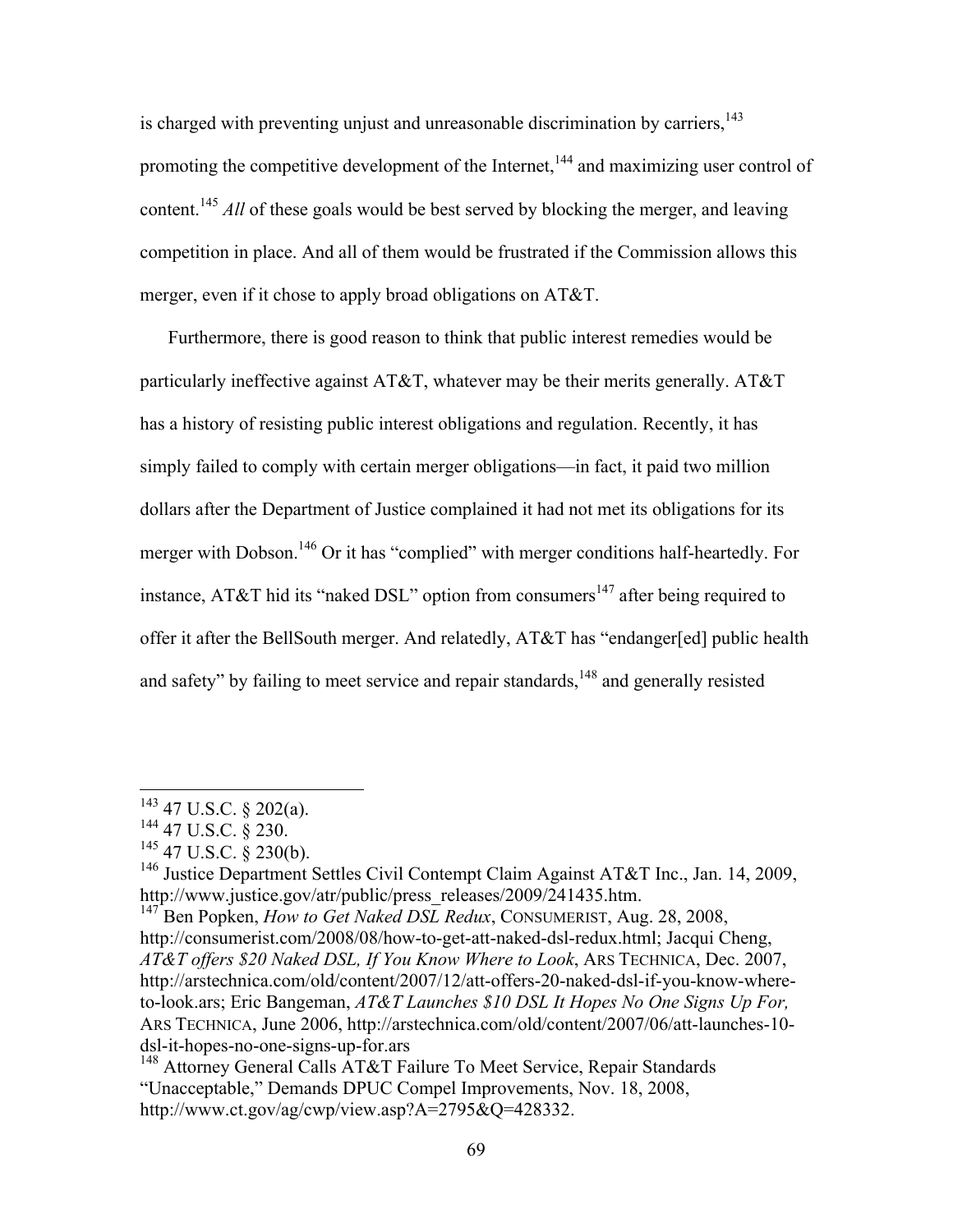build-out requirements.<sup>149</sup> It has even threatened to withhold deploying wireless service to rural America if the FCC made decisions it disagreed with.<sup>150</sup> Given AT&T's combative posture with public authorities, any public interest "commitments" it comes forth with should be taken with a shaker of salt. The FCC should not rely on either these commitments or other public interest remedies in this merger. Instead, it should block it.

# **CONCLUSION**

WHEREFORE, for the above stated reasons, the Commission should deny the Application, or refer the matter for a hearing pursuant to Section 310(d).

Respectfully submitted,

PUBLIC KNOWLEDGE FUTURE OF MUSIC COALITION

/s Harold Feld *Legal Director* Public Knowledge

 <sup>149</sup> Nate Anderson, *Suburbs Against the U(ni)verse: The Battle Over AT&T's Fiber Rollout*, ARS TECHNICA, Dec. 2006, http://arstechnica.com/business/news/2006/12/uverse.ars

<sup>150</sup> Dave Burstein, *AT&T'S Quinn: We May Renege on 80%, 95% LTE Buildout*, DSLREPORTS, Apr. 26, 2011, http://www.dslreports.com/shownews/ATTS-Quinn-We-May-Renege-on-80-95-LTE-Buildout-113924.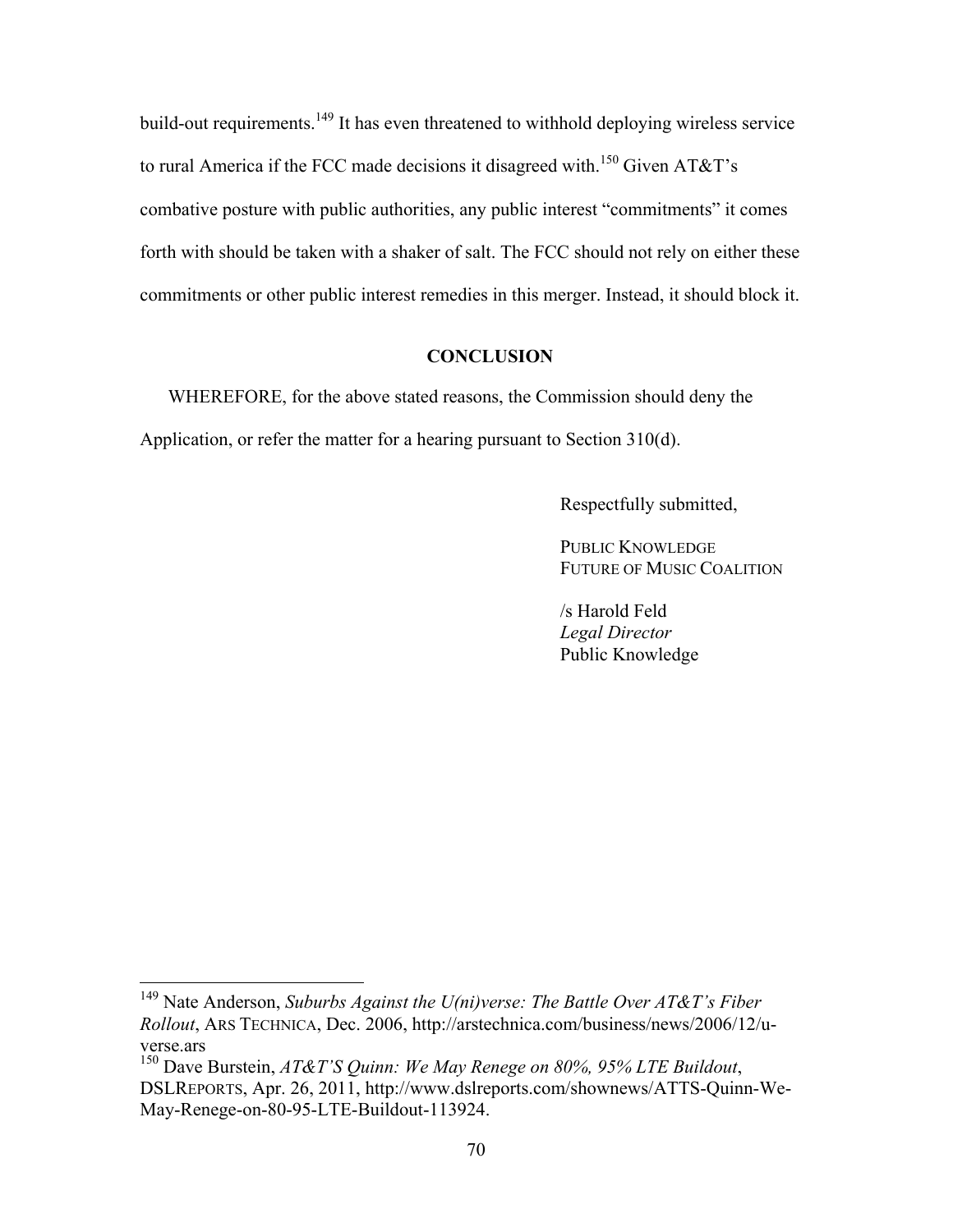# **DECLARATION OF HAROLD FELD**

I, Harold Feld, declare under penalty of perjury that:

1. I have read the foregoing "Petition to Deny of Public Knowledge and Future of Music Coalition."

2. I am the legal director for Public Knowledge (PK), an advocacy organization with members, including AT&T and T-Mobile subscribers, who, in my best knowledge and belief, will be adversely affected if the Commission approves the merger.

3. PK members use the wireless devices associated with their accounts to make and receive voice calls, send and receive text messages, and use data services when they travel to various locations throughout the United States.

4. In my best knowledge and belief, PK members will be directly and adversely affected if the Commission allows the proposed merger of AT&T and T-Mobile to proceed. They will likely face higher rates for voice, data, and text messages. Furthermore, if the merger is approved, they will be subject to more restrictive content-related policies regarding data and text messaging services, more restrictive usage plans and data caps, and will have fewer choices of wireless devices and usage plans.

5. The allegations of fact contained in the petition are true to the best of my personal knowledge and belief.

> /s Harold Feld *Legal Director* Public Knowledge